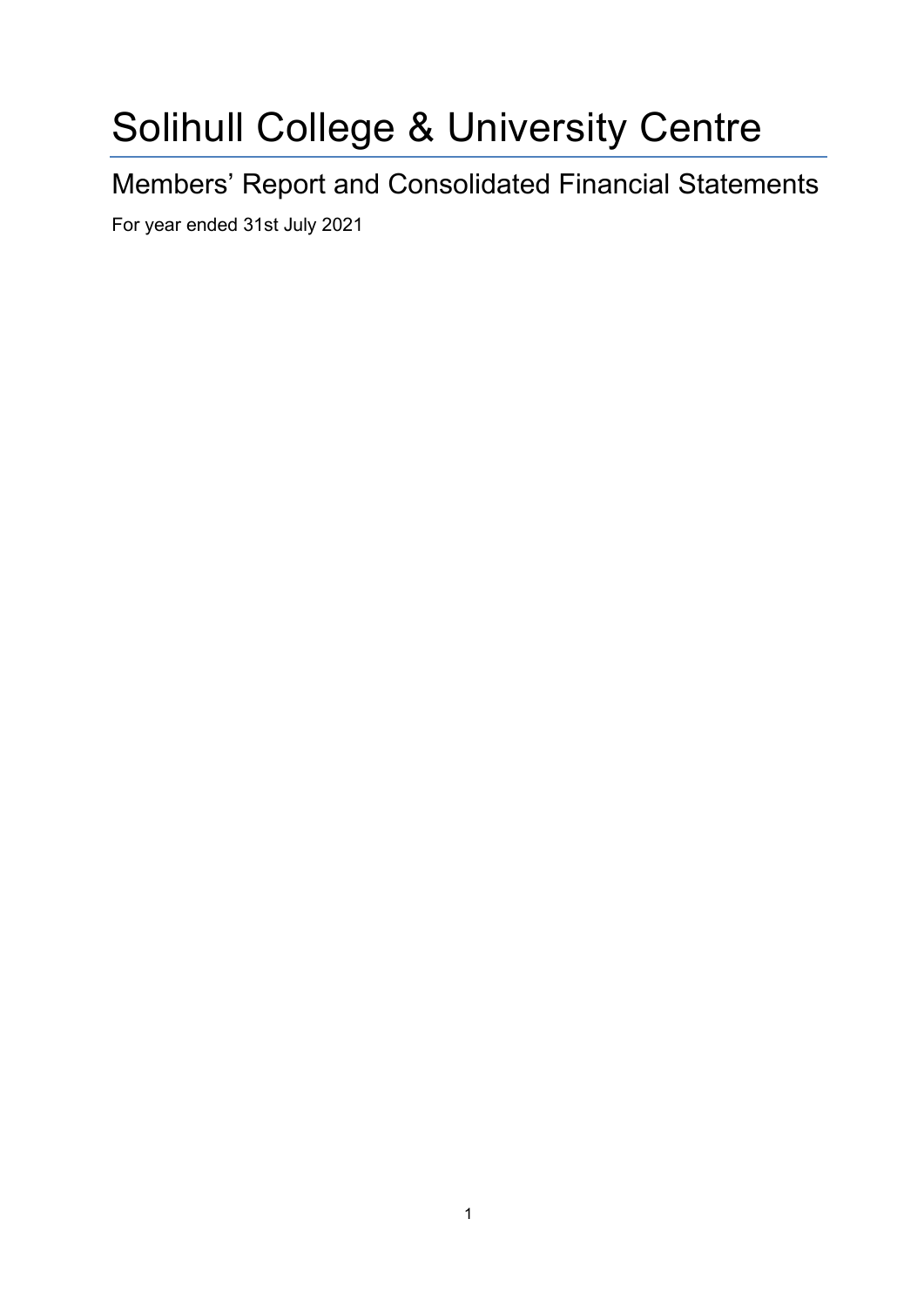| Report of the Members of the Corporation for the Year to 31 <sup>st</sup> July 2021  4                                                                                                                                  |
|-------------------------------------------------------------------------------------------------------------------------------------------------------------------------------------------------------------------------|
|                                                                                                                                                                                                                         |
| Financial Objectives and Review of Outturn for the year 6                                                                                                                                                               |
|                                                                                                                                                                                                                         |
|                                                                                                                                                                                                                         |
|                                                                                                                                                                                                                         |
|                                                                                                                                                                                                                         |
|                                                                                                                                                                                                                         |
|                                                                                                                                                                                                                         |
|                                                                                                                                                                                                                         |
|                                                                                                                                                                                                                         |
| Statement of Corporate Governance and Internal Control  17                                                                                                                                                              |
|                                                                                                                                                                                                                         |
|                                                                                                                                                                                                                         |
|                                                                                                                                                                                                                         |
|                                                                                                                                                                                                                         |
| Statement of Regularity, Propriety and Compliance  25                                                                                                                                                                   |
| Statement of the Corporation responsibilities in respect of the members'                                                                                                                                                |
| Independent Auditor's Report to the Corporation of Solihull College and                                                                                                                                                 |
|                                                                                                                                                                                                                         |
| Reporting Accountant's Report on Regularity to the Corporation of Solihull<br>College & University Centre and the Secretary of State for Education acting<br>through the Education and Skills Funding Agency (ESFA)  33 |
| Statement of Comprehensive Income and Expenditure35                                                                                                                                                                     |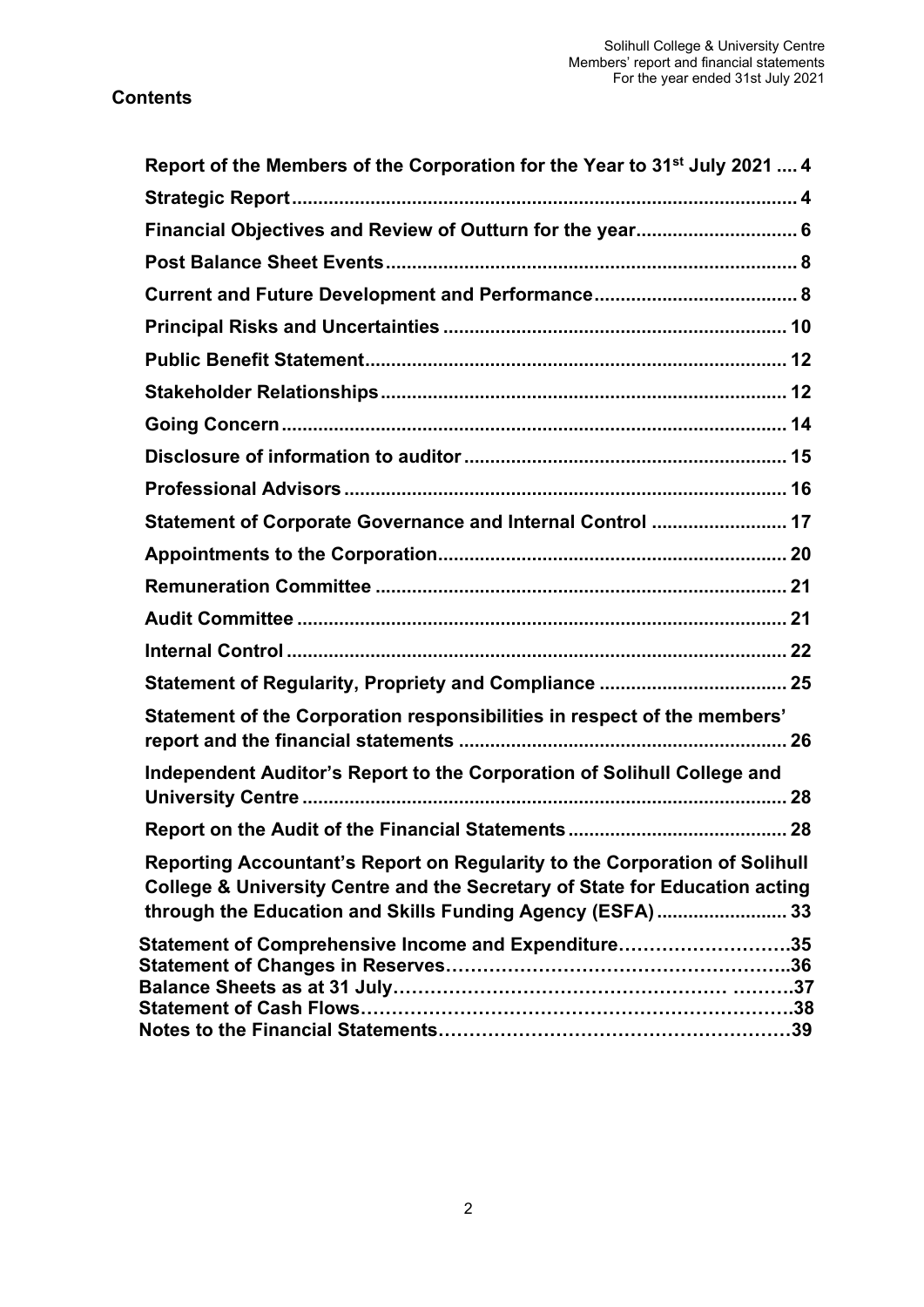# A tribute to the legacy of John Callaghan, Principal & Chief Executive.

John Callaghan, Principal and Chief Executive of Solihull College and University Centre from 1 June 2014, retired due to ill health at the end of August 2021. Sadly, John passed away on 8 October following a short illness.

John worked determinedly to steer the College towards being the successful organisation it is today. The College is much admired across the sector and is highly valued by students, staff, stakeholders and the local community. John left the College in a fantastic position. Our students are benefiting daily from high quality teaching and invaluable support and the College's financial situation means ongoing investment can take place for the benefit of both students and staff.

As well as those linked to Solihull College & University Centre, colleagues throughout his career journey from Birmingham City Council, through to the FE sector with Tamworth & Lichfield, Derby and North-East Worcestershire Colleges, plus his time in the private sector - will have appreciated John's down to earth attitude and supportive nature.

Some of the highlights of John's time at Solihull include the College's 'Good' Ofsted rating, TEF Gold, steering the College through the merger with Stratford, leading the Greater Birmingham & Solihull Institute of Technology and far too many others to mention.

Arguably, more important than the above successes, is the positive mark John left on individuals across the College and further afield. He will be greatly missed by all at the College and the wider FE community.

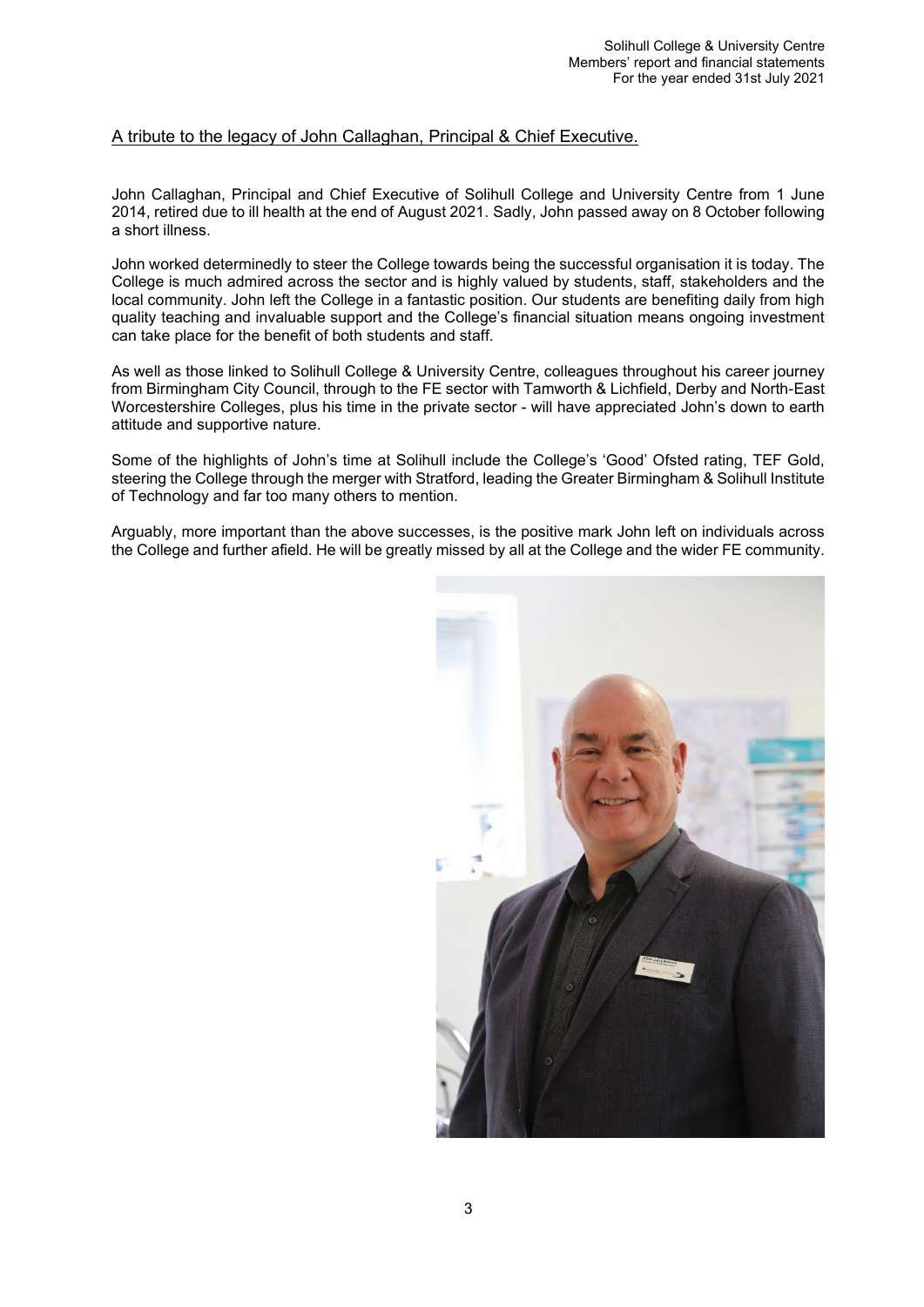# <span id="page-3-0"></span>**Report of the Members of the Corporation for the Year to 31st July 2021**

# <span id="page-3-1"></span>**Strategic Report**

The Members present their report and the audited financial statements for the year ended 31<sup>st</sup> July 2021.

# **Legal Status**

The Corporation was established under the Further and Higher Education Act 1992 and is an exempt charity under Part 3 of the Charities Act 2011 and from 14th July 2016 is regulated by the Secretary of State for Education as the Principal Regulator for all Further Education (FE) Corporations in England. On 1st February 2018 the College merged with Stratford upon Avon College.

# **Strategic Direction**

The Governors review the College's strategy, mission and vision regularly and confirmed during 2020/21 these would be unchanged.

# **Mission**

"Solihull College & University Centre will make significant contributions to the local and regional economies and beyond, by providing high quality vocational education and training for individuals, employers and the wider community".

# **Vision**

Our vision is to be the organisation of choice for learning for young people, adults and employers through their recognition of our excellent and distinctive experiences in vocational education and training.

# **Implementation of the strategic plan**

In July 2019, Solihull College & University Centre adopted a Strategic Plan for the period 2019 to 2021 and set the annual priorities for 2020/21, in line with the strategic goals. The Corporation monitored the performance of the College against the plan, and the achievement of the key annual priorities throughout 2020/21.

The Governors met in July 2020 to consider future revisions to the plan but in light of the COVID-19 pandemic, it was agreed to review the plan in 2021. An updated plan was approved on  $6<sup>th</sup>$  July 2021. The College's strategic goals and the key achievements against these goals are outlined below.

- 1. All students enjoying their learning, being ambitious and having very high standards of achievement enabling them to progress to employment and further study:
	- over 90% of students progressed to positive destinations including employment, apprenticeships and higher / further education;
	- all 16–18 full-time students had opportunities to develop their enterprise and employability skills;
	- the proportion of successful learners at level 3 aged 16-18 has remained high at 88%.
- 2. Excellent leadership and management that will ensure the highest possible standards of teaching, training, learning, assessment and support:
	- well-qualified and knowledgeable teachers who develop learners' vocational and practical skills;
	- very effective initial advice and guidance and additional learning support that assist learners to choose the most appropriate course and then continue with their studies;
	- consistently good feedback from surveys for teaching and learning;
	- continued Governor engagement with students through online focus groups and direct presentations from students;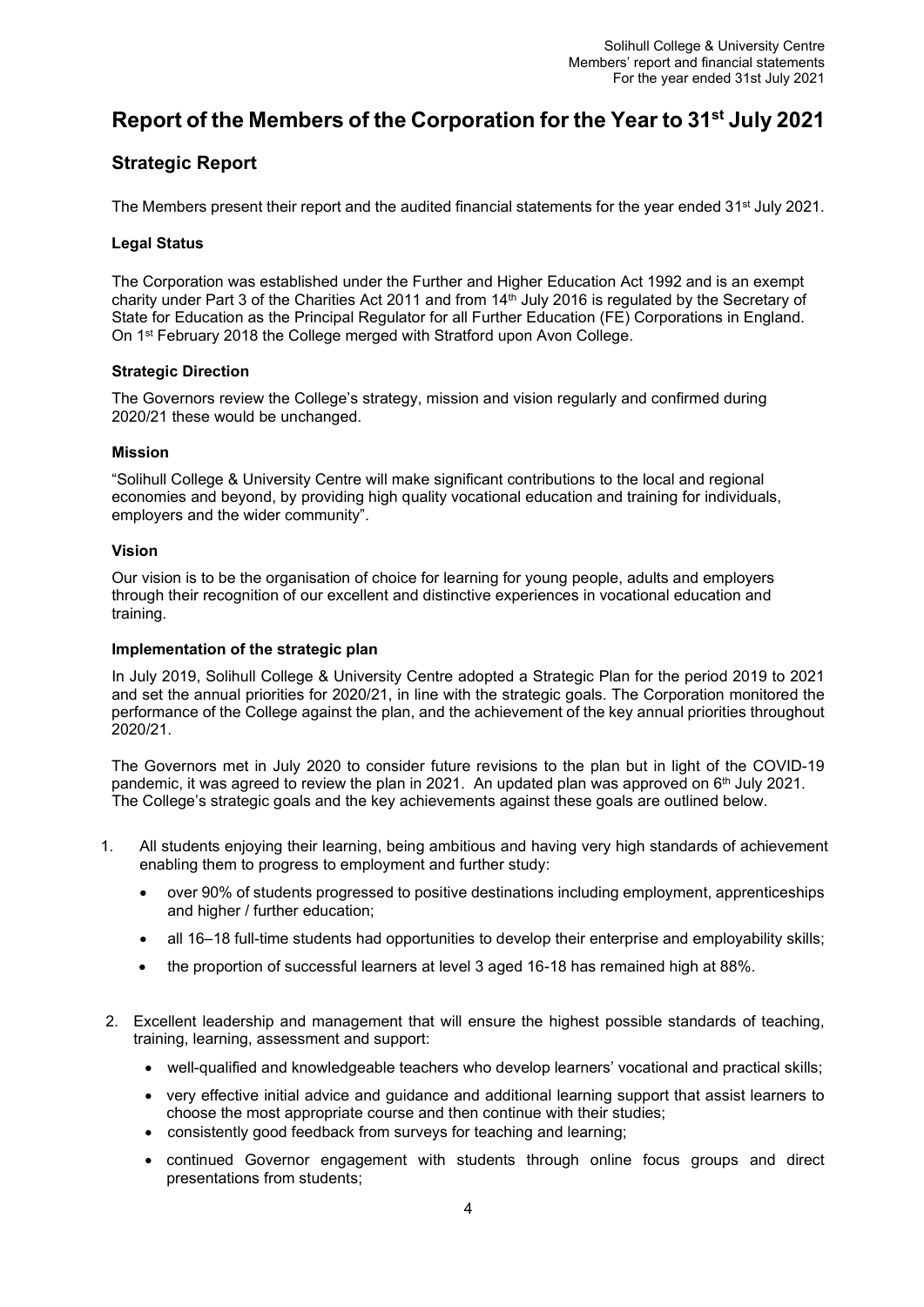- 3. Management processes that maintain financial stability and continuously improve the efficient use of resources:
	- all financial targets and financial/resource KPIs have been met. Further details are given on page 7;
	- investment in resources that directly support growth strategies and quality priorities including Construction and Outpost Training Centres supported by Greater Birmingham & Solihull Local Enterprise Partnership (GBS LEP) funding;
	- students have engaged directly with the design and monitoring of services and support that impact on their learning experience.
- 4. Innovative and responsive programmes that meet the needs of students and employers, respond to the demands of the LEPs as well as effective strategies which respond to economic growth and social priorities:
	- good work with the GBS LEP, Coventry and Warwickshire LEP (CW LEP) the Chamber of Commerce and employers which ensures that the curriculum meets local and regional needs very closely, including through very successful employment programmes;
	- the College continues to be an essential and proactive partner with the key decision making and influencing groups including the Local Strategic Partnership, the GBS LEP Board and the Chamber of Commerce to ensure the College continues to make a significant contribution to the economic and social wellbeing of its communities;
	- the College continues to work through the Economic Development Teams of local authorities to successfully attract inward investment and target local people for local jobs;
	- actively working with the West Midlands Combined Authority to shape the future skills strategy;
	- all full-time 16–18 students had a comprehensive study programme designed to meet their needs however, work experience and industry placements were limited due to COVID-19 restrictions.
- 5. Resources and inclusive learning environments that are of a consistently high quality, support the College's evolution, promote sustainability and inspire learning:
	- developments have included GBS LEP match funded projects and investments in the IT infrastructure particularly at Stratford Campus and continue to roll out the virtual desktop strategy to support the future needs of the College and its students;
	- a 'best in the sector' external digital communication platform which has won awards;
	- further development of the dashboard to give Governors and managers access to information that will continuously improve and monitor individual and organisational performance at all levels;
	- significant progress has been made to improve Information and Learning Technology (ILT) content and on-line learning materials including the redevelopment of the Moodle site and student hub;
	- £11m investment on the Stratford Upon Avon Campus agreed by Governors.

# **Impact of COVID-19**

During 2020/21 the College has continued to support learners during the Coronavirus pandemic in line with government policy. The College fully reopened to learners in September 2020 and with the exception of the 3<sup>rd</sup> lockdown in Spring 2021 provided face to face teaching throughout the academic year. When the budget was set in July 2020 there was a concern that there would be a negative impact on College finances however recruitment in most areas was strong and the College has been able to reallocate expenditure to cover COVID-19 specific costs such as PPE and cleaning. The 16-19 tuition fee fund has been used to support students to catch up with their learning particularly in English and maths. The College invested heavily in IT equipment and training for staff so was in a strong position to switch to remote learning during the third lockdown in Spring 2021. Although the College is forecasting it will take some time for apprenticeship income in particular to return to pre COVID-19 levels financial health remains strong.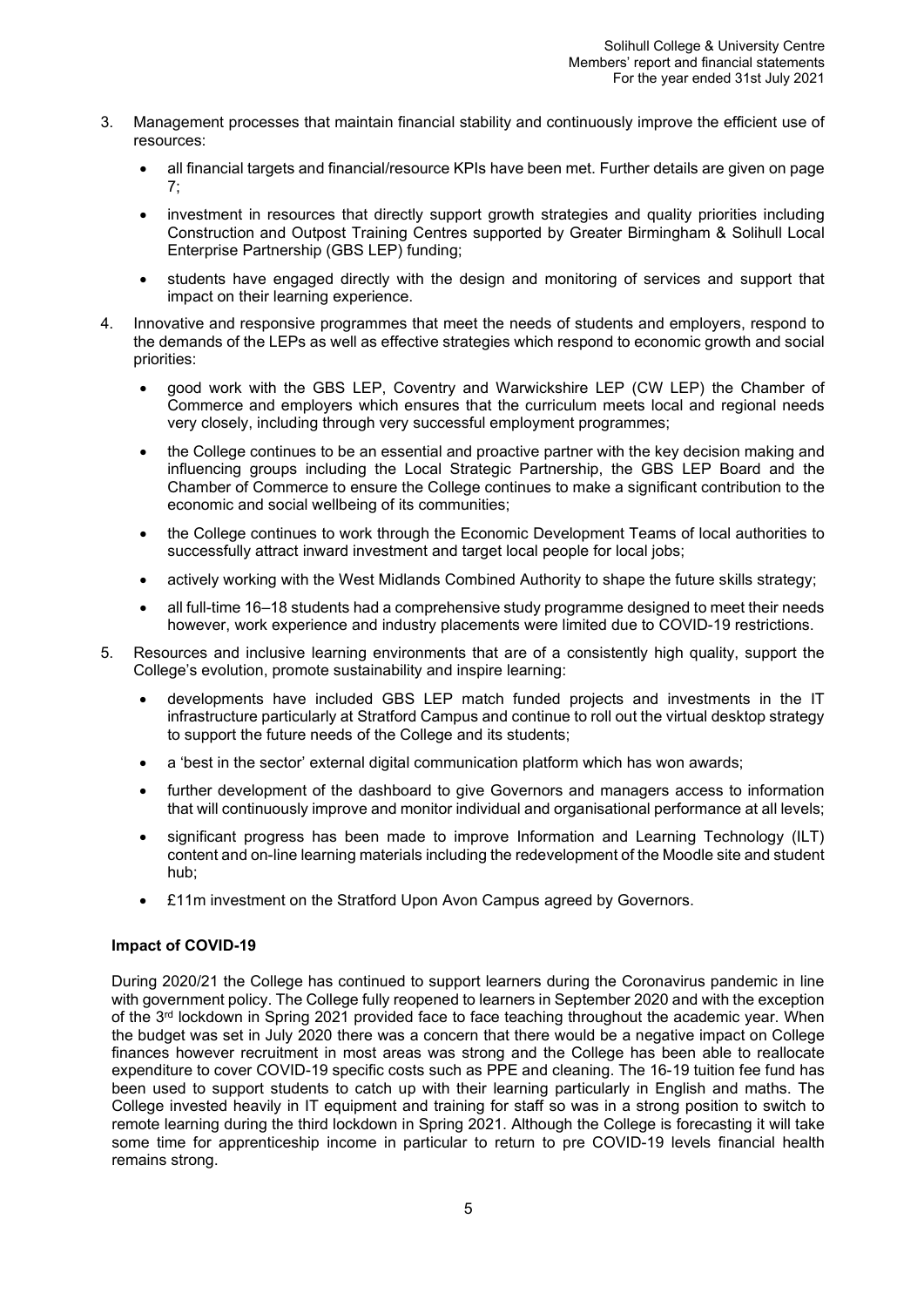# <span id="page-5-0"></span>**Financial Objectives and Review of Outturn for the year**

# **Financial Objectives**

The College's overall financial objective is to have 'Outstanding' financial management and control and at least 'Good' financial health as determined by the Education and Skills Funding Agency (ESFA) definitions; maintain financial stability and continuously improve the efficient use of resources.

This is to enable the College to:

- provide education in accordance with the College's Strategic Plan:
- to invest in the College's infrastructure (learning environment for students);
- protect itself from unforeseen adverse changes in enrolments and income; and
- maintain / attain the confidence of funders, suppliers, bankers, and auditors.

As in previous years detailed financial performance indicators were set by the Corporation for the College and were monitored each month as part of the finance performance monitoring report. These are based on the ESFA definitions for financial health. In addition, the following short-term objectives were set due to concerns that COVID-19 may have an adverse financial impact on the College.

- EBITDA as a % of income to remain positive
- Cash balances to remain above £6m
- Financial Health the governors accept that the financial health in 2020/21 may be 'Requires Improvement'
- Review of all budgets including pay percentage in Autumn 2020
- Review of capital investment programme including Stratford Campus Redevelopment in Autumn 2020 and new capital grant funding.

It is pleasing to report that all financial objectives have been achieved and the overall financial health for the College is 'Outstanding'. This has exceeded target as the College has managed to mitigate any loss of revenues due to COVID-19, so these have not had an adverse impact on its financial health.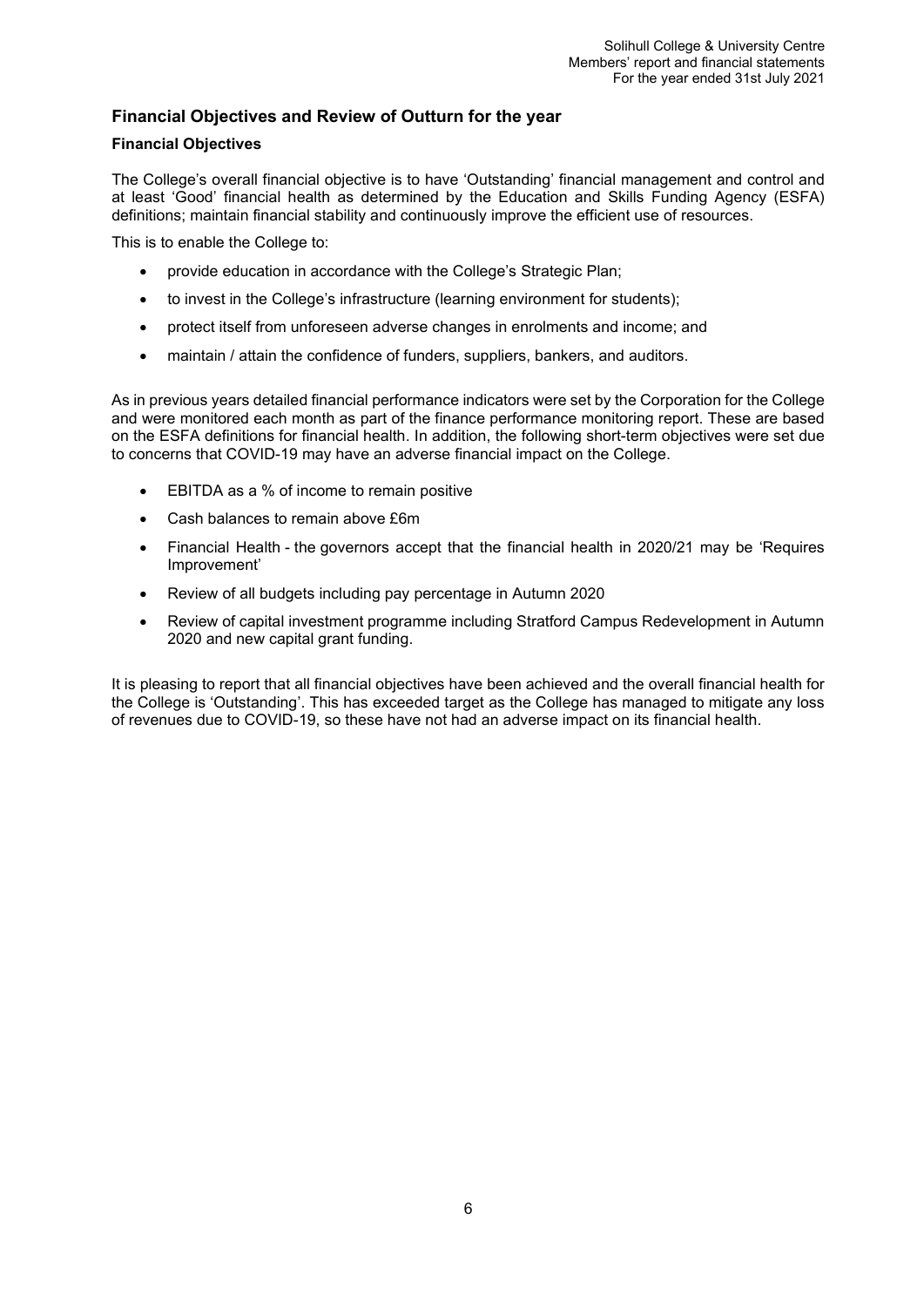| <b>Target</b>                                                                                               | <b>Actual</b>                                                                                                                                                                           |
|-------------------------------------------------------------------------------------------------------------|-----------------------------------------------------------------------------------------------------------------------------------------------------------------------------------------|
| An adjusted current ratio of at least 1.2, (net<br>working capital positive).                               | Actual adjusted current ratio at 31st July 2021 was<br>3.3 which is an improvement against the target.                                                                                  |
| Month end cash balances above £6m (over 50<br>days cash in hand).                                           | Actual cash balances at 31st July 2021 were<br>significantly above target at £19,471K (184 days<br>cash in hand).                                                                       |
| EBITDA as a percentage of income (education<br>specific) between 3% and 6%.                                 | EBITDA as a percentage of income (education<br>specific) was 14% due to an improved operating<br>position. Again, this was higher than target.                                          |
| Borrowing as a percentage of income to be no<br>more than 30%.                                              | Borrowing as a percentage of income at 31st July<br>2021 was 14%. A capital repayment of £1,575K<br>was made on the loan in January 2021.                                               |
| Meeting the banking covenants agreed as part of<br>loan negotiations for the Blossomfield<br>redevelopment. | The banking covenant with NatWest<br>was<br>achieved.                                                                                                                                   |
| Aiming to ensure that staffing costs are no more<br>than 67% of total income excluding capital<br>grants.   | Staffing costs (excluding restructuring) at 31st<br>July 2021 were 63% of total income excluding<br>capital grants which is better than target due to<br>effective management of costs. |
| Contribution from faculties of 37%.                                                                         | Actual contribution was 43%, this is higher than<br>target, as COVID-19 did not have as much of a<br>negative impact as originally expected.                                            |

The College is committed to observing the importance of sector measures and indicators and makes comparisons to sector benchmarks. The College is required to complete the annual Finance Record for the ESFA. The Finance Record produces a financial health grading. The current rating of 'Outstanding' is considered an excellent outcome. The College has modelled the financial health on the new criteria and this also gives an outcome of 'Outstanding'.

During Inspection of the College in November 2016, Ofsted said that careful financial management had ensured that managers had been able to invest in high-quality resources to support the development of all programmes, especially those in STEM subjects and that the College was well placed financially to sustain the quality of its provision.

Tangible fixed asset additions during the year amounted to £5,470K. This was split between assets under construction of £267K, land and buildings of £4,101K and equipment purchased of £1,102K.

# **Treasury Policies and Objectives**

Treasury management is the management of the College's cash flows, its banking, money market and capital market transactions; the effective control of the risks associated with those activities; and the pursuit of optimum performance consistent with those risks.

The College has a separate Treasury Management Policy in place.

Short-term borrowing for temporary revenue purposes is authorised by the Accounting Officer. All other borrowing requires the authorisation of the Corporation and shall comply with the requirements of the Financial Regulations and the Financial Agreement with the ESFA.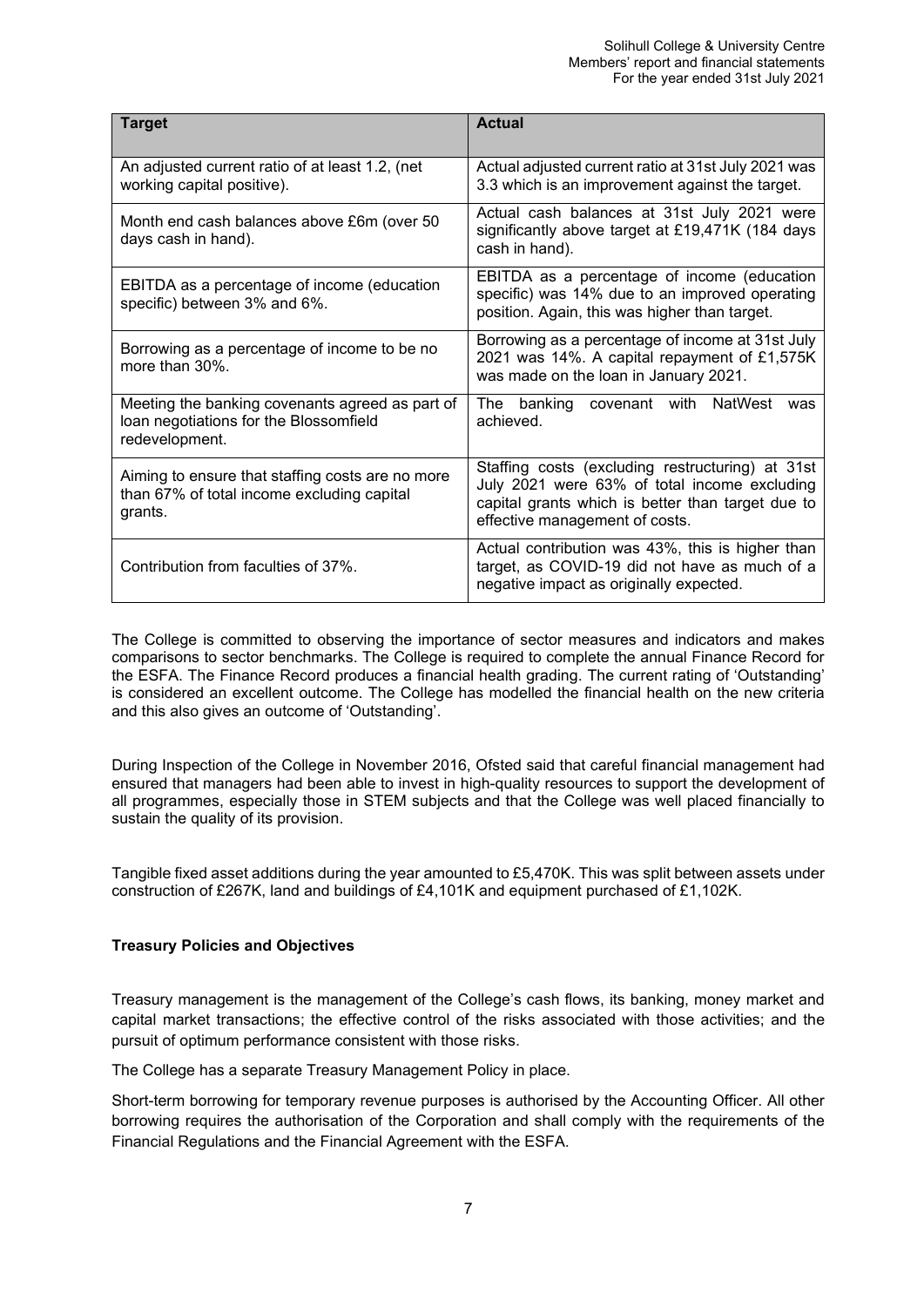# **Cash flows**

The operating cash inflow of £6,857K (2019/20 £4,078K inflow), was in line with expectations. The overall increase in cash of £5,439K resulted from operating cash inflow less capital expenditure.

# **Liquidity**

At 31st July 2021 the College had cash balances including short term investments of £19,471K (184 cash days in hand).

During 2008/09, the College entered into a long-term bank loan of £6,280K to support the re-development of the Blossomfield Campus. This was fully drawn down in the financial year ending 31<sup>st</sup> July 2012 and the balance on 31<sup>st</sup> July 2021 was £6,280K. The College made an additional capital repayment of £1,575K in January 2021.

# **Reserves**

The College has no formal Reserves Policy but recognises the importance of reserves in the financial stability of any organisation and ensures that there are adequate reserves to support the College's core activities. As at the balance sheet date the Income and Expenditure reserve stands at £7,397K (2020: £5,784K). The increased pension deficit for the Local Government Pension Fund significantly reduced these reserves in July 2020, although there was a slight gain in the year to July 2021 of £1,357K. It is the Corporation's intention to retain reserves excluding the pension deficit over the life of the strategic plan through the generation of annual operating surpluses to offset investments made.

# **Payment Performance**

The Late Payments of Commercial Debts (Interest) Act 1998 requires Colleges, in the absence of agreement to the contrary, to make payments to suppliers within 30 days of either the provision of goods or services or the date on which the invoice was received. The College has maintained its commitment to compliance with this Act.

# <span id="page-7-0"></span>**Post Balance Sheet Events**

There were no post balance sheet events

# <span id="page-7-1"></span>**Current and Future Development and Performance**

### **Student Numbers**

In 2020/21 there was an increase in 16-18-year-old students. Adult numbers were lower than predicted due to the lockdown preventing much in year recruitment. Higher Education numbers declined as predicted due to increased competition from local universities. Apprentice numbers also declined due to COVID-19.

### **Student Achievements**

Overall, the College's achievement rate was 94% for 16-18-year-olds and 88% for adults. Apprenticeship achievement rates are expected to be around 65%.

### **Curriculum Development**

The College has clear progression routes, with provision delivered flexibly to meet the needs of learners and employers. Wider aspects of the curriculum, including tutorial and enrichment programmes are considered to be very effective. The College has revised its curriculum offer appropriately to reflect both national and local priorities and uses information to inform further development.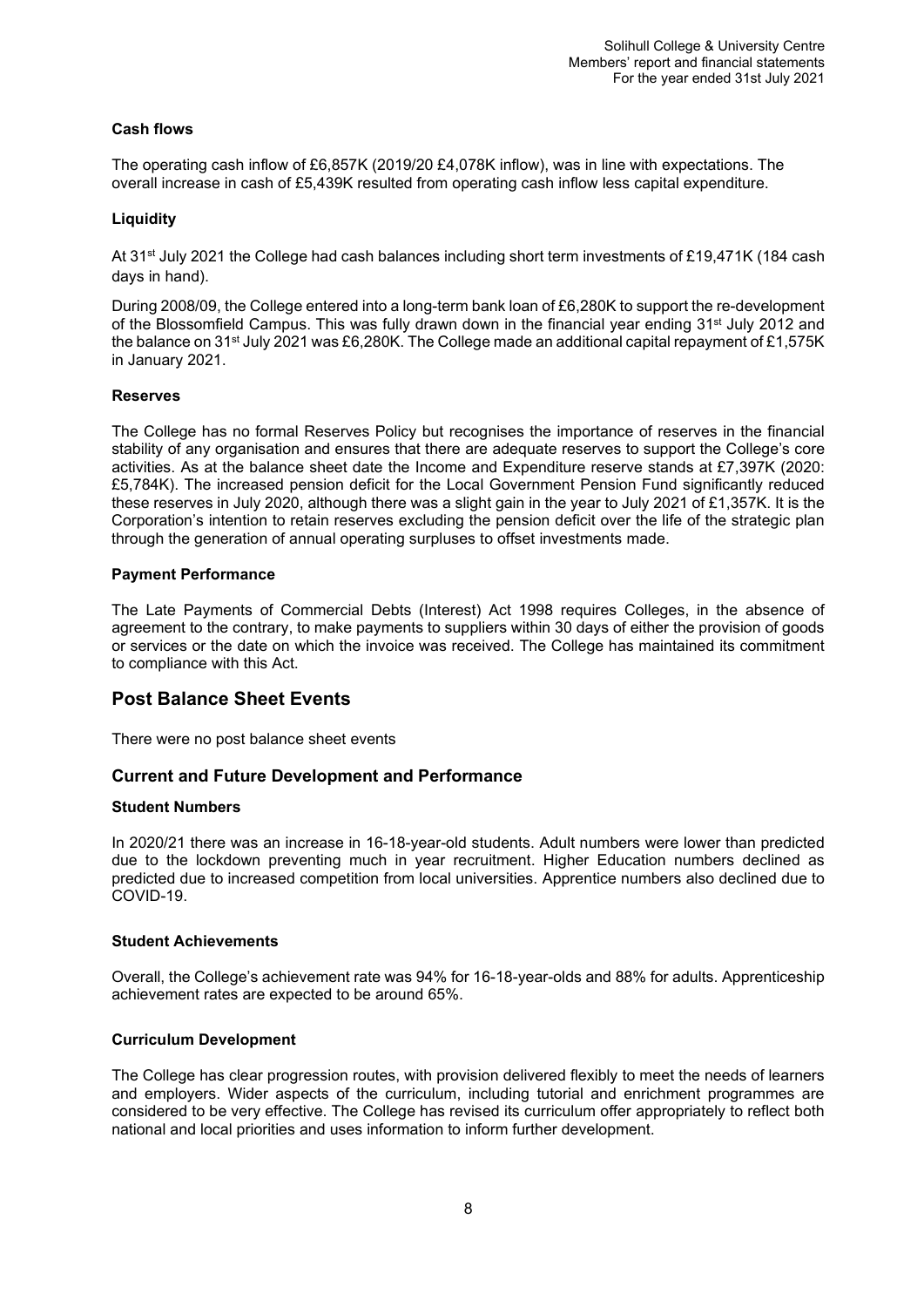The curriculum offer for the merged College reflects the characteristics of each of its three campuses, but improved progression routes in some provision areas have been identified and the curriculum teams across the three sites are working together to share best practise and resources.

Curriculum delivery in partnership with employers and in work-based and community settings is extensive and a key strength of the College. The College continues to deliver a wide range of employer focussed programmes. Higher Education provision has been judged to be particularly strong in its vocational relevance and employer involvement. The College works in partnership with four key university partners consolidating strong and effective curriculum partnerships.

Employer engagement is a key priority for the College. It works with a wide range of local employers including large companies and small and medium sized enterprises (SMEs); it has a strong and growing track record with bespoke provision and specialisms in areas of particular regional need for up-skilling such as Professional and Management Studies, Aerospace, Engineering, Construction, Health and Social Care, Retail and Finance.

The College's continued investment across all three Campuses provides outstanding vocational specialist facilities and resources, which supports both growth in learner numbers and innovation in the delivery and structure of the curriculum. The College has made a significant investment into a phased refurbishment of Stratford Upon Avon campus, which commenced in 2020 and phases 1-3 have been completed.

### **Future Developments**

During a time of significant changes and challenges across the FE sector, the Annual Priorities provide a robust framework which allows the College to monitor and evaluate its pace and direction to ensure its ambitions are achieved. The College is forecasting some increases in student numbers over the next few years using the MIDES demographic data. There is slower growth planned in the areas of apprenticeships, higher education and full cost provision which is reliant on employers recovering quickly from the impact of COVID-19.

These areas continue to be reviewed to ensure they are still relevant and are in line with local and government priorities.

# *Resources*

The College has various resources that it can deploy in pursuit of its ambitions.

Tangible resources include the main Blossomfield Campus in Solihull, the Woodlands Campus in North Solihull and the Stratford upon Avon Campus.

# *Financial*

The College has £7,397K of net assets (including £47,216K net pension liability) and at 31<sup>st</sup> July 2021 £5,910K of long-term debt. Following the merger with Stratford upon Avon College on 1<sup>st</sup> February 2018 land and buildings transferred on merger were revalued from £12,571K to £20,576K by Bilfinger GVA, an independent Chartered Surveyor.

### *People*

Throughout the year the College employed an average of 458 salaried teaching staff, 358 were PT hourly paid teaching staff and 284 were non-teaching staff. The College's overall average is 1,100.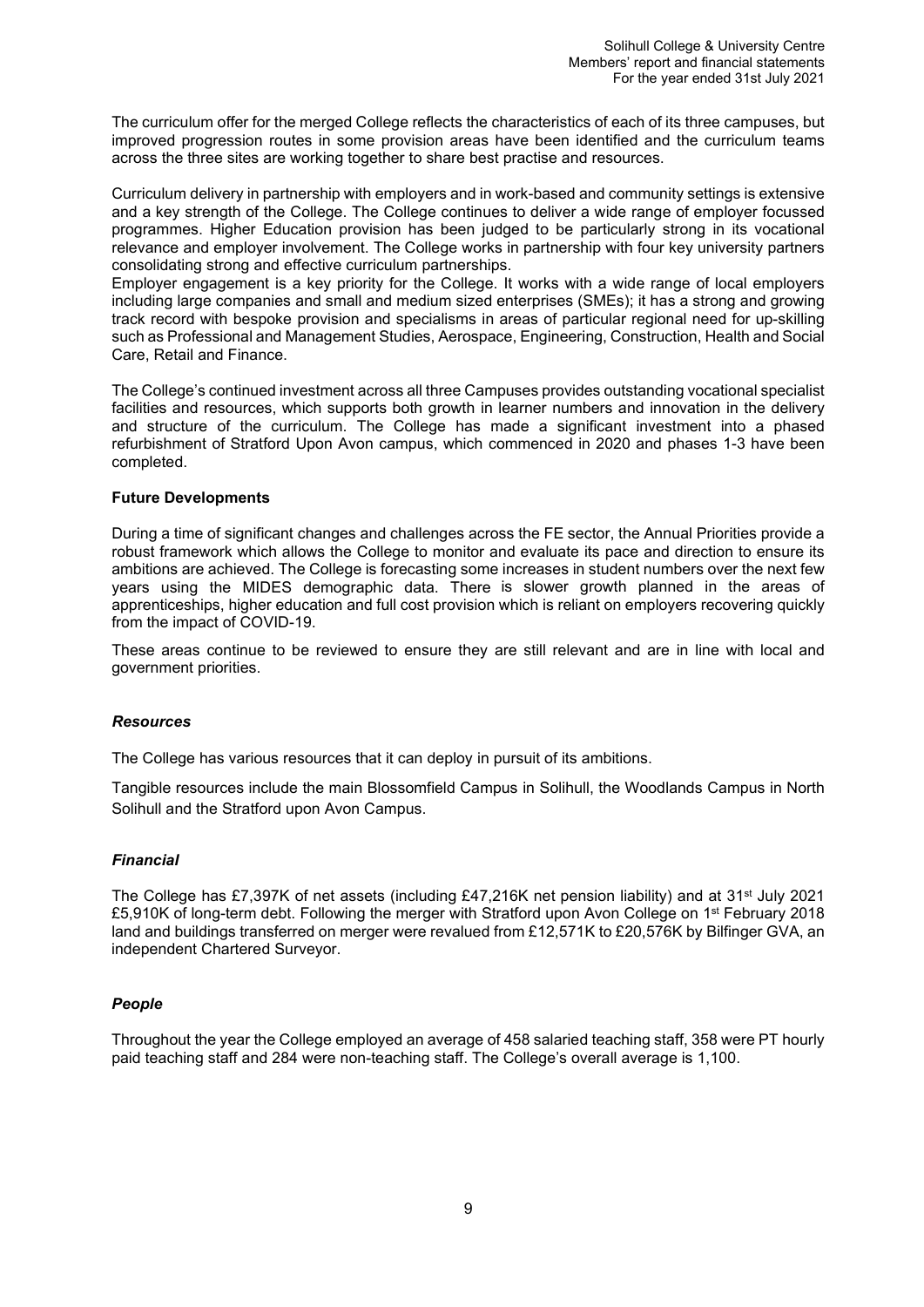# *Reputation*

The College has a very good reputation locally and nationally. Maintaining a quality brand is essential for the College's success at attracting students and external relationships. The College holds Matrix Accreditation, a quality kite mark, in relation to its advice and guidance to students.

### *Sustainability*

T*he college is committed to reducing its carbon emissions and has taken the following measures in the year to improve energy efficiency:*

- Decarbonising our energy sources: Scope 1 carbon. We have committed to work with Solihull Council on their Heat Exchange Network to allow us to diversify our energy sources and reduce our reliance on fossil fuels.
- Reducing and understanding our usage: Scope 2 carbon. Working cross-college to achieve a high level of individual and collective understanding of the need to cut use whilst completing a Pathfinder activity to understand the hubs of energy use and why they occur.

*The college's greenhouse gas emissions and energy use for the period are on the College website:*  <https://www.solihull.ac.uk/wp-content/uploads/2021/03/streamlined-energy-carbon-reporting.pdf>

# <span id="page-9-0"></span>**Principal Risks and Uncertainties**

The College continues to develop and embed the system of internal control, including financial, operational, risk management and Board Assurance which is designed to protect the College's assets and reputation. The Strategic Risk Register and Board Assurance Plan ensures that there are adequate internal and external sources of assurance and controls in place and an assessment of any risks and assurance gaps and how this is being addressed.

Based on the strategic plan, the Risk Management Group undertakes a comprehensive review of the risks to which the College is exposed. It identifies systems and procedures, including specific preventable actions which should mitigate any potential impact on the College. The internal controls are then implemented, and the subsequent year's appraisal will review their effectiveness and progress against risk mitigation actions. In addition to the annual review, the Risk Management Group will also consider any risks which may arise as a result of a new area of work being undertaken by the College.

During 2020/21 the College's Internal Auditor assessed the College in a range of strategic areas which included Risk and Board Assurance and confirmed that the organisation had an adequate and effective framework for risk management, governance and internal controls. The Corporation can therefore take substantial assurance that the controls upon which the organisation relies to manage this risk are suitably designed, consistently applied and effective.

The Strategic Risk Register and Board Assurance Plan is maintained at the College level which is reviewed at least termly by the Audit Committee and reported to Corporation. The Strategic Risk Register and Board Assurance Plan identifies the key strategic risks for the College, the cause and effect of each risk, the inherent score for impact and likelihood, the residual score with the controls in place and the actions being taken to reduce and mitigate the risks. Risks are prioritised using a consistent and detailed scoring methodology. Separate risk registers are written for specific projects or risks which are likely to have an impact on the strategic risks. These can be temporary and removed at the end of the project. Each area of the College also has an Area Risk Register which links into the Strategic Risk Register. These are reviewed annually.

Risk management training and briefings take place to raise awareness of the risk approach throughout the College.

Outlined below is a description of the principal risk factors that may affect the College. Not all the factors are within the College's control. Other factors besides those listed below may also adversely affect the College. The College has also identified the themes of COVID-19, Apprenticeships and Higher Education which are considered where relevant in each of the strategic risk areas.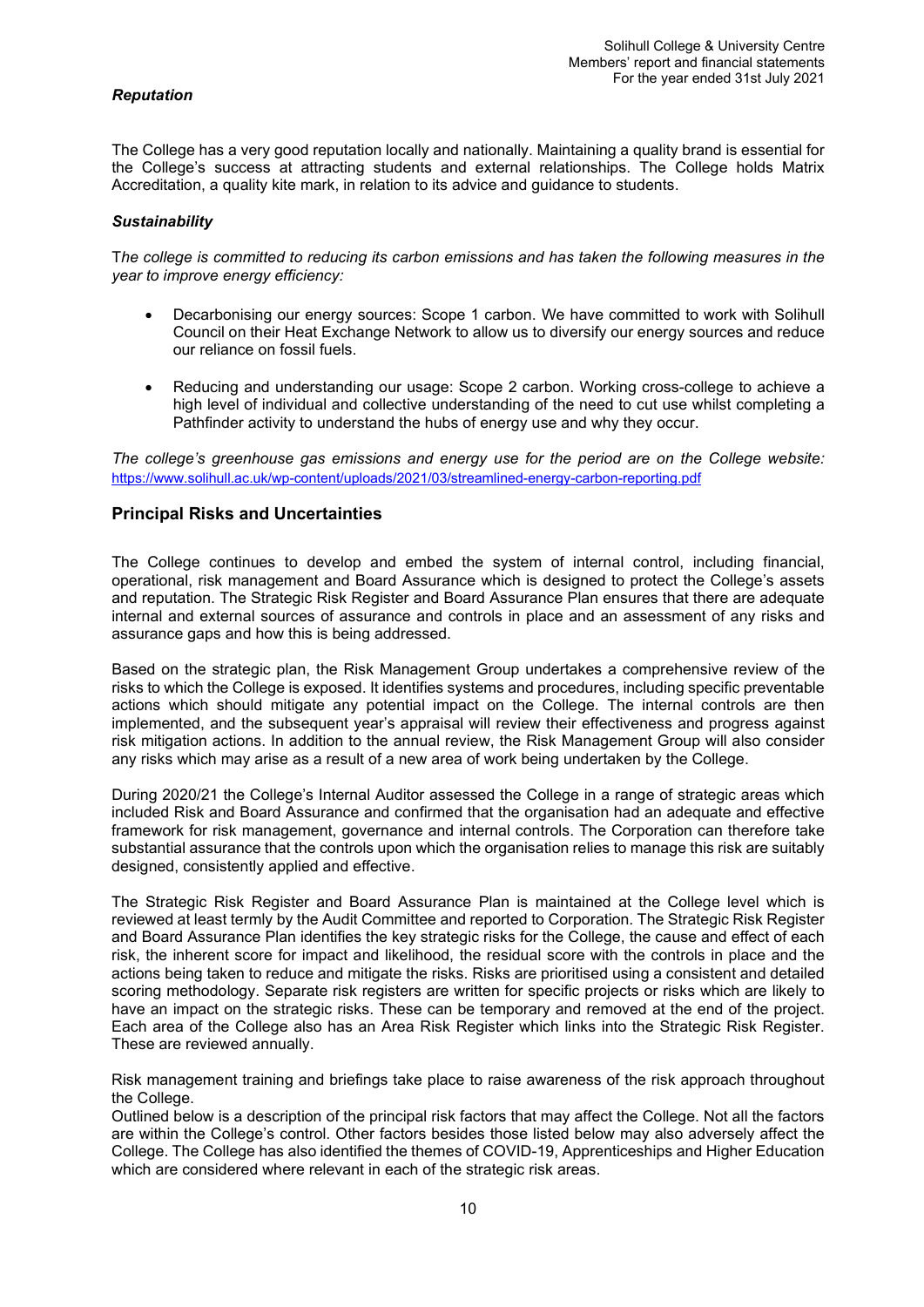The Risk Management group have also identified the top key risks. These will be reviewed termly and form part of each Corporation agenda, informing business for the meeting. The top key risks are identified as follows:

- The College is unable to budget for "Good" financial health in 2021/22 onwards as a result of the impact of COVID-19
- The College SAR assessed Grade 3 schools are not at least 'Good' in time for our Ofsted inspection
- The College's IT systems are compromised due to a Cyber-attack.

# **Strategic Risks**

### *Quality teaching, learning and assessment:*

The quality of teaching and learning is a key strategic priority for the College. It is essential that learners make good progress and reach their full potential and the quality of provision meets all required standards.

# *Responsive curriculum:*

The curriculum must be responsive in order to ensure efficient programme delivery and future potential to invest in programme areas.

# *Effective safeguarding:*

Effective safeguarding processes must be applied to ensure the College is a safe environment for staff and students. Specific areas include preventing radicalisation of both students and staff.

### *Suitable accommodation:*

The accommodation strategy ensures that there is a plan for future growth and for maintaining the current infrastructure ensuring accommodation is flexible, safe and fit for purpose. There is always a risk that government funding does not address the College's current requirements.

### *Effective IT:*

The IT infrastructure must meet College needs and be responsive to meet change. There is an ongoing risk that IT systems will be compromised by a cyber-attack. There are also risks of data security and disaster recovery. College data is kept secure and there is compliance with statutory and regulatory legislation around security and recovery.

### *Incident management:*

The College is increasingly aware that there is a risk of a serious incident which causes disruption to college activity. There are effective incident management and business continuity controls in place which are regularly monitored internally and externally.

### *Governance:*

It is essential that the College has effective governance arrangements to ensure scrutiny, challenge and control.

### *Good financial health:*

The College needs to be able to respond to risks such as changes in Government funding and not meeting recruitment targets which could have major consequences for financial health. The College has robust systems of financial planning and budgetary control in order to mitigate this risk.

Controls are in place to mitigate all of these risks and the Risk Management Group agrees any further actions required reporting these to Audit Committee.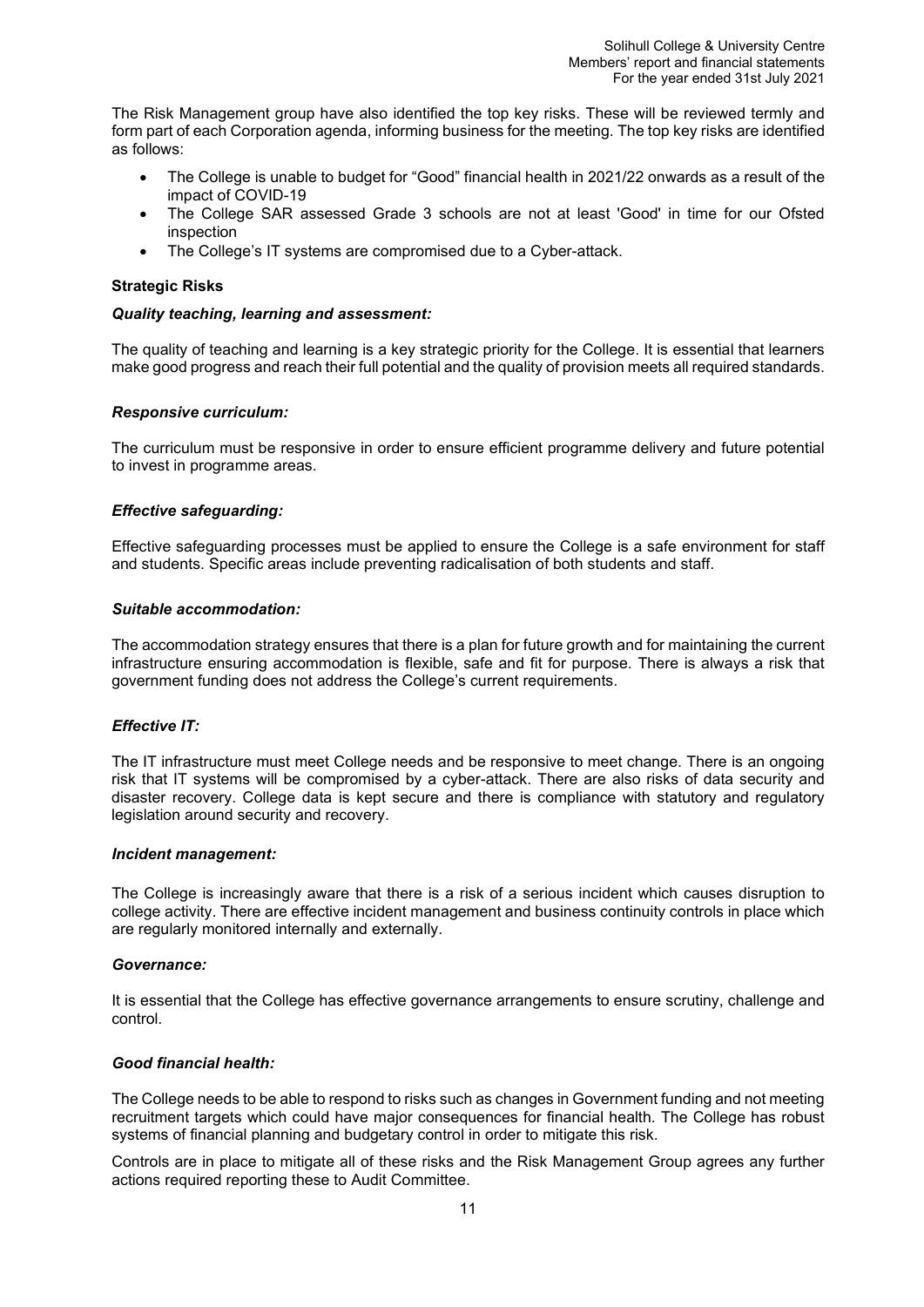# *COVID-19:*

The College has considered the risks of COVID-19 and had a separate COVID-19 reset and recovery risk assessment for college re-opening following each national lockdown or any change to government guidance. This is monitored by the Audit Committee and Corporation and assesses all of the detailed risks of Hygiene and Health & Safety, Social Distancing Practicalities, SEND and Medical Needs, Emotional Behaviour, Safeguarding and Quality of Education. All areas of the College also have an upto-date Risk Assessment which includes COVID-19 risks and is updated regularly and available for staff. In addition, from September 2021, the College has an outbreak management plan which has been shared with the Governors.

# <span id="page-11-0"></span>**Public Benefit Statement**

In setting and reviewing the College's strategic objectives, the Corporation has had due regard to the Charity Commission's guidance on public benefit and particularly upon its supplementary guidance on the advancement of education. The guidance sets out the requirement that all organisations wishing to be recognised as charities must demonstrate, explicitly, that their aims are for the public benefit. The College's approach to providing value and benefits to the wider community it serves is to:

- deliver high-quality teaching and service for students, employers and the wider community;
- enable skills acquisition at a range of levels to underpin training for the workers of the future;
- listen to learners, staff, employers, partners and the wider community to continuously improve our service;
- respond to local, regional and national priorities to provide appropriate vocational training for continued economic development;
- strive for value for money in all aspects of provision and procurement;
- embrace diversity and promote inclusivity;
- create a safe environment for students, staff and all visitors to the College; and
- embrace change and opportunities in the best interests of the College and the communities it serves.

To achieve this, the College aims to forge effective dialogue and relationships with all stakeholders to plan delivery to meet the needs of the communities it serves.

# <span id="page-11-1"></span>**Stakeholder Relationships**

In line with other Colleges and with universities, the College has many stakeholders. These include:

- students;
- parents and carers;
- staff;
- Education and Skills Funding Agency (ESFA);
- Department for Education (DFE);
- FE Commissioner:
- Ofsted;
- local employers (with specific links to the GBSLEP and Chamber of Commerce);
- local authorities:
- Government offices / Local Enterprise Partnerships;
- the wider community;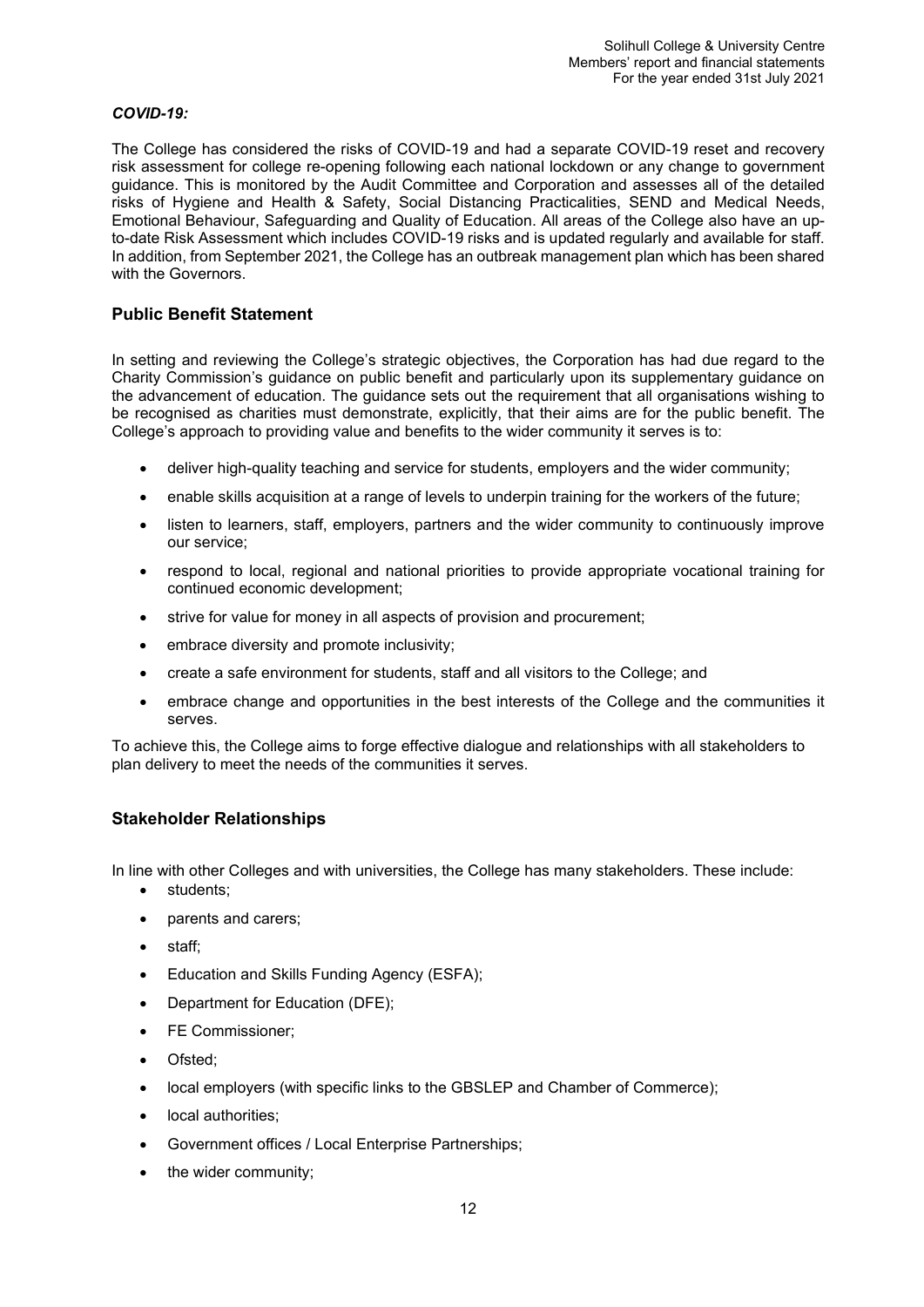- Office for Students (OfS);
- other FE institutions;
- Greater Birmingham and Solihull Institute of Technology;
- trade unions; and
- professional bodies.

The College recognises the importance of these relationships and engages in regular communication with stakeholders through the College Internet site, regular written briefings, attendance at strategic and collaborative meetings, conferences and specific projects and initiatives.

### **Equal Opportunities and Employment of Disabled People**

The College is committed to ensuring equality of opportunity for all who learn and work here. We respect and value positively differences in race, gender, sexual orientation, religious belief, ability and age. We strive vigorously to remove conditions which place people at a disadvantage and we actively combat bigotry. The College has an Equality Policy and Equality Objectives. This policy is resourced, implemented and monitored on a planned basis. Data is published annually in the Equality and Diversity Annual Report and Equality Objectives are reviewed in line with the requirements of the Equality Act 2010.

The College welcomes applications from disabled people and guarantees an interview to disabled applicants who meet the essential criteria for the post. Where an existing employee becomes disabled, every effort is made to ensure that employment with the College continues. The College's policy is to provide training, career development and opportunities for promotion which are, as far as possible, identical to those for other employees. The College will implement any reasonable adjustments that could be made for staff or applicants with disabilities.

### **Disability Statement**

The College seeks to achieve the objectives set down in the Equality Act 2010. The College has issued a Statement of our commitment to students with learning difficulties and disabilities which is published on the College's intranet and on the College's website. In particular the College aims:

- a) in any re-development of its buildings, to ensure facilities allow access by people with a disability;
- b) to comply with its policy for all students as described in the College's Statement. Appeals against a decision not to offer a place are dealt with under the Complaints Policy;
- c) to invest appropriately in additional needs support for students with learning difficulties and disabilities; and
- d) to offer counselling and welfare services as appropriate.

Specialist courses are described in programme information guides, and achievements and destinations are recorded and published in the standard College format. There is a list of specialist equipment which the College can make available for use by students who have learning difficulties and/or disabilities.

### **Trade Union Facility Time 2020/21**

Trade Unions play an important role in the College and there are considerable benefits to both employers and employees when organisations and unions work well together.

In accordance with the Trade Union (Facility Time Publication Requirements) Regulations 2017, the College is required to publish certain information on trade union officials and facility time.

Facility time covers duties carried out for the trade union or as a union learning representative, for example, accompanying an employee to disciplinary or grievance hearing. It also covers training received and duties carried out under the Health and Safety at Work Act 1974. This report covers the period 1st April 2020 to 31st March 2021.

The number of employees who were relevant union officials during the relevant period was 22 (17 FTEs).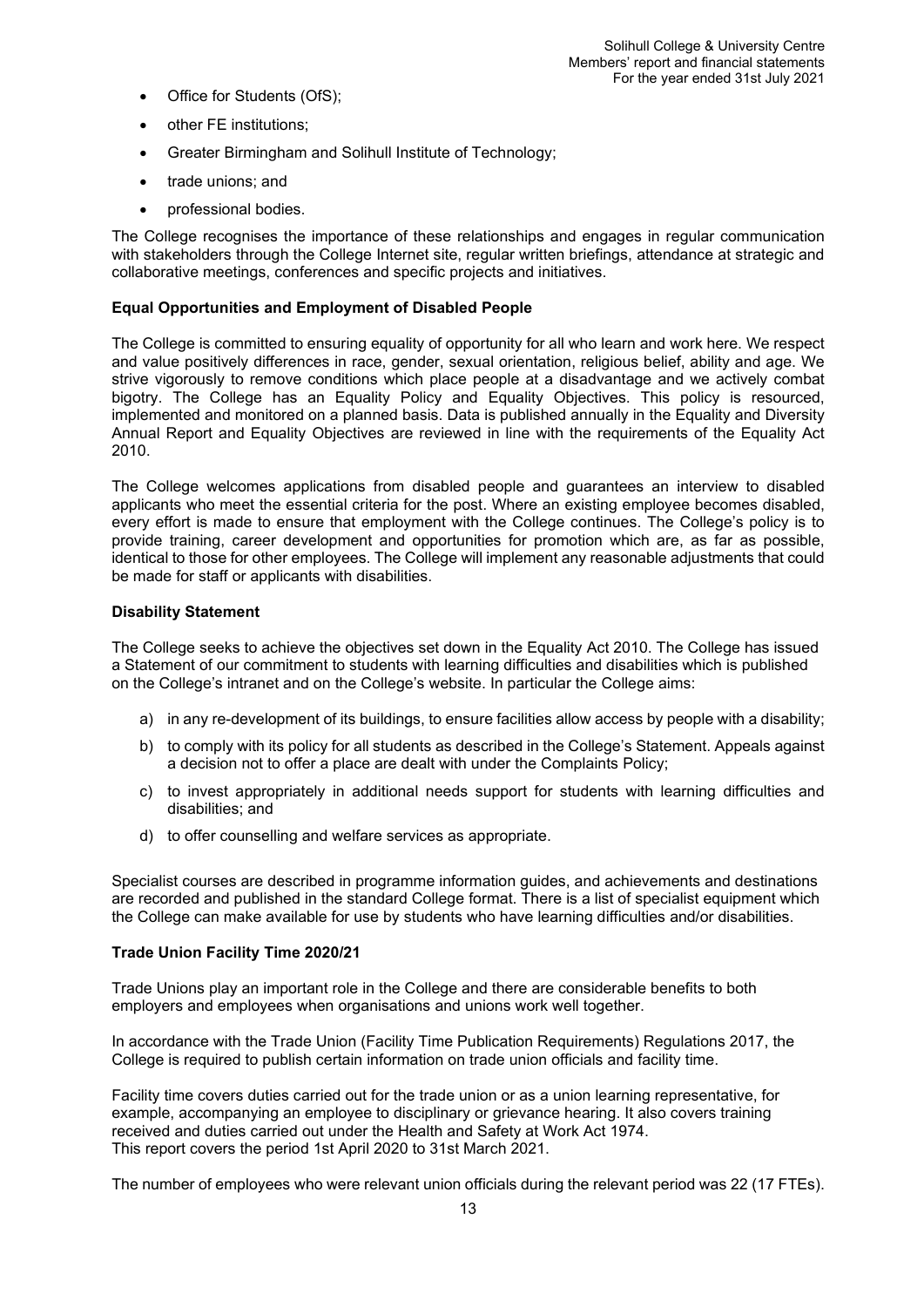The percentage of time spent on facility time (Trade Union duties) for each relevant union official:

| Percentage of Time | Number of employees |
|--------------------|---------------------|
| 0%                 |                     |
| 1-50%              | ົດດ                 |
| 51%-99%            |                     |
| 100%               |                     |

The percentage of pay bill spent on facility time:

| Total cost of facility time                                                                                                          | £34.746  |
|--------------------------------------------------------------------------------------------------------------------------------------|----------|
| Total pay bill                                                                                                                       | £25,876K |
| Percentage of the total pay bill spent on facility time, calculated as: (total<br>cost of facility time $\div$ total pay bill) x 100 | 0.134%   |

Trade Union Activities include meeting with full time officials, voting on negotiations and attending regional or national meetings. Time spent on paid trade union activities as a percentage of total paid facility time hours calculated as (total hours spent on paid trade union activities by relevant union officials during the relevant period  $\div$  total paid facility time hours) x 100 was 0%.

# <span id="page-13-0"></span>**Going Concern**

The activities of the College together with the factors likely to affect its future development and performance are set out in this Strategic Report. The financial position of the College, its cashflow, liquidity and borrowing are described in the Financial Statements and accompanying notes. The financial statements have been prepared on a going concern basis which the Corporation considers to be appropriate for the following reasons. Corporation has prepared cashflow forecasts for a period of twelve months from the date of approval of these Financial Statements. In preparing these forecasts, the College has considered a decline in the recruitment particularly for apprenticeships, adults and higher education learners. After reviewing these forecasts, the Corporation is of the opinion that, taking account of severe but plausible downsides, including the anticipated impact of COVID-19, the College will have sufficient funds to meet all its liabilities as they fall due over the period of twelve months from the date of approval of the Financial Statements (the going concern assessment period). Furthermore, the College has strong cash balances and has comfortably met its banking covenant in 2020/21.

The College currently has £6,280K of loans outstanding with NatWest on terms negotiated in 2008/09 secured by a fixed and floating charge on the Blossomfield Campus. The terms of the existing agreement are for a further 12 years. The College's forecasts and financial projections indicate that it will be able to operate within this facility and it has sufficient funds to repay these loans in full if necessary.

Consequently, the Corporation is confident that the College will have sufficient funds to continue to meet its liabilities as they fall due for at least 12 months from the date of approval of the Financial Statements and therefore have prepared the Financial Statements on a going concern basis.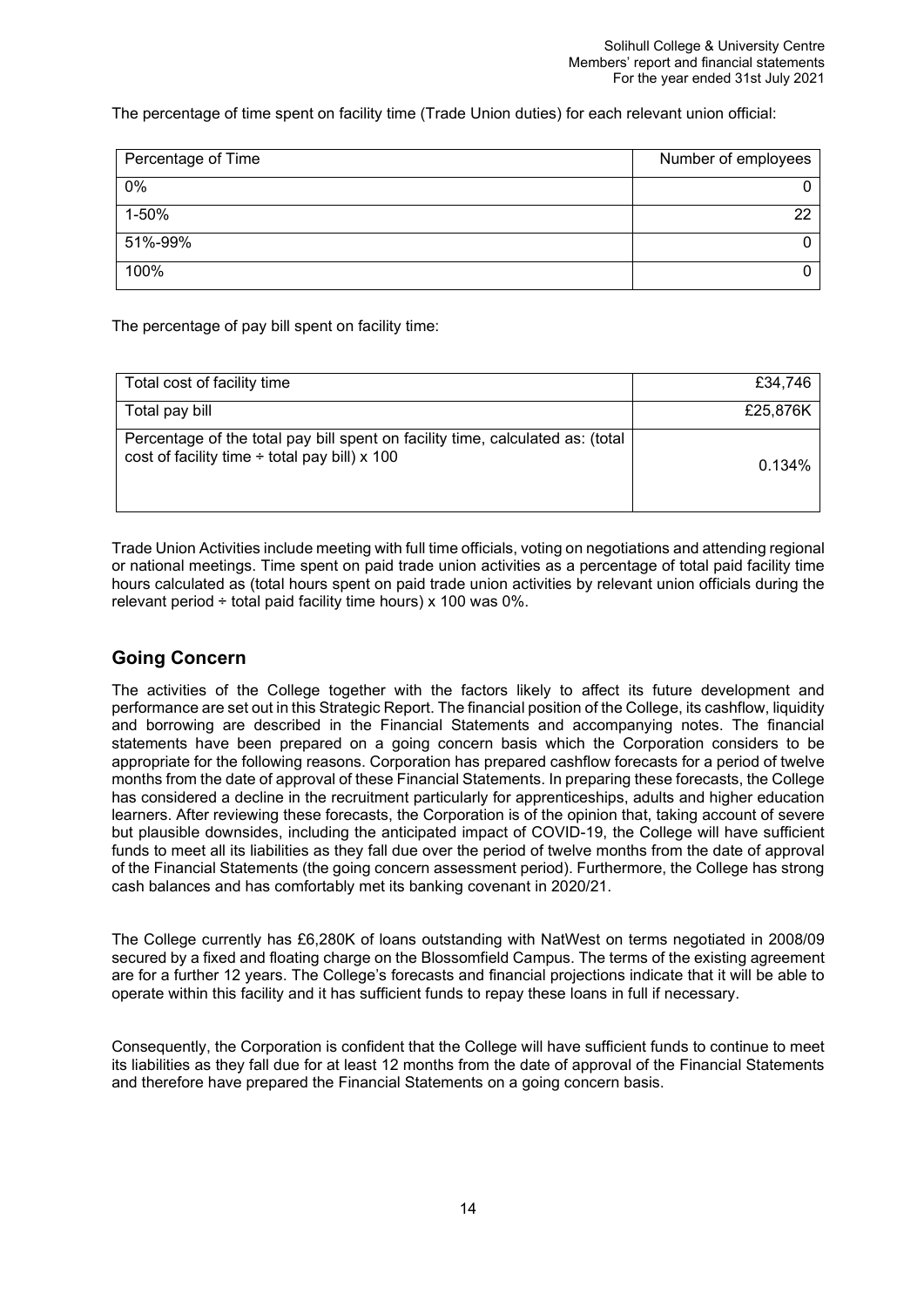# <span id="page-14-0"></span>**Disclosure of information to auditor**

The members who held office at the date of approval of this report confirm that, so far as they are each aware, there is no relevant audit information of which the College's auditor is unaware; and each member has taken all the steps that he or she ought to have taken to be aware of any relevant audit information and to establish that the College's auditor is aware of that information.

Approved by order of the members of the Corporation on 30<sup>th</sup> November 2021 and signed on its **behalf by:** 

Banbara turgher.

<span id="page-14-1"></span>**Barbara Hughes Chair of the Corporation**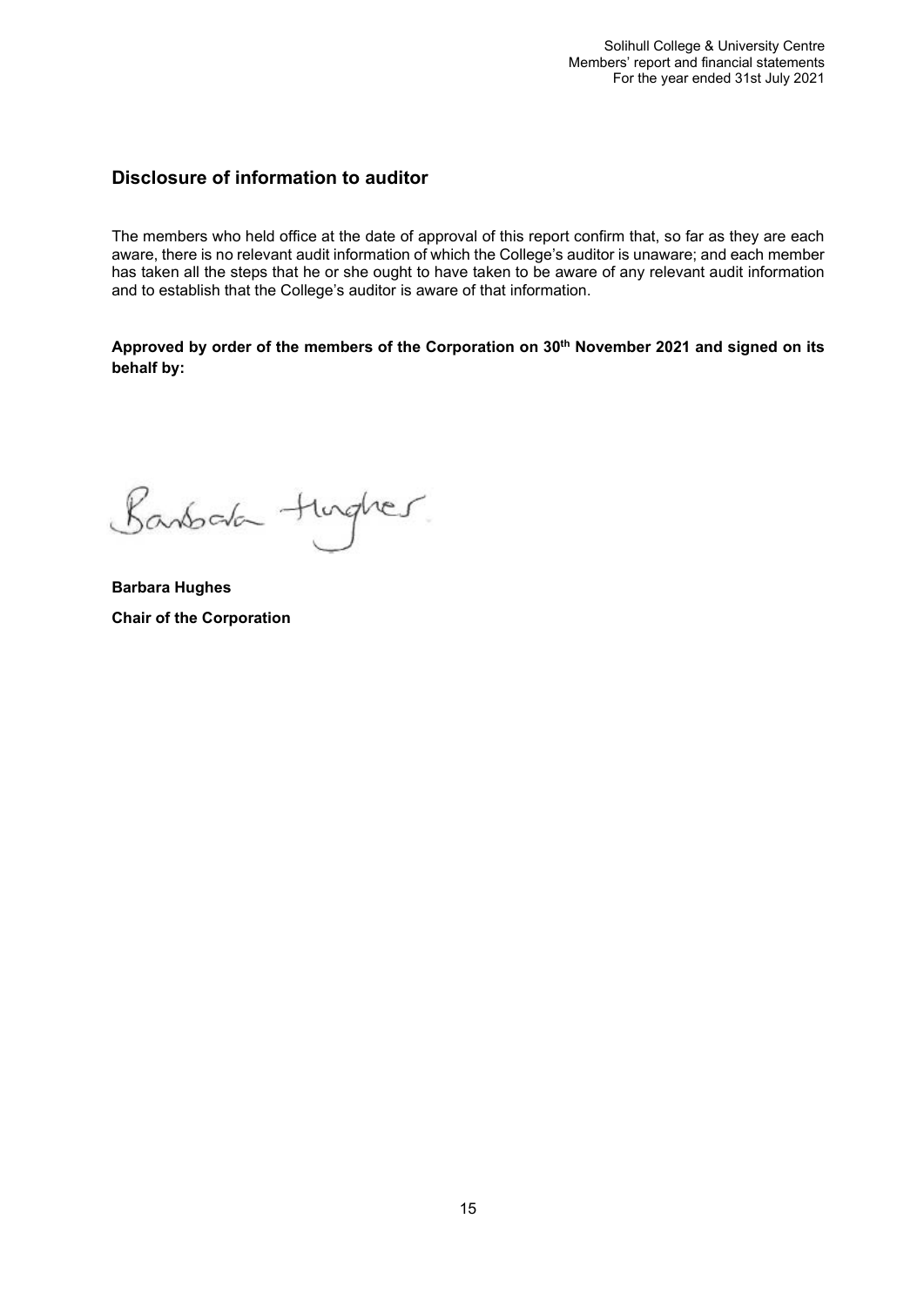# Professional Advisors

| <b>Financial statement and regularity auditors:</b>                                          | <b>Internal Auditors:</b>                                                                                                           |
|----------------------------------------------------------------------------------------------|-------------------------------------------------------------------------------------------------------------------------------------|
| <b>KPMG LLP</b><br>One Snowhill<br>Snow Hill Queensway<br>Birmingham<br><b>B4 6GH</b>        | RSM UK Risk Assurance Services LLP The<br>Pinnacle<br>170 Midsummer Boulevard<br><b>Milton Keynes</b><br>Buckinghamshire<br>MK9 1BP |
| <b>Bankers:</b>                                                                              | <b>Solicitors:</b>                                                                                                                  |
| <b>Barclays Bank</b><br>15 Colmore Row<br>Birmingham<br>West Midlands<br><b>B3 2BH</b>       | Shakespeare Martineau<br>No <sub>1</sub><br>Colmore Square<br>Birmingham<br><b>B4 6AA</b>                                           |
| <b>National Westminster Bank PLC</b><br>1 St Philips Place<br>Birmingham<br><b>B3 2PT</b>    | <b>Eversheds Sutherland LLP</b><br>115 Colmore Row<br>Birmingham<br>B <sub>3</sub> 3AL                                              |
| <b>Lloyds Banking Group</b><br>125 Colmore Row<br>Birmingham<br><b>B33SF</b>                 | <b>Gateley PLC</b><br>One Eleven<br><b>Edmund Street</b><br>Birmingham<br><b>B32HJ</b>                                              |
| Santander UK PLC<br>6 Caxton Gate<br><b>Corporation Street</b><br>Birmingham<br><b>B24LP</b> | <b>Tyndallwoods Solicitors</b><br>29 Woodbourne Road<br>Edgbaston<br>Birmingham<br><b>B17 8BY</b>                                   |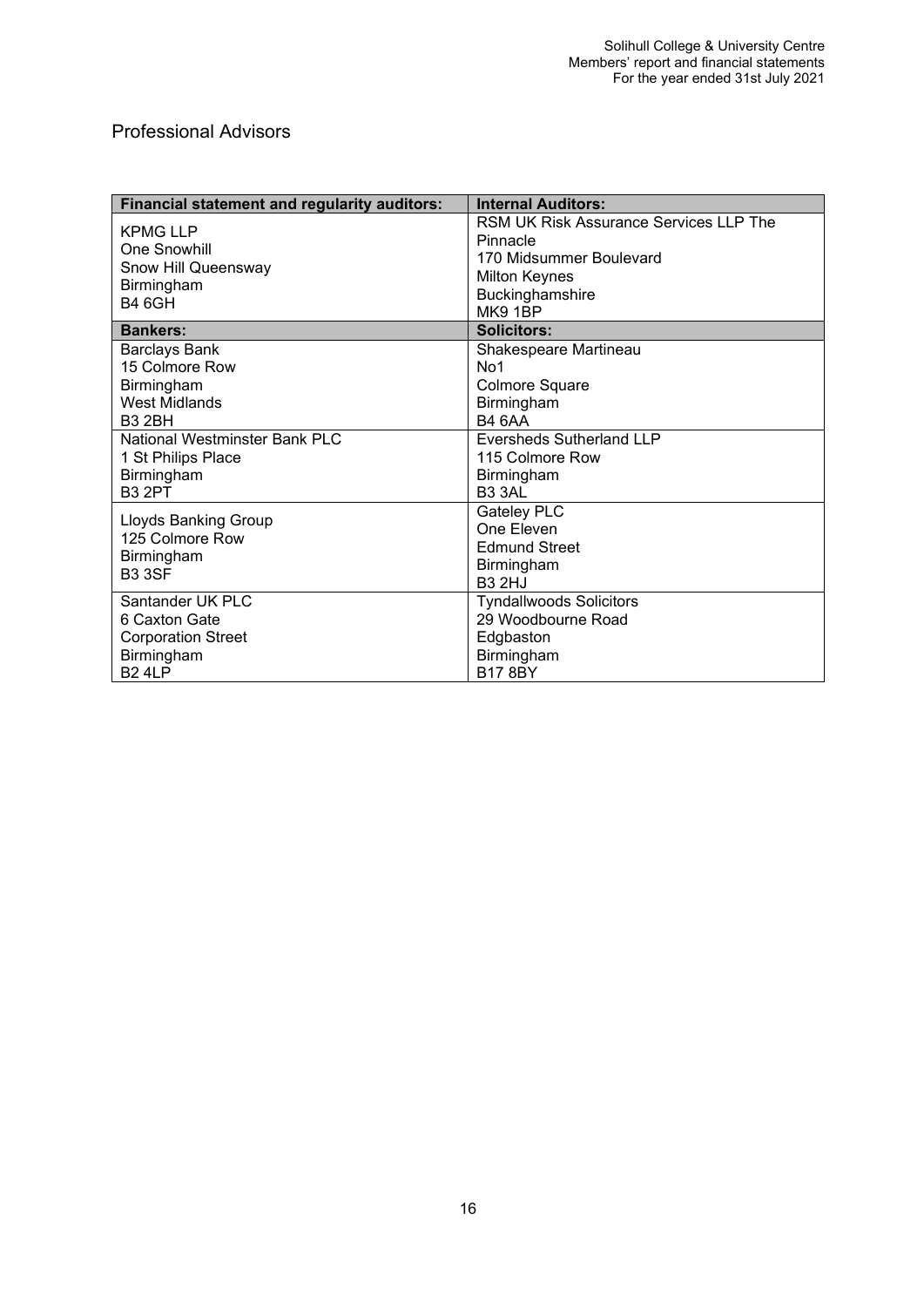# <span id="page-16-0"></span>**Statement of Corporate Governance and Internal Control**

The following statement is provided to enable readers of the annual report and accounts of the College to obtain a better understanding of its Governance and legal structure. The College endeavours to conduct its business:

- i. in accordance with the seven principles identified by the Committee on Standards in Public Life (selflessness, integrity, objectivity, accountability, openness, honesty and leadership);
- ii. in full accordance with the guidance to Colleges from the Association of Colleges in The Code of Good Governance for English Colleges ("the Code of Good Governance"); and
- iii. having due regard to the 2018 Edition of UK Corporate Governance Code ("the Code") insofar as it is applicable to the further education sector.

The College is committed to exhibiting best practice in all aspects of Corporate Governance and in particular the Corporation has adopted and complied with the Code of Good Governance. In February 2019 the Corporation also adopted the AoC's Code of Remuneration for Senior Postholders and has implemented the recommendations therein. We have not adopted and therefore do not apply the UK Corporate Governance Code. However, we have reported on our Corporate Governance arrangements by drawing upon best practice available, including those aspects of the 2018 Edition of the UK Corporate Governance Code we consider to be relevant to the further education sector.

In the opinion of the Governors, the College complies with the provisions of the Code of Good Governance and it has done so throughout the year ended 31<sup>st</sup> July 2021 and up to the date these accounts are approved and this was confirmed through an audit of the Code against Governance practices during 2020 to 2021. The Corporation recognises that, as a body entrusted with both public and private funds, it has a particular duty to observe the highest standards of corporate governance at all times. In carrying out its responsibilities, it takes full account of The Code of Good Governance for English Colleges initially issued by the Association of Colleges in March 2015 and formally adopted by the Corporation in April 2015 [revised by the AOC in February 2019]. The Corporation continued to meet throughout 2020/21 online and continued to ensure good governance. All functions and processes continued, using MS Teams, including training and briefings, focus groups with students and recruitment and induction of new Governors.

The College is an exempt charity within the meaning of Part 3 of the Charities Act 2011. The Governors, who are also the trustees for the purposes of the Charities Act 2011, confirm that they have had due regard for the Charity Commission's guidance on public benefit and that the required statements appear elsewhere in these financial statements.

# **The Corporation**

The members who served on the Corporation during the year and up to the date of signature of this report are listed.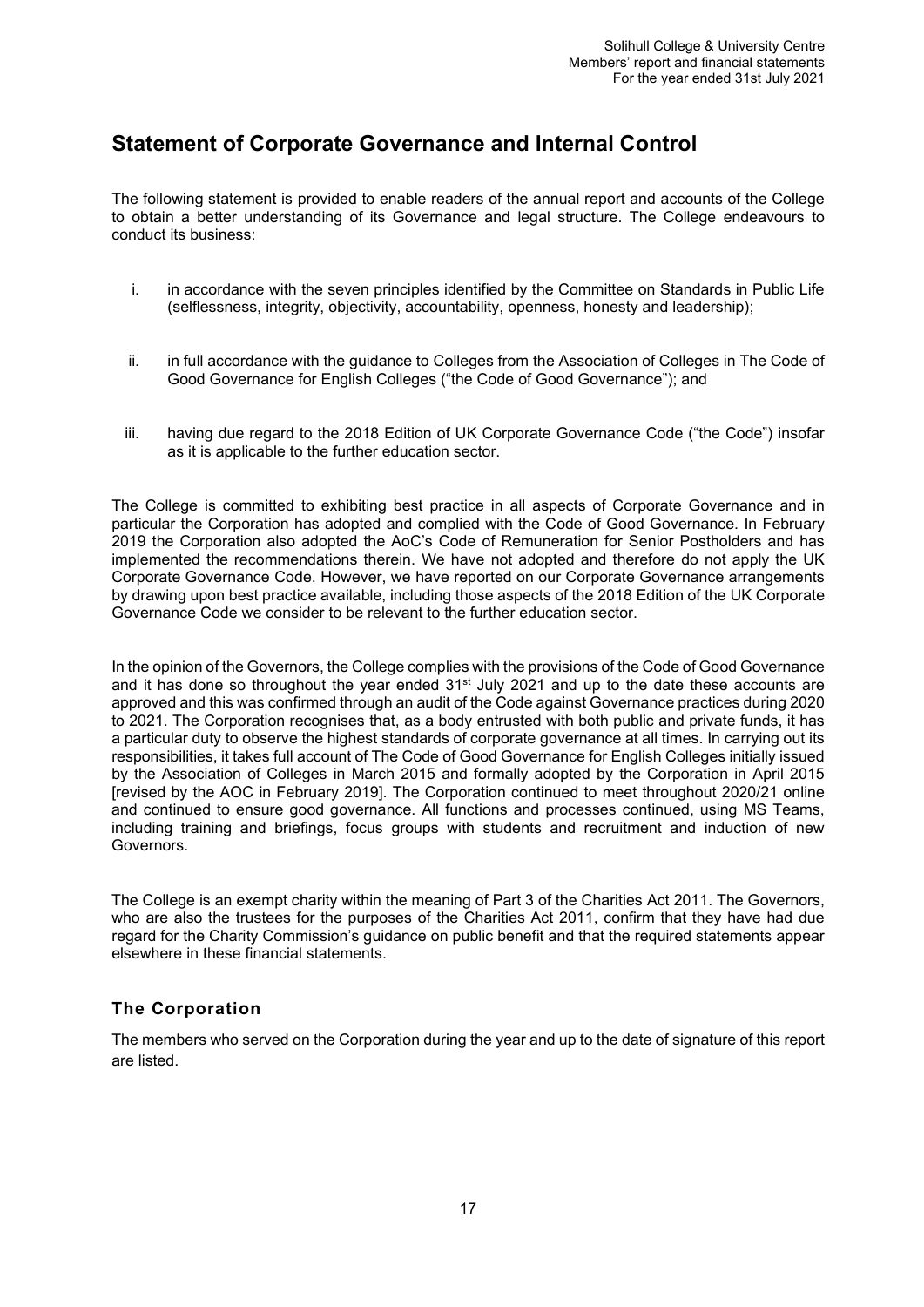| <b>Name</b>                    | <b>Date of First</b><br><b>Appointment</b> | <b>Term of Office</b><br><b>Ends</b> | Date of<br><b>Resignation/ Term Ends</b> | <b>Status of</b><br><b>Appointment</b> | <b>Committees Served During the Year</b>                                                   | <b>Attendance</b><br>2020/21 |
|--------------------------------|--------------------------------------------|--------------------------------------|------------------------------------------|----------------------------------------|--------------------------------------------------------------------------------------------|------------------------------|
| <b>Christine Abbott</b>        | December<br>2021                           | November<br>2022                     |                                          | Public                                 |                                                                                            | n/a                          |
| Paul<br>Assinder               | January 2019                               | December<br>2023                     |                                          | Public                                 | Chair of the Financial Oversight Group                                                     | 82%                          |
| Stan Baldwin                   | May 2013                                   | <b>July 2022</b>                     |                                          | Public                                 | Vice Chair of the Corporation and Chair of<br><b>Remuneration Committee</b>                | 100%                         |
| Scott Beasley                  | Sept 2020                                  | Aug 2024                             |                                          | <b>Business</b>                        | Leave of absence agreed 1 <sup>st</sup> Nov 2021 to<br>31 <sup>st</sup> Dec 2021           | 82%                          |
| John Callaghan                 | <b>June 2014</b>                           | Ex officio                           | Retired 31 <sup>st</sup> August 2021     | Principal                              | Search and Governance Committee                                                            | 100%                         |
| Tasleem<br>Chaudary            | December<br>2020                           | November<br>2024                     |                                          | Public                                 |                                                                                            | 85%                          |
| <b>Badri</b><br>Gargeshnari    | March 2018                                 | December<br>2022                     |                                          | <b>Business</b>                        | <b>Audit Committee</b>                                                                     | 27%                          |
| Carol Harvey-<br><b>Barnes</b> | September<br>2020                          | August 2024                          | Resigned June 2021                       | Staff                                  |                                                                                            | 80%                          |
| Sarah Horton-<br>Walsh         | Sept 2020                                  | Aug 2024                             |                                          | Public                                 | Became a member of the Audit Committee<br>on 1st June 2021                                 | 72%                          |
|                                |                                            |                                      |                                          |                                        | Chair                                                                                      |                              |
| <b>Barbara Hughes</b>          | January 2017                               | December<br>2024                     |                                          | Public                                 | <b>Chair of Search and Governance</b><br>Committee and member of Remuneration<br>Committee | 100%                         |
| Raees Iqbal                    | February 2020                              | February 2024                        | Left College July 2021                   | Student                                |                                                                                            | 27%                          |
| Lisa Jones                     | December<br>2020                           | November<br>2021                     | Resigned May 2021                        | <b>Business</b>                        |                                                                                            | 100%                         |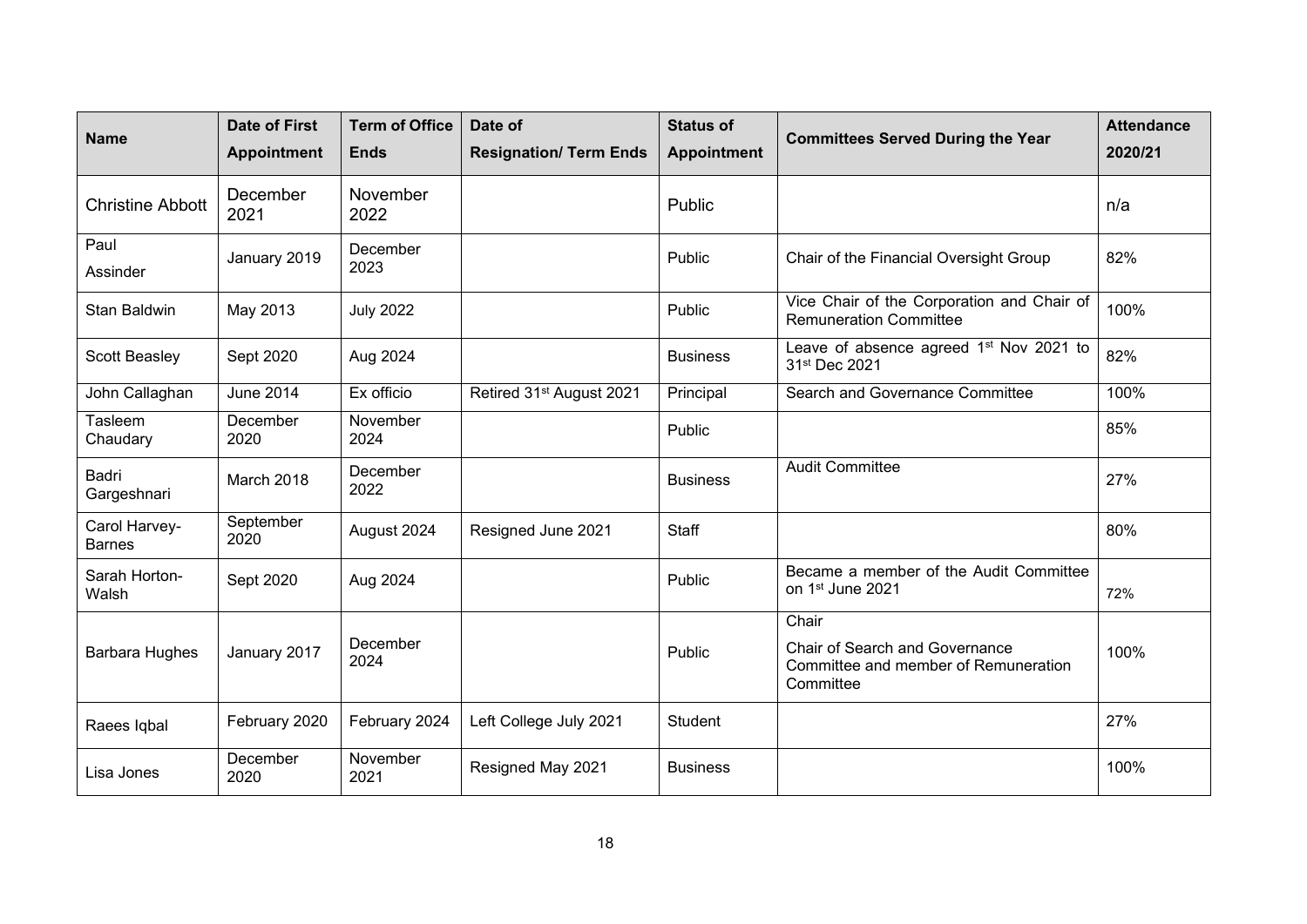|                          |                      |                       |                                      |                     | For the year ended 31st July 2021                                                                                                                                                                                                          |                   |
|--------------------------|----------------------|-----------------------|--------------------------------------|---------------------|--------------------------------------------------------------------------------------------------------------------------------------------------------------------------------------------------------------------------------------------|-------------------|
|                          | <b>Date of First</b> | <b>Term of Office</b> | Date of                              | <b>Status of</b>    | <b>Committees Served During the Year</b>                                                                                                                                                                                                   | <b>Attendance</b> |
| <b>Name</b>              | <b>Appointment</b>   | <b>Ends</b>           | <b>Resignation/ Term Ends</b>        | <b>Appointment</b>  |                                                                                                                                                                                                                                            | 2020/21           |
| Nilesh Ladwa             | December<br>2020     | November<br>2024      |                                      | Public              | Appointed as an external member of the<br>Corporation and changed to a full member<br>on 1st April 2021                                                                                                                                    | 57%               |
| Paul Large               | October 2016         | October 2024          | Resigned 31 <sup>st</sup> March 2021 | Public              | Member and Vice Chair of Audit Committee                                                                                                                                                                                                   | 66%               |
| Lucy Lee                 | October 2016         | October 2024          |                                      | Public              | Audit Committee (Chair) and Member of<br>Remuneration Committee.                                                                                                                                                                           | 82%               |
| <b>Tony Lucas</b>        | May 2019             | April 2023            |                                      | <b>Business</b>     | Became a member of the Search and<br>Governance Committee 1 <sup>st</sup> April 2021                                                                                                                                                       | 100%              |
| Stuart Lyons             | <b>March 2020</b>    | March 2024            | Left College July 2021               | Student (HE)        |                                                                                                                                                                                                                                            | 45%               |
| Amirun Nehar             | <b>June 2021</b>     | May 2022              |                                      | <b>Business</b>     | <b>External member of Audit Committee</b>                                                                                                                                                                                                  | 100%              |
| Sukhdeep Nijjar          | January 2017         | December<br>2024      | Resigned Nov 2021                    | <b>Business</b>     |                                                                                                                                                                                                                                            | 45%               |
| Anne Potter              | <b>June 2021</b>     | May 2022              |                                      | Public              | External<br>member<br>of<br>Remuneration<br>Committee                                                                                                                                                                                      |                   |
| Joan Smith               | May 2017             | May 2025              |                                      | Public              | External member of the Search and<br><b>Governance Committee</b>                                                                                                                                                                           | 75%               |
| <b>Lindsey Stewart</b>   | September<br>2021    | August 2022           |                                      | Acting<br>Principal | Acting Principal and member of the<br>Corporation from 1 <sup>st</sup> Sept 2021                                                                                                                                                           |                   |
| <b>Geraldine Swanton</b> | <b>July 2015</b>     | December<br>2022      |                                      | <b>Business</b>     | Search and Governance Committee.<br>Audit Committee.                                                                                                                                                                                       | 91%               |
| <b>Harrison Thompson</b> | December<br>2020     | November<br>2024      |                                      | <b>Business</b>     | Appointed as an External Member of the<br>Audit Committee on 1 <sup>st</sup> December 2020.<br>Moved to an External member of the<br>Corporation on 1 <sup>st</sup> April. Will move to full<br>member of Corporation wef from 1st Dec 21. | 100%              |
| Sally Tomlinson          | March 2017           | March 2025            |                                      | <b>Business</b>     | Member of the Remuneration Committee                                                                                                                                                                                                       | 100%              |
| Tony Worth               | <b>July 2015</b>     | <b>July 2022</b>      |                                      | <b>Business</b>     | External member of Audit Committee.                                                                                                                                                                                                        | 50%               |

Overall attendance at Corporation meetings during 2020/21 was 77%. All meetings during 2020/21 were held online using Teams.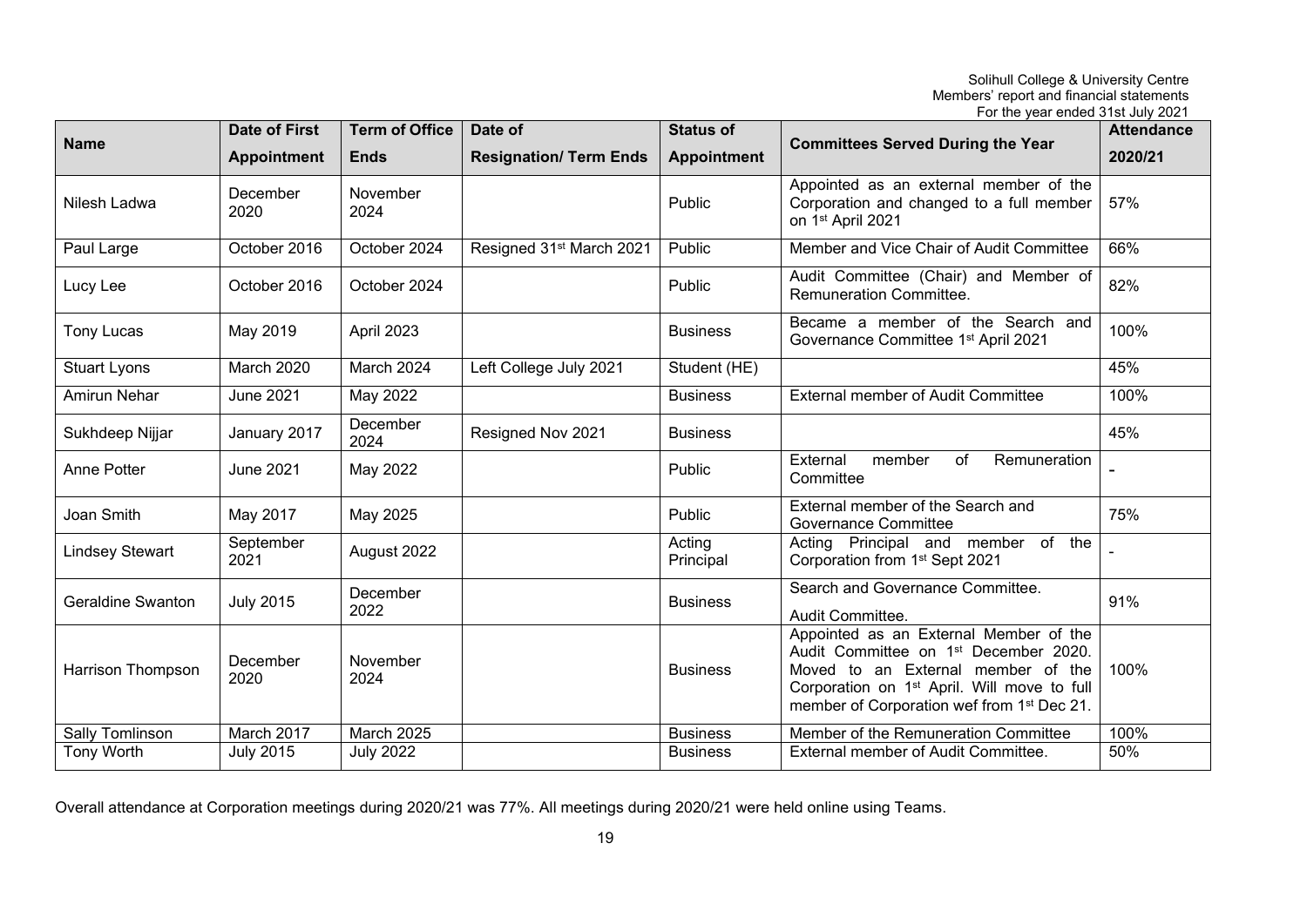The Corporation operates using the Carver Model of Governance. It has an Audit, Remuneration and Search and Governance Committees. Each committee has terms of reference, which have been approved by the Corporation and which are reviewed annually.

During 2020/21 the Compliance, Risk and Value for Money Special Interest Group reviewed financial oversight in relation to the current governance structure. It was agreed to reinforce financial oversight processes that a semi-formal group be set up to consider the annual accounts, budget and financial plan each year, the Financial Oversight Group. The Group has identified membership and meets twice per year to provide advice and assurance to the Corporation.

The College has produced a publication scheme in accordance with the requirements of the Freedom of Information Act 2000, which is available on the College's website **[www.solihull.ac.uk](http://www.solihull.ac.uk/)** or from the Clerk to the Corporation at Solihull College & University Centre, Blossomfield Road, Solihull, B91 1SB. The scheme was reviewed and re-issued in February 2020.

Full minutes of all meetings, except those deemed to be confidential, can be obtained from the College website or from the Clerk to the Corporation at:

Solihull College & University Centre Blossomfield Road Solihull West Midlands B91 1SB

All Governors are able to take independent professional advice in furtherance of their duties at the College's expense and have access to the Clerk to the Corporation, who is responsible to the Board for ensuring compliance with all applicable procedures and regulations. The appointment, evaluation and removal of the Clerk are matters for the Corporation.

Formal agendas, papers and reports are supplied to Governors in a timely manner, prior to Corporation and Committee meetings. Briefings are also provided on an ad-hoc basis.

The Corporation has a strong and independent non-executive element and no individual or group dominates its decision-making process. The Corporation considers that each of its non-executive members is independent of management and free from any business or other relationship, which could materially interfere with the exercise of their independent judgement.

There is a clear division of responsibility in that the roles of the Chair and Accounting Officer are separate.

# <span id="page-19-0"></span>**Appointments to the Corporation**

Any new appointments to the Corporation are a matter for the consideration of the Corporation as a whole. The Corporation has a Search & Governance Committee comprising of four members and one external member. It is responsible for the search and nomination of any prospective member for the Corporation's consideration. The Corporation is responsible for ensuring that appropriate induction and training is provided as required.

Members of the Corporation are normally appointed for a 4-year term of office and will generally be reappointed for two terms of office based on appropriate attendance and contribution.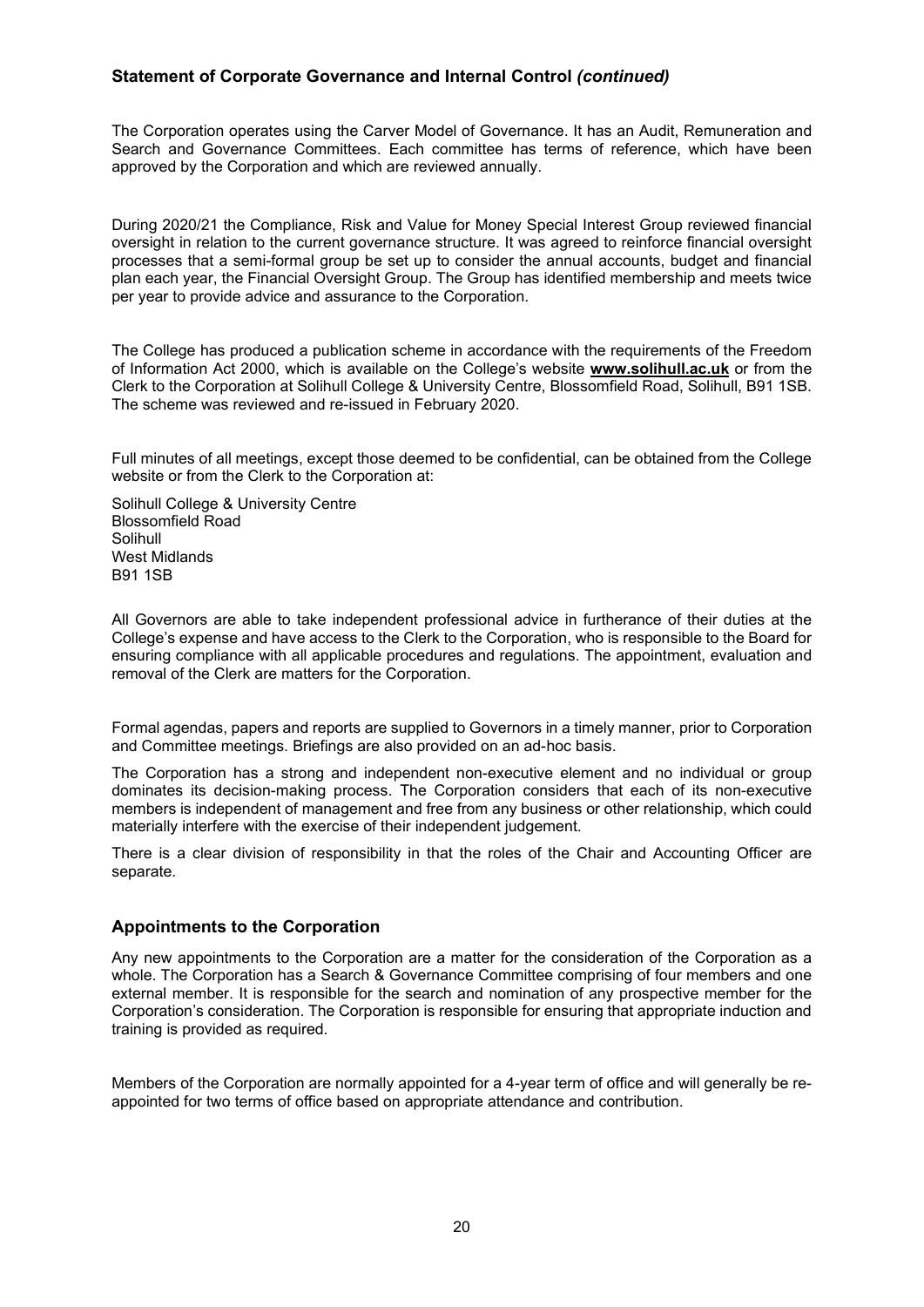# <span id="page-20-0"></span>**Remuneration Committee**

Throughout the year ending 31<sup>st</sup> July 2021, the College's Remuneration Committee comprised the Chair and Vice Chair of the Corporation (or their nominees). The Committee's responsibilities are to consider, review and determine remuneration and benefits of the Principal/Accounting Officer and other senior post holders and the Clerk and their conditions of service. In accordance with the AOC Code on the Remuneration of Senior Postholders the Remuneration Committee has produced an annual report to provide assurance to the Corporation in relation to the arrangements for reviewing the remuneration of the College's senior postholders.

Details of remuneration for the year ended 31<sup>st</sup> July 2021 are set out in note 8 to the financial statements.

# <span id="page-20-1"></span>**Audit Committee**

The Audit Committee comprises four members of the Corporation (excluding the Principal/Accounting Officer, and Chair of the Corporation). The Committee operates in accordance with written terms of reference approved by the Corporation, which are consistent with the Post-16 Audit Code of Practice issued by the ESFA.

The Audit Committee meets on a termly basis and provides a forum for reporting by the College's internal and financial statements auditors, who have access to the Committee for independent discussion without the presence of college management. The Committee also receives and considers reports from funding bodies such as the ESFA and their appointed auditors as they affect the College's business.

The College's Internal Auditors review the systems of internal control, risk management controls and Governance processes in accordance with an agreed plan and report their findings to management and the Audit Committee. Management is responsible for the implementation of agreed recommendations and the Internal Auditors undertake periodic follow up reviews to ensure that such recommendations have been implemented.

The Audit Committee also advises the Corporation on the appointment of internal and financial statements auditors and their remuneration for both audit and non-audit work as well as reporting annually to the Corporation. Contracts for both internal and financial statements auditors were tendered during 2020/21 and RSM UK Risk Assurance Services LLP were reappointed as internal auditors for 3 years to 31st July 2025 and KPMG as external auditors for 3 years to 31st July 2024.

The Strategic Risk Register and Board Assurance Plan is used to inform the Internal Audit Plan each year.

<span id="page-20-2"></span>

| <b>Name</b>        | <b>Role</b>                                                    | Attendance % |
|--------------------|----------------------------------------------------------------|--------------|
| Lucy Lee           | Chair                                                          | 100%         |
| Badri Gargeshnari  |                                                                | 100%         |
| Sarah Horton-Walsh | Joined 1 <sup>st</sup> June 2021                               | 100%         |
| Paul Large         | Resigned at 31 <sup>st</sup> March 2021                        | 25%          |
| Amirun Nehar       | <b>External Member</b>                                         | 100%         |
| Harrison Thompson  | External Member wef 1st Sept 2020 to 31 <sup>st</sup> May 2021 | 100%         |
| Tony Worth         | <b>External Member</b>                                         | 100%         |

There were four Audit Committee meetings in 2020/21, with attendance as follows: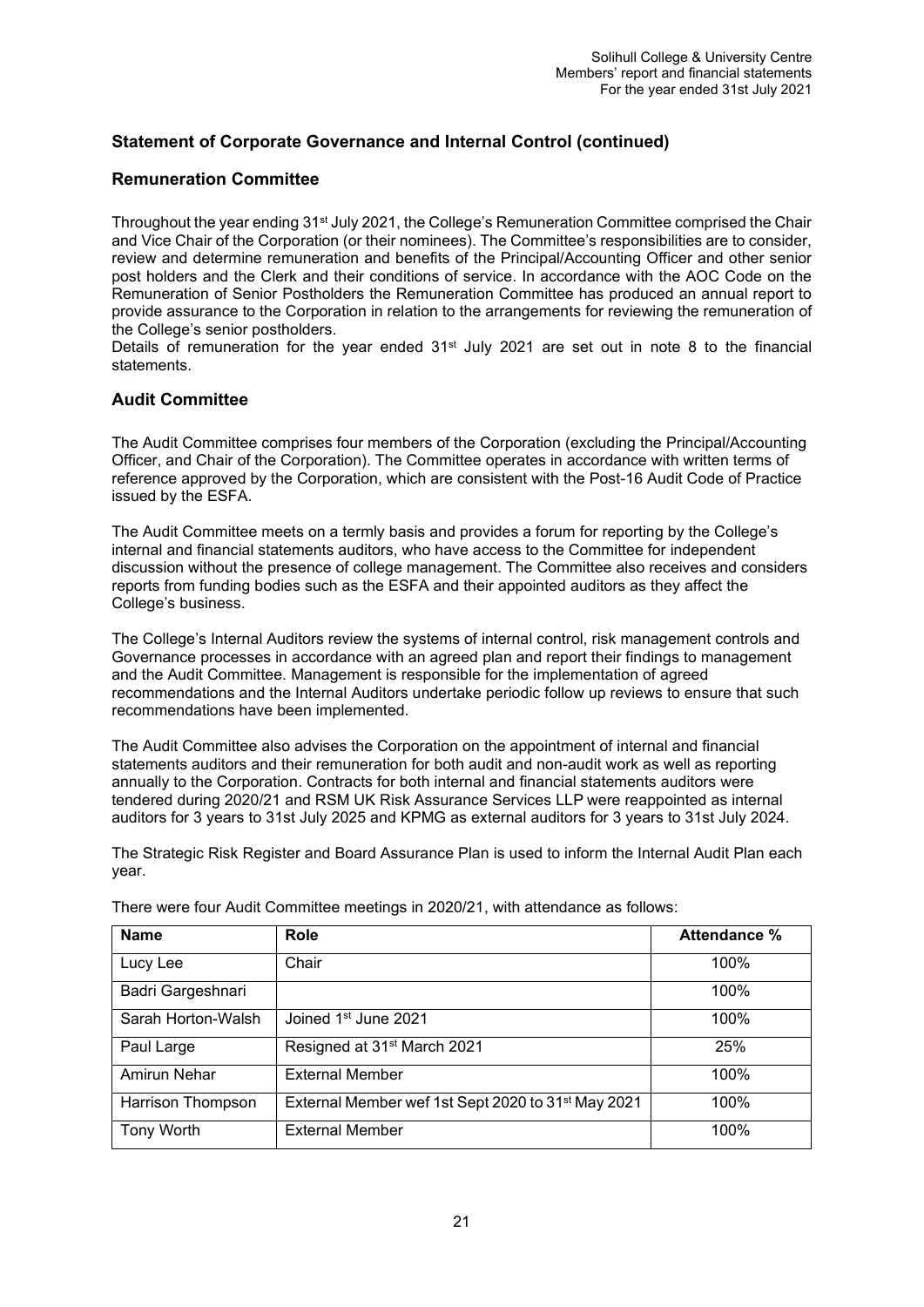# **Internal Control**

# **Scope of Responsibility**

The Corporation is ultimately responsible for the College's system of internal control and for reviewing its effectiveness. However, such a system is designed to manage rather than eliminate the risk of failure to achieve business objectives and can provide only reasonable and not absolute assurance against material misstatement or loss.

The Corporation has delegated the day-to-day responsibility to the Principal/Accounting Officer for maintaining a sound system of internal control that supports the achievement of the College's policies, aims and objectives. The Principal/Accounting Officer is charged with safeguarding the public funds and assets for which they are personally responsible, in accordance with the responsibilities assigned to them in the Funding Agreement between the College and the ESFA.

He is also responsible for reporting to the Corporation any material weaknesses or breakdowns in internal control.

# **The Purpose of the System of Internal Control**

The system of internal control is designed to manage risk to a reasonable level rather than to eliminate all risk of failure to achieve policies, aims and objectives; it can therefore only provide reasonable and not absolute assurance of effectiveness. The system of internal control is based on an on-going process designed to identify and prioritise the risks to the achievement of College policies, aims and objectives, to evaluate the likelihood of those risks being realised, and to manage them efficiently, effectively and economically. The system of internal control was in place in the College for the year ending 31st July 2021 and up to the date of approval of the annual report and accounts.

# **Capacity to Handle Risk**

The Corporation has reviewed the key risks to which the College is exposed together with the operating, financial and compliance controls that have been implemented to mitigate those risks. The Corporation is of the view that there is a formal on-going process for identifying, evaluating and managing the College's significant risks that has been in place for the period ending 31st July 2021 and up to the date of approval of the annual report and accounts. The Corporation, advised by the Audit Committee, regularly reviews this process. The College's Internal Auditors have confirmed that the College has an adequate and effective framework for risk management.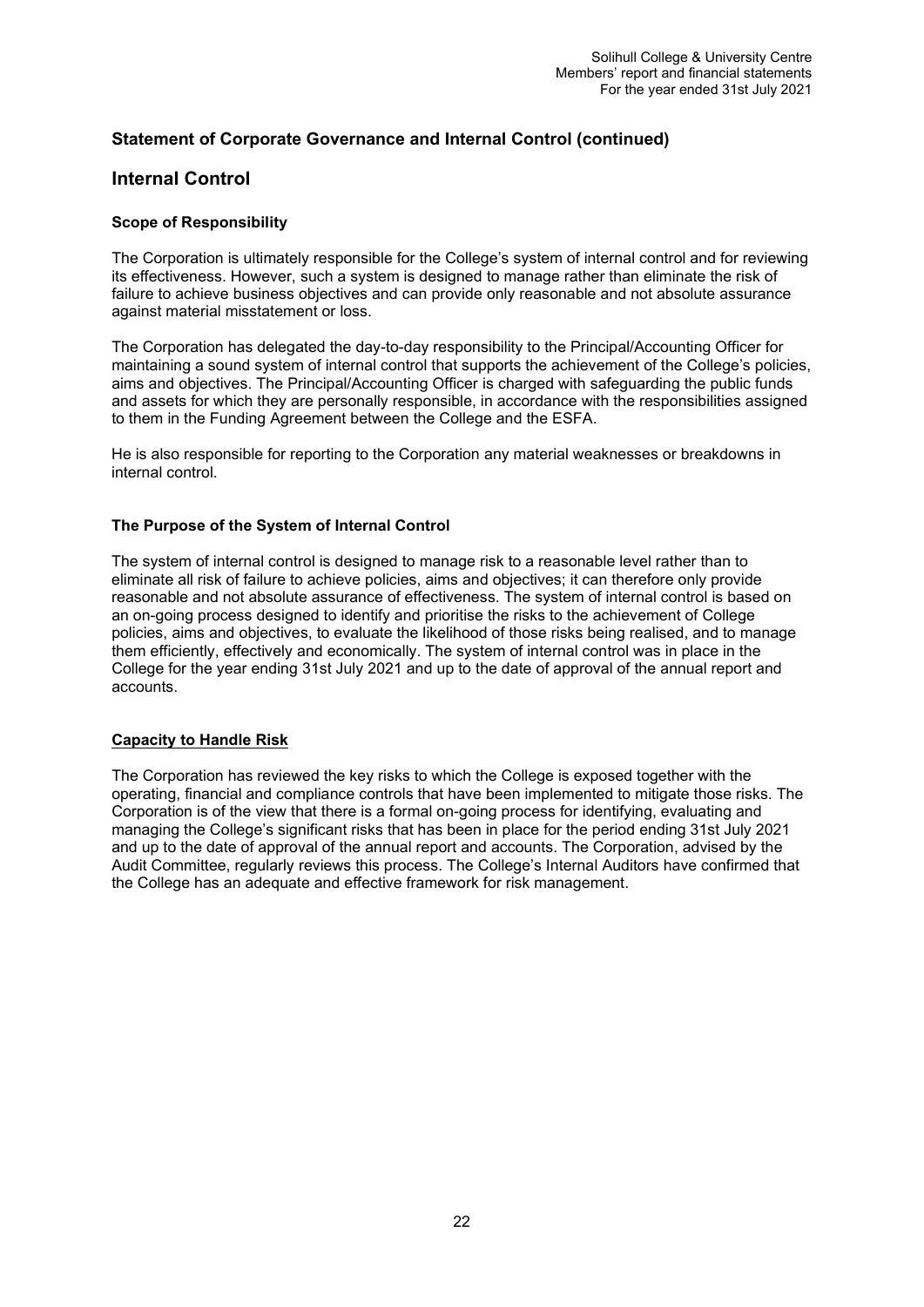# **The Risk and Control Framework**

The system of internal control is based on a framework of regular management information, administrative procedures including the segregation of duties, and a system of delegation and accountability. In particular, it includes:

- comprehensive budgeting system with an annual budget, which is reviewed and agreed by the Corporation;
- regular reviews by the Corporation of periodic and annual financial reports which indicate financial performance against forecasts;
- setting targets to measure financial and other performance;
- clearly defined capital investment control guidelines; and
- the adoption of formal project management disciplines, where appropriate.

The College has an internal audit service, which operates in accordance with the requirements of the ESFA Post-16 Audit Code of Practice. The work of the Internal Audit Service is informed by an analysis of the risks to which the College is exposed, and the Annual Internal Audit Plan is based on this analysis. The analysis of risks and the Internal Audit Plans are endorsed by the Corporation on the recommendation of the Audit Committee. At least annually, the Head of Internal Audit (HIA) provides the governing body with a report on Internal Audit activity in the College. The report includes the HIA's independent opinion on the adequacy and effectiveness of the College's system of risk management, controls and governance processes.

The College's External Audit and Internal Audit providers both make recommendations for improvement in key management and control processes. The College regularly monitored value for money, through regular reports to Corporation and the Audit Committee and has a Value for Money Policy Statement. Further, the Internal Auditors include a section in all audit reports relating to suggestions regarding economy, efficiency and effectiveness measures for consideration by the College.

# **Review of Effectiveness**

The Principal/Accounting Officer has responsibility for reviewing the effectiveness of the system of internal control. The Principal/Accounting Officer's review of that effectiveness is informed by:

- the work of the Internal Auditors and other sources of assurance;
- the work of the managers of the College who have responsibility for the development and maintenance of the internal control framework;
- comments made by the College's financial statements and regulatory auditor in their management letters and other reports; and
- the review of the effectiveness of the system of internal control by the Audit Committee (which oversees the work of the Internal Auditor).

Any actions necessary to address weaknesses and ensure continuous improvement of the system are in place**.** 

The Executive Management Team receives reports setting out the key performance and risk indicators and considers possible control issues brought to their attention by early warning mechanisms, which are embedded within the departments and reinforced by risk awareness training. The Executive Management Team and the Audit Committee also receive regular reports from Internal Audit and other sources of assurance, which include recommendations for improvement. The Audit Committee's role in this area is confined to a high-level review of the arrangements for internal control.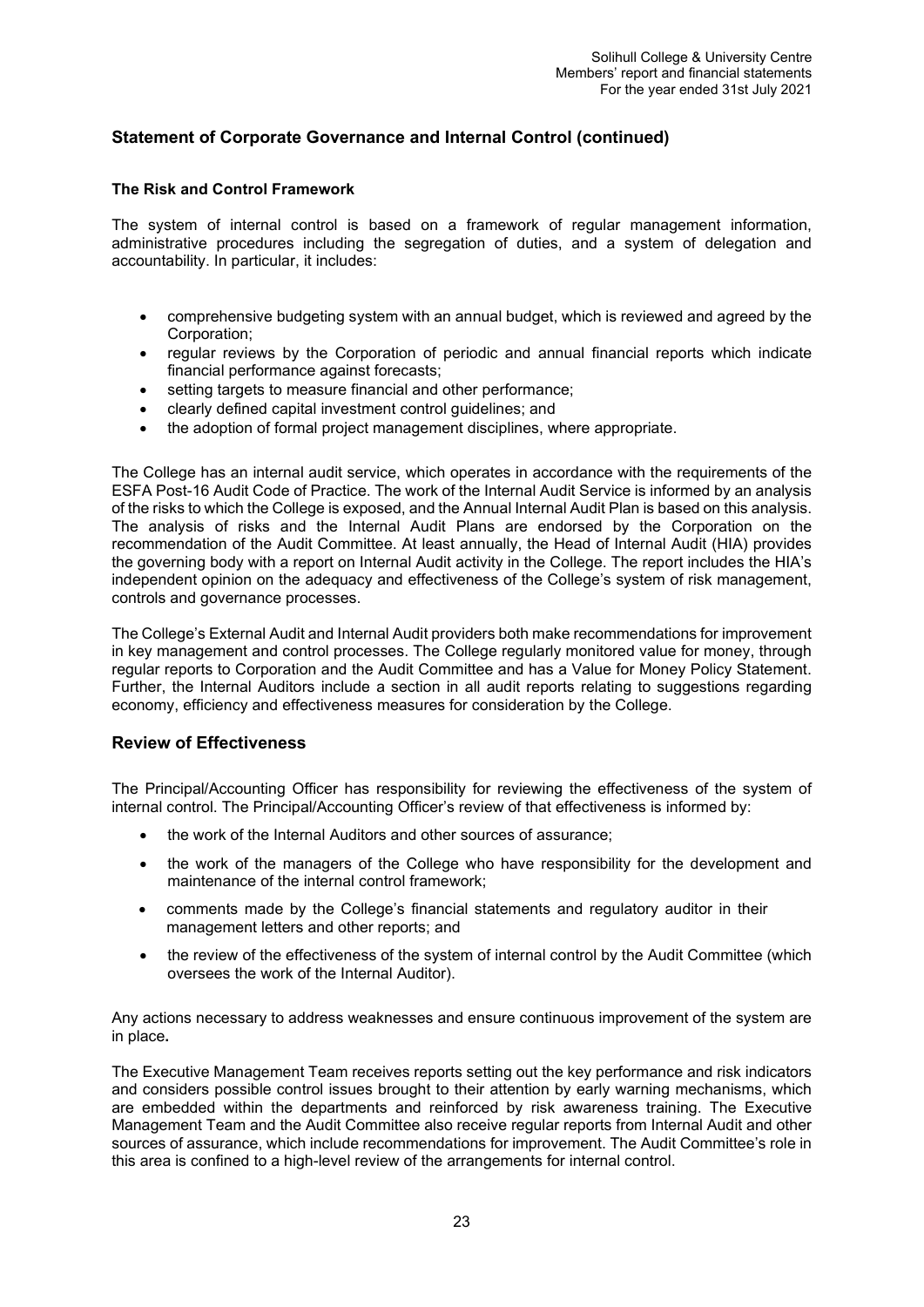The Corporation's agenda includes a regular item for consideration of risk and control and receives reports therein from the Executive Management Team and Audit Committee. The emphasis is on obtaining the relevant degree of assurance, not merely reporting by exception. At its 30th November 2021 meeting, the Corporation carried out the annual assessment for the year ended 31st July 2021 by considering the annual Risk Management Report: (incorporating the Accounting Officer statement of internal controls) Internal Auditor's Annual Report and the Annual Report of the Audit Committee and taking account of events since 31st July 2021.

The College has processes to ensure regularity and propriety, review compliance with funding terms and conditions and guard against fraud and bribery.

Based on the advice of the Audit Committee and the Accounting Officer, the Corporation is of the opinion that the College has an adequate and effective framework for governance, risk management and control, and has fulfilled its statutory responsibility for "*the effective and efficient use of resources, the solvency of the institution and the body and the safeguarding of their assets*".

**Signed Signed**

Banbara turques

**Barbara Hughes Communist Communist Except** Lindsey Stewart **30th November 2021 30th November 2021** 

Lindson Sturant

<span id="page-23-0"></span>**Chair of the Corporation Acting Principal/Accounting Officer**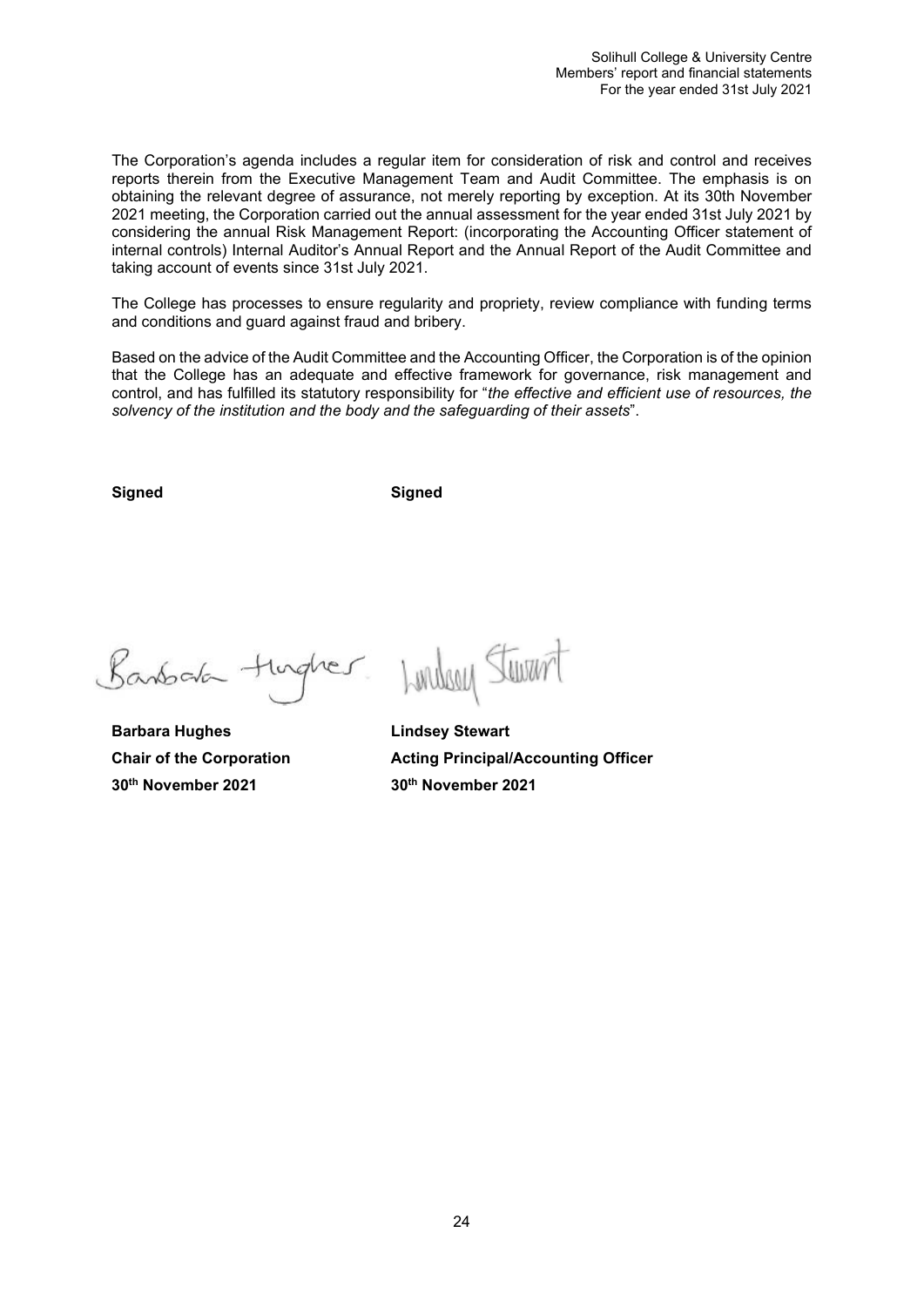# **Statement of Regularity, Propriety and Compliance**

The Corporation has considered its responsibility to notify the ESFA of material irregularity, impropriety and non-compliance with terms and conditions of funding, under the Corporation's grant funding agreements and contracts with the ESFA. As part of our consideration, we have had due regard to the requirements of grant funding agreements and contracts with the ESFA.

We confirm on behalf of the Corporation that after due enquiry, and to the best of our knowledge, we are able to identify any material irregular or improper use of funds by the Corporation, or material noncompliance with the terms and conditions of funding, under the Corporation's grant funding agreements and contracts with the ESFA, or any other public funder.

We confirm that no instances of material irregularity, impropriety or funding non-compliance have been discovered to date. If any instances are identified after the date of this statement, these will be notified to the ESFA.

Approved by order of the members of the Corporation on 30<sup>th</sup> November 2021 and signed on its behalf by:

**Signed Signed**

Banbala tingher.

**Barbara Hughes Lindsey Stewart** 

Lundson Stewart

**Chair of the Corporation Chair Acting Principal/Accounting Officer**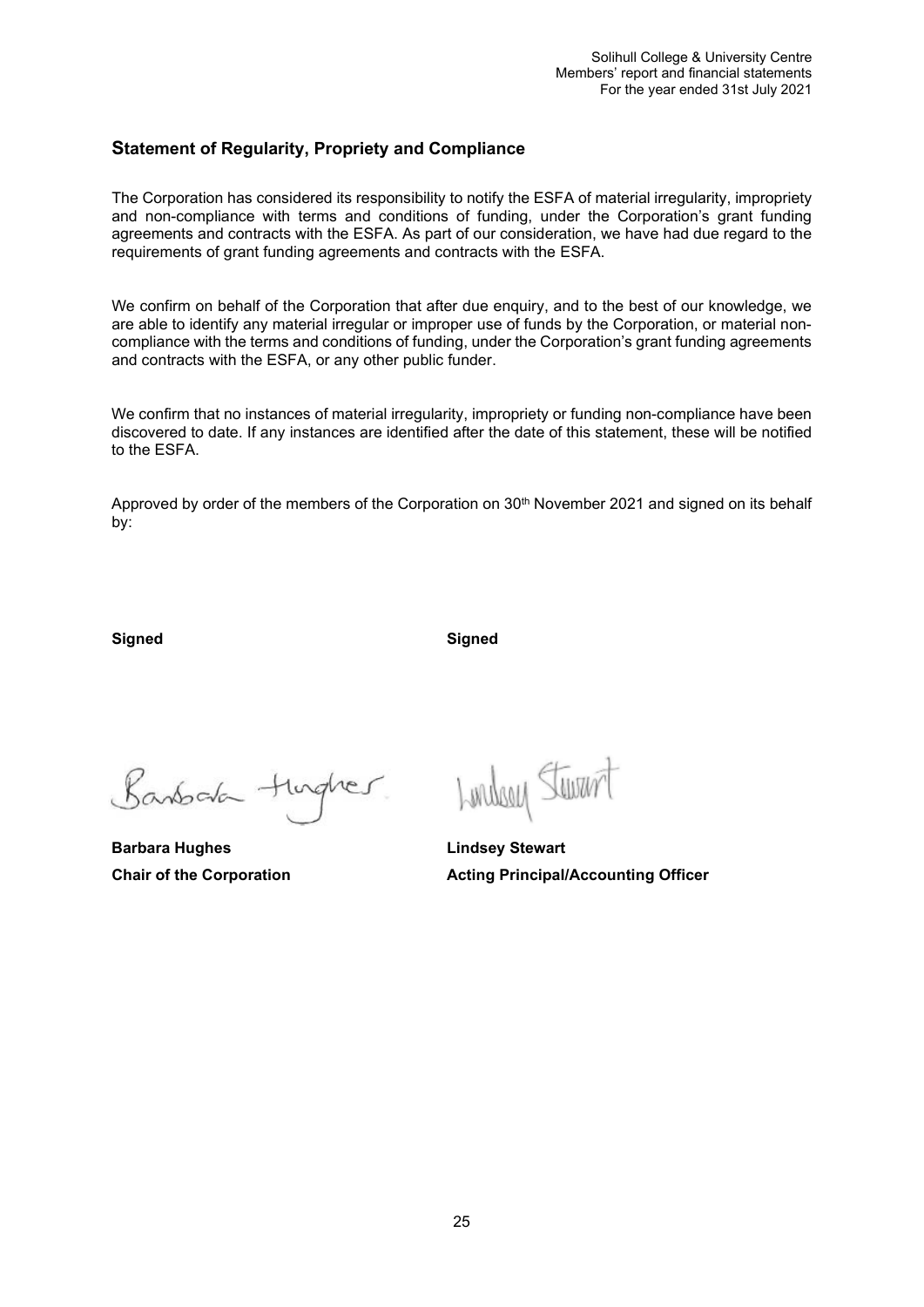# <span id="page-25-0"></span>**Statement of the Corporation responsibilities in respect of the members' report and the financial statements**

The Corporation is responsible for preparing the Members' Report and the Corporation's Statement of Governance and Internal Control and the financial statements in accordance with the College's Financial Memorandum with the Education and Skills Funding Agency (ESFA) and applicable law and regulations.

They are required to prepare the College financial statements in accordance with UK accounting standards and applicable law (UK Generally Accepted Accounting Practice), including FRS 102 *The Financial Reporting Standard applicable in the UK and Republic of Ireland.* The terms and conditions of funding further require the financial statements to be prepared in accordance with the 2019 Statement of Recommended Practice – Accounting for Further and Higher Education, in accordance with the requirements of the Accounts Direction issued by the ESFA.

The Corporation is required to prepare financial statements which give a true and fair view of the state of affairs of the College and of its income and expenditure, gains and losses and changes in reserves for that period. In preparing the financial statements, the Corporation is required to:

- select suitable accounting policies and then apply them consistently;
- make judgements and estimates that are reasonable and prudent;
- state whether applicable UK accounting standards have been followed, subject to any material departures disclosed and explained in the financial statements;
- assess the College's ability to continue as a going concern, disclosing, as applicable, matters related to going concern; and
- use the going concern basis of accounting unless they either intend to liquidate the College or to cease operations, or have no realistic alternative but to do so.

The Corporation is responsible for keeping adequate accounting records that are sufficient to show and explain the College's transactions and disclose with reasonable accuracy at any time the financial position of the College. They are responsible for such internal control as they determine is necessary to enable the preparation of financial statements that are free from material misstatement, whether due to fraud or error, and have general responsibility for taking such steps as are reasonably open to them to safeguard the assets of the group and to prevent and detect fraud and other irregularities.

The Corporation is also responsible for ensuring that:

- funds from whatever source administered by the College for specific purposes have been properly applied to those purposes and managed in accordance with relevant legislation;
- funds provided by the Office for Students, UK Research and Innovation (including Research England), the Education and Skills Funding Agency and the Department for Education have been applied in accordance with the relevant terms and conditions attached to them;
- ensuring that there are appropriate financial and management controls in place to safeguard public funds and funds from other sources; and
- securing the economical, efficient and effective management of the College's resources and expenditure.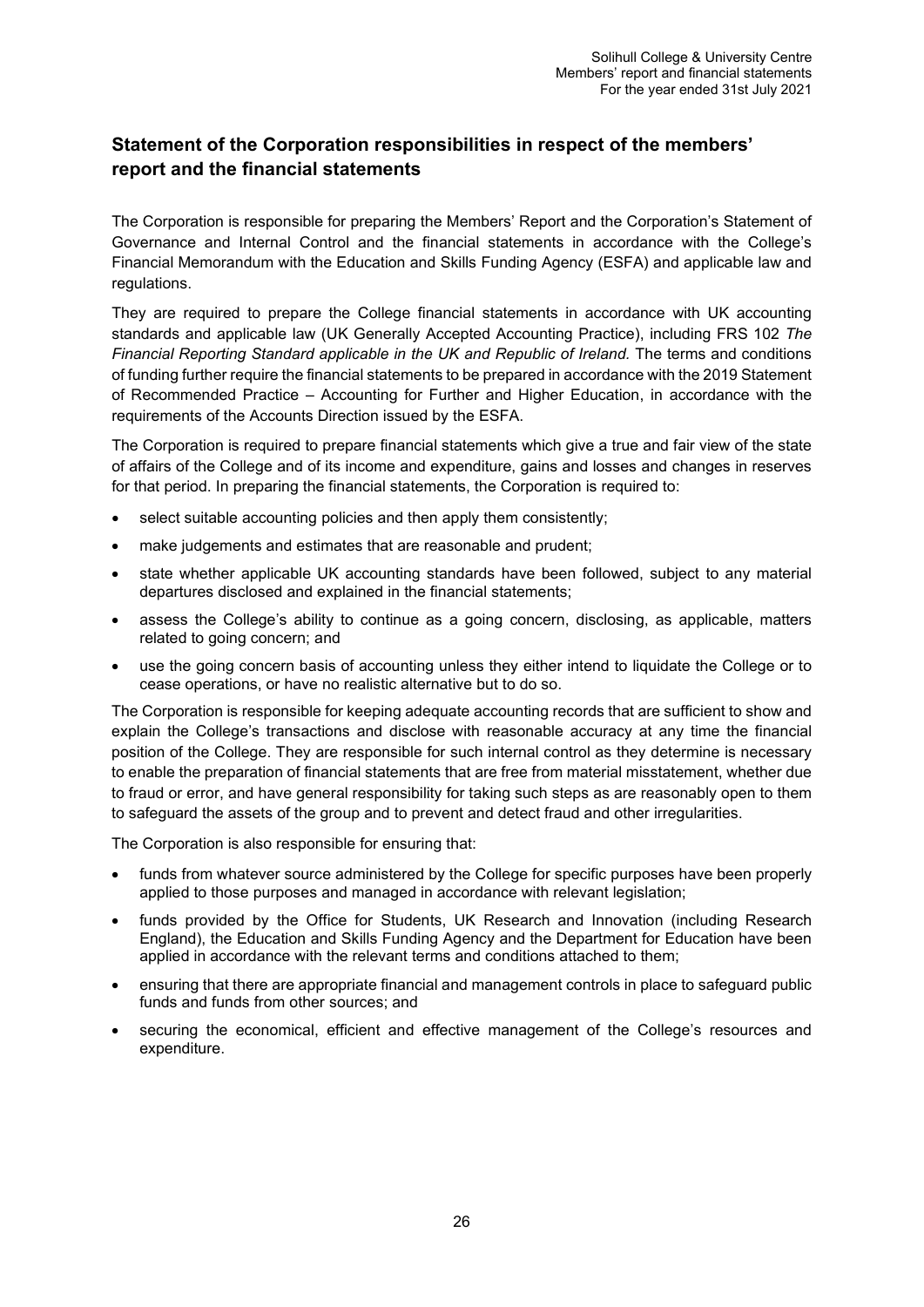The Corporation is responsible for the maintenance and integrity of the corporate and financial information included on the College's website. Legislation in the UK governing the preparation and dissemination of financial statements may differ from legislation in other jurisdictions.

Approved by order of the Members of the Corporation on 30<sup>th</sup> November 2021 and signed on its behalf by:

Banbala tingher

**Barbara Hughes Chair of the Corporation**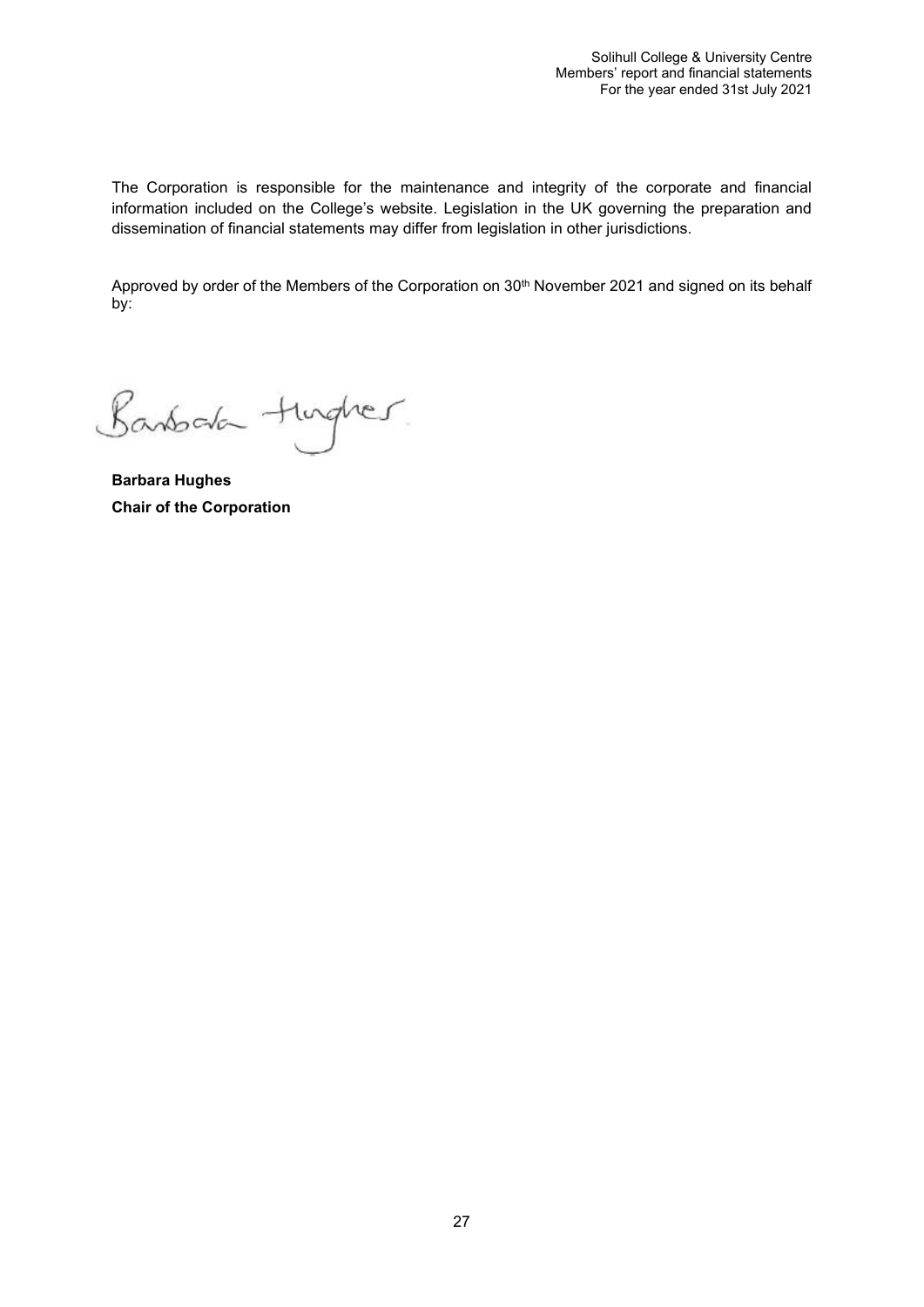# <span id="page-27-0"></span>**Independent Auditor's Report to the Corporation of Solihull College and University Centre**

# <span id="page-27-1"></span>**Report on the Audit of the Financial Statements**

# **Opinion**

We have audited the financial statements of Solihull College and University Centre ("the College") for the year ended 31 July 2021 which comprise the Statement of Comprehensive Income and Expenditure, the Statement of Changes in Reserves, the Balance Sheet, the Statement of Cash Flows and related notes, including the accounting policies in note 1.

In our opinion the financial statements:

- give a true and fair view of the state of the College's affairs as at 31 July 2021, and of the College's income and expenditure, gains and losses and changes in reserves and cash flows, for the year then ended; and
- have been properly prepared in accordance with UK accounting standards, including FRS 102 *The Financial Reporting Standard applicable in the UK and Republic of Ireland,* and with the 2019 *Statement of Recommended Practice – Accounting for Further and Higher Education*.

# **Basis for opinion**

We conducted our audit in accordance with International Standards on Auditing (UK) ("ISAs (UK)") and applicable law. Our responsibilities are described below. We have fulfilled our ethical responsibilities under, and are independent of the group in accordance with, UK ethical requirements including the FRC Ethical Standard. We believe that the audit evidence we have obtained is a sufficient and appropriate basis for our opinion.

# **Going concern**

The Corporation has prepared the financial statements on the going concern basis as they do not intend to liquidate the College or to cease its operations, and as they have concluded that the College's financial position means that this is realistic. They have also concluded that there are no material uncertainties that could have cast significant doubt over their ability to continue as a going concern for at least a year from the date of approval of the financial statements ("the going concern period").

In our evaluation of the Corporation's conclusions, we considered the inherent risks to the College's business model and analysed how those risks might affect the College's financial resources or ability to continue operations over the going concern period.

Our conclusions based on this work:

- we consider that the Corporation's use of the going concern basis of accounting in the preparation of the financial statements is appropriate;
- we have not identified and concur with the Corporation's assessment that there is not, a material uncertainty related to events or conditions that, individually or collectively, may cast significant doubt on the College's ability to continue as a going concern for the going concern period.

However, as we cannot predict all future events or conditions and as subsequent events may result in outcomes that are inconsistent with judgements that were reasonable at the time they were made, the above conclusions are not a guarantee that the College will continue in operation.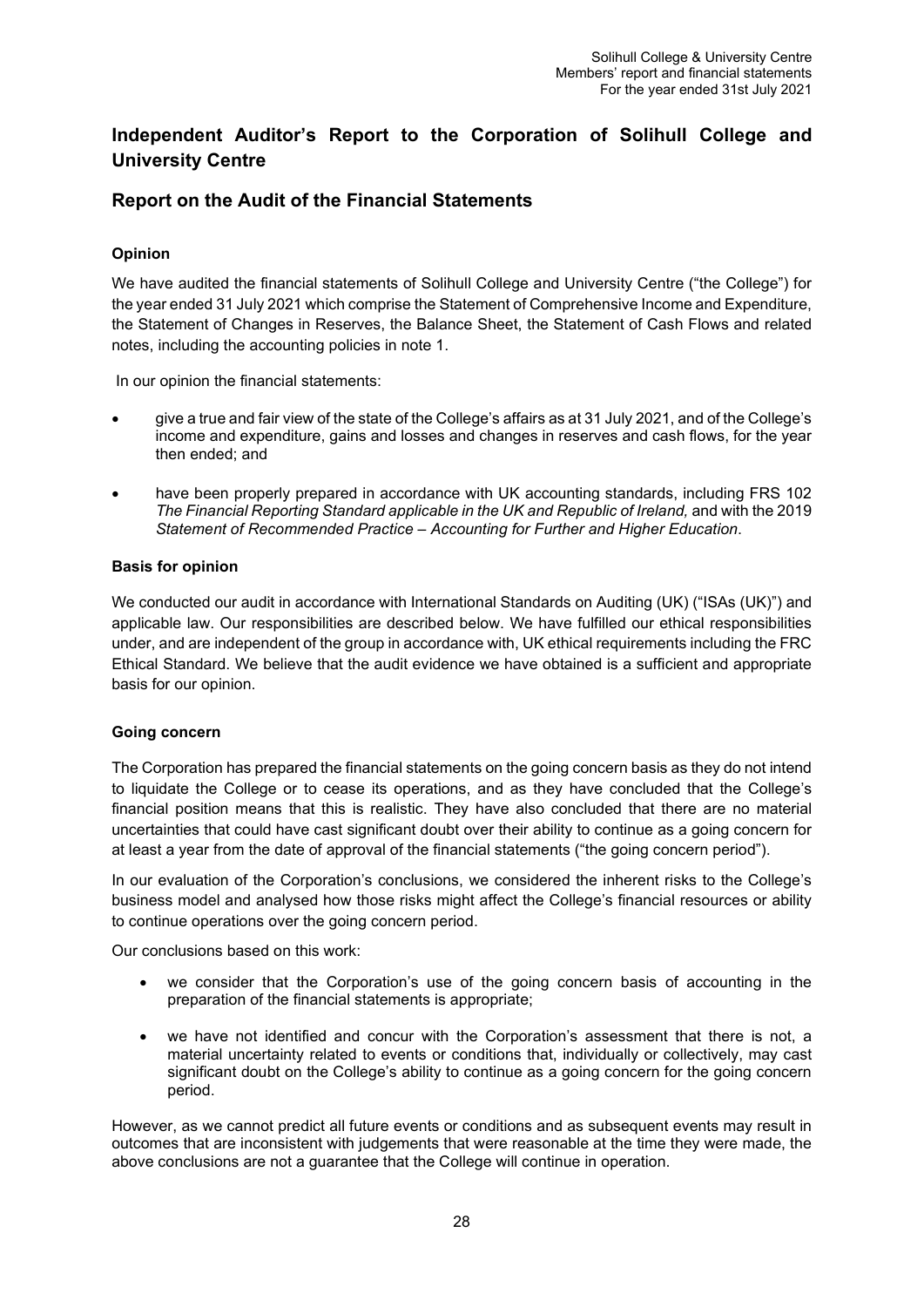# **Fraud and breaches of laws and regulations – ability to detect**

To identify risks of material misstatement due to fraud ("fraud risks") we assessed events or conditions that could indicate an incentive or pressure to commit fraud or provide an opportunity to commit fraud. Our risk assessment procedures included:

- Enquiring of the Corporation, the Audit Committee, internal audit and inspection of policy documentation as to the College's high-level policies and procedures to prevent and detect fraud, including the internal audit function, and the College's channel for "whistleblowing", as well as whether they have knowledge of any actual, suspected or alleged fraud.
- Reading Board and Audit Committee minutes.
- Using analytical procedures to identify any unusual or unexpected relationships.

We communicated identified fraud risks throughout the audit team and remained alert to any indications of fraud throughout the audit.

As required by auditing standards, and taking into account possible pressures to meet loan covenants and regulatory performance targets, we perform procedures to address the risk of management override of controls and the risk of fraudulent revenue recognition, in particular the risk of understatement of potential clawback of adult and apprenticeships funding where funding targets have not been reached, of overstatement of funding where there is the potential to receive payment for over delivery against funding targets, that income from tuition fees is recorded in the wrong period, the risk that the College's management may be in a position to make inappropriate accounting entries, and the risk of bias in accounting estimates and judgements such as pension assumptions.

We did not identify any additional fraud risks.

In determining the audit procedures, we took into account the results of our evaluation and testing of the operating effectiveness of the College's fraud risk management controls

We also performed procedures including:

- Identifying journal entries to test based on risk criteria and comparing the identified entries to supporting documentation. These included those posted by senior finance management, unbalanced journal entries, revenue journal entries posted to unexpected accounts and unusual postings to cash and borrowings.
- We performed tests of detail over the tuition fee income recognised in the year and performed sample testing of students, agreeing funding to learner registration documentation to confirm funding.

# *Identifying and responding to risks of material misstatement due to non-compliance with laws and regulations*

We identified areas of laws and regulations that could reasonably be expected to have a material effect on the financial statements from our general commercial and sector experience, and through discussion with the Corporation and other management (as required by auditing standards), and from inspection of the College's regulatory and legal correspondence and discussed with the Corporation and other management the policies and procedures regarding compliance with laws and regulations.

As the College is regulated, our assessment of risks involved gaining an understanding of the control environment including the entity's procedures for complying with regulatory requirements.

We communicated identified laws and regulations throughout our team and remained alert to any indications of non-compliance throughout the audit.

The potential effect of these laws and regulations on the financial statements varies considerably.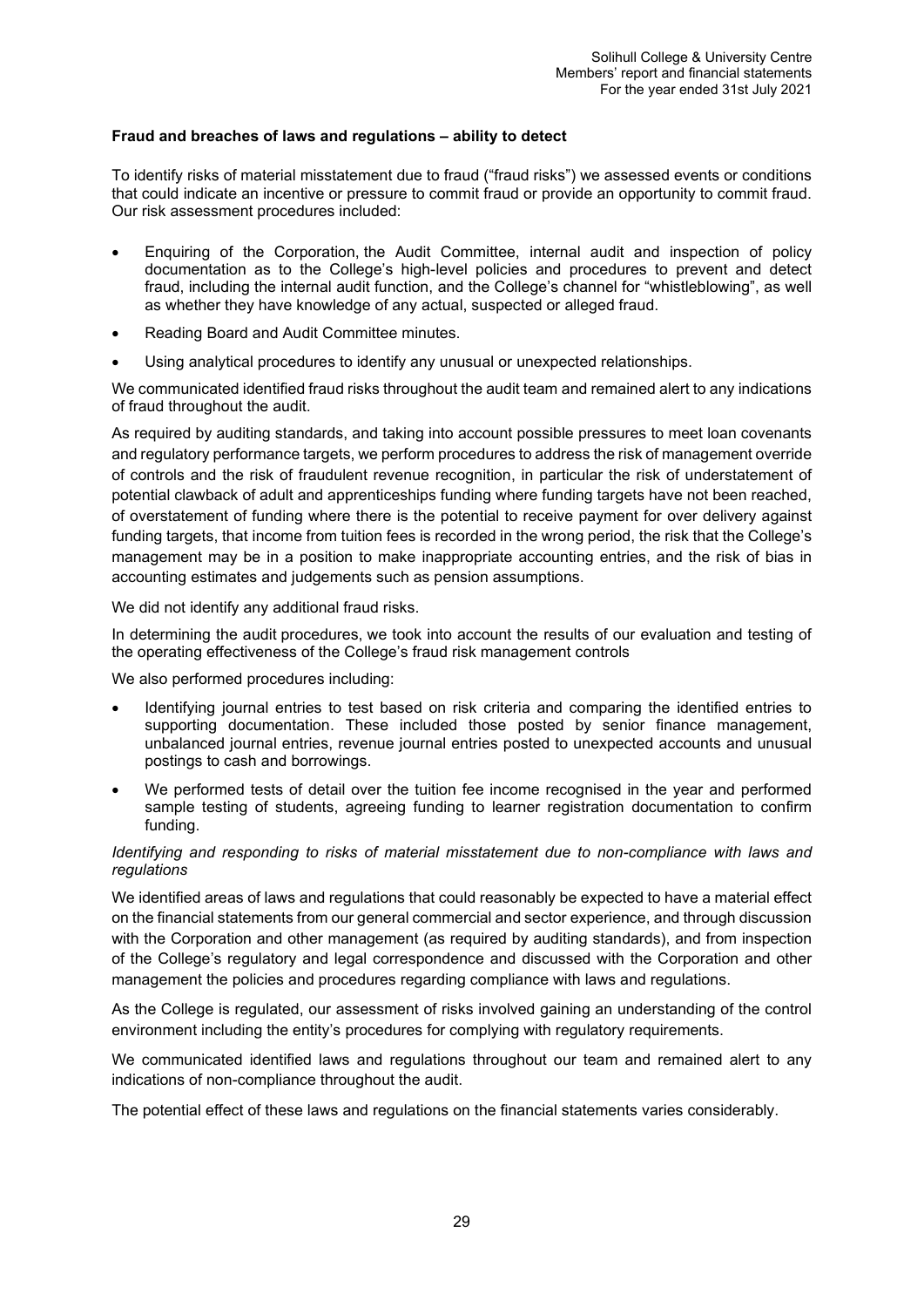The College is subject to laws and regulations that directly affect the financial statements including financial reporting legislation, taxation legislation, pensions legislation and specific disclosures required by post-16 education and skills legislation and regulation, charities legislation and related legislation and we assessed the extent of compliance with these laws and regulations as part of our procedures on the related financial statement items.

Whilst the College is subject to many other laws and regulations, we did not identify any others where the consequences of non-compliance alone could have a material effect on amounts or disclosures in the financial statements.

# *Context of the ability of the audit to detect fraud or breaches of law or regulation.*

Owing to the inherent limitations of an audit, there is an unavoidable risk that we may not have detected some material misstatements in the financial statements, even though we have properly planned and performed our audit in accordance with auditing standards. For example, the further removed noncompliance with laws and regulations is from the events and transactions reflected in the financial statements, the less likely the inherently limited procedures required by auditing standards would identify it.

In addition, as with any audit, there remained a higher risk of non-detection of fraud, as these may involve collusion, forgery, intentional omissions, misrepresentations, or the override of internal controls. Our audit procedures are designed to detect material misstatement. We are not responsible for preventing non-compliance or fraud and cannot be expected to detect non-compliance with all laws and regulations.

# **Other information**

The Corporation is responsible for the other information, which comprises the Members' Report and the Corporation's Statement of Governance and Internal Control. Our opinion on the financial statements does not cover the other information and, accordingly, we do not express an audit opinion or, except as explicitly stated below, any form of assurance conclusion thereon.

Our responsibility is to read the other information and, in doing so, consider whether, based on our financial statements audit work, the information therein is materially misstated or inconsistent with the financial statements or our audit knowledge. Based solely on that work:

- we have not identified material misstatements in the other information; and
- in our opinion the information given in the Members' Report and the Corporation's Statement of Governance and Internal Control is consistent with the financial statements.

# **Matters on which we are required to report by exception**

Under the Post-16 Audit Code of Practice 2020 to 2021 (March 2021) issued by the Education and Skills Funding Agency we are required to report to you if, in our opinion:

- adequate accounting records have not been kept by the College; or
- the College's financial statements are not in agreement with the accounting records; or
- we have not received all the information and explanations we require for our audit.

We have nothing to report in these respects.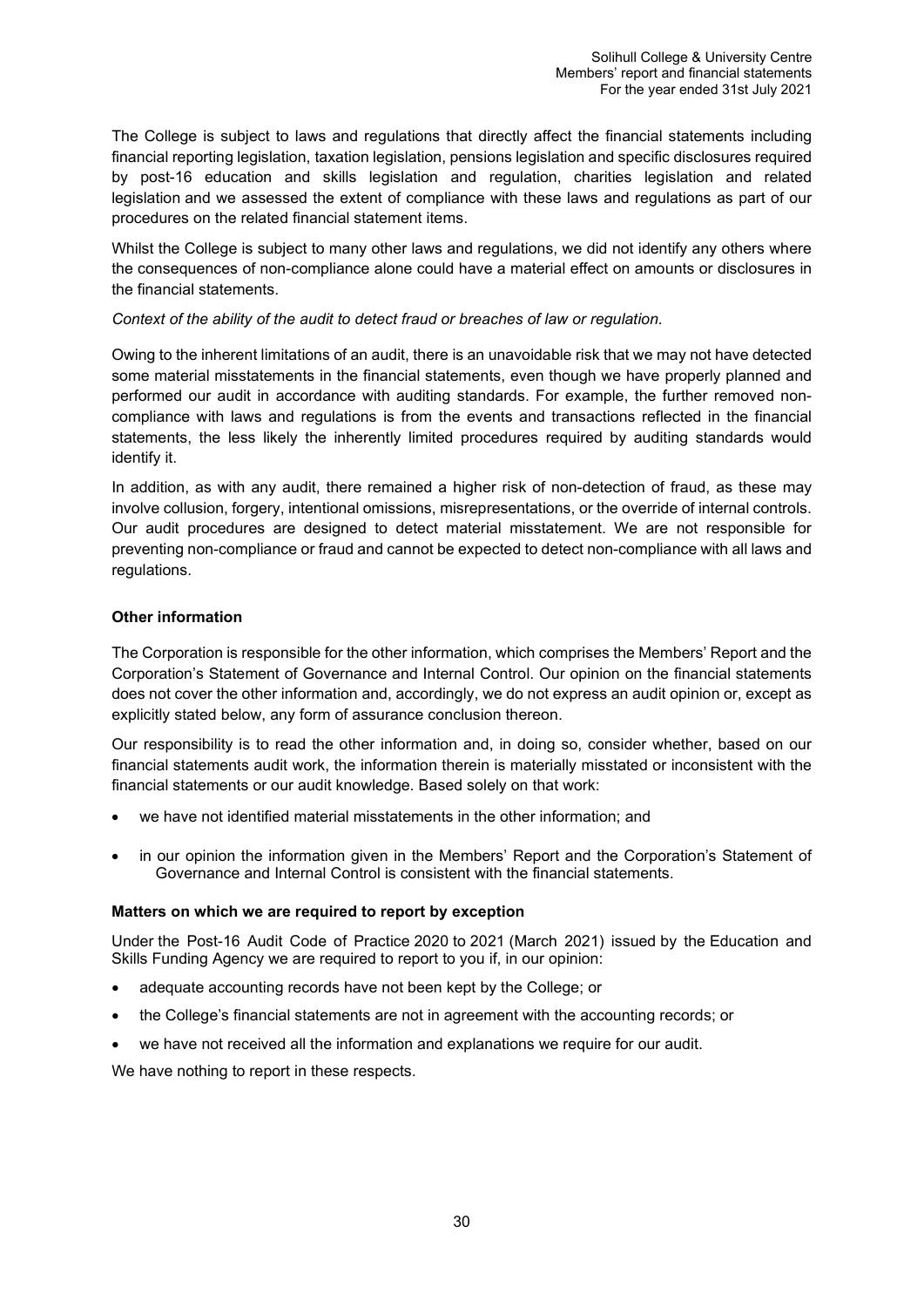# **Corporation's responsibilities**

As explained more fully in their statement set out on page 26, the Corporation is responsible for: the preparation of the financial statements and for being satisfied that they give a true and fair view; such internal control as it determines is necessary to enable the preparation of financial statements that are free from material misstatement, whether due to fraud or error; assessing the College's ability to continue as a going concern, disclosing, as applicable, matters related to going concern; and using the going concern basis of accounting unless it either intends to liquidate the College or to cease operations, or has no realistic alternative but to do so.

### **Auditor's responsibilities**

Our objectives are to obtain reasonable assurance about whether the financial statements as a whole are free from material misstatement, whether due to fraud or error, and to issue our opinion in an auditor's report. Reasonable assurance is a high level of assurance but does not guarantee that an audit conducted in accordance with ISAs (UK) will always detect a material misstatement when it exists. Misstatements can arise from fraud or error and are considered material if, individually or in aggregate, they could reasonably be expected to influence the economic decisions of users taken on the basis of the financial statements.

A fuller description of our responsibilities is provided on the FRC's website at [www.frc.org.uk/auditorsresponsibilities.](http://www.frc.org.uk/auditorsresponsibilities)

# **REPORT ON OTHER LEGAL AND REGULATORY REQUIREMENTS**

We are required to report on the following matters by the Accounts Direction dated 25 October 2019 issued by the Office for Students ('the Accounts Direction').

In our opinion, in all material respects:

- funds from whatever source administered by the College for specific purposes have been properly applied to those purposes and managed in accordance with relevant legislation;
- income has been applied in accordance with the articles of government;
- funds provided by the Office for Students, UK Research and Innovation (including Research England), the Education and Skills Funding Agency and the Department for Education have been applied in accordance with the relevant terms and conditions; and
- meet the requirements of the Accounts Direction dated 25 October 2019 issued by the Office for **Students**

### **Matters on which we are required to report by exception**

We are required by the Accounts Direction to report to you where the College has an access and participation plan that has been approved by the Office for Students' director of fair access and participation and the results of our audit work indicate that the College's expenditure on access and participation activities for the financial year disclosed in Note 11 has been materially misstated.

We are also required by the Accounts Direction to report to you where the results of our audit work indicate that the College's grant and fee income, as disclosed in note 8 to the financial statements has been materially misstated.

We have nothing to report in these respects.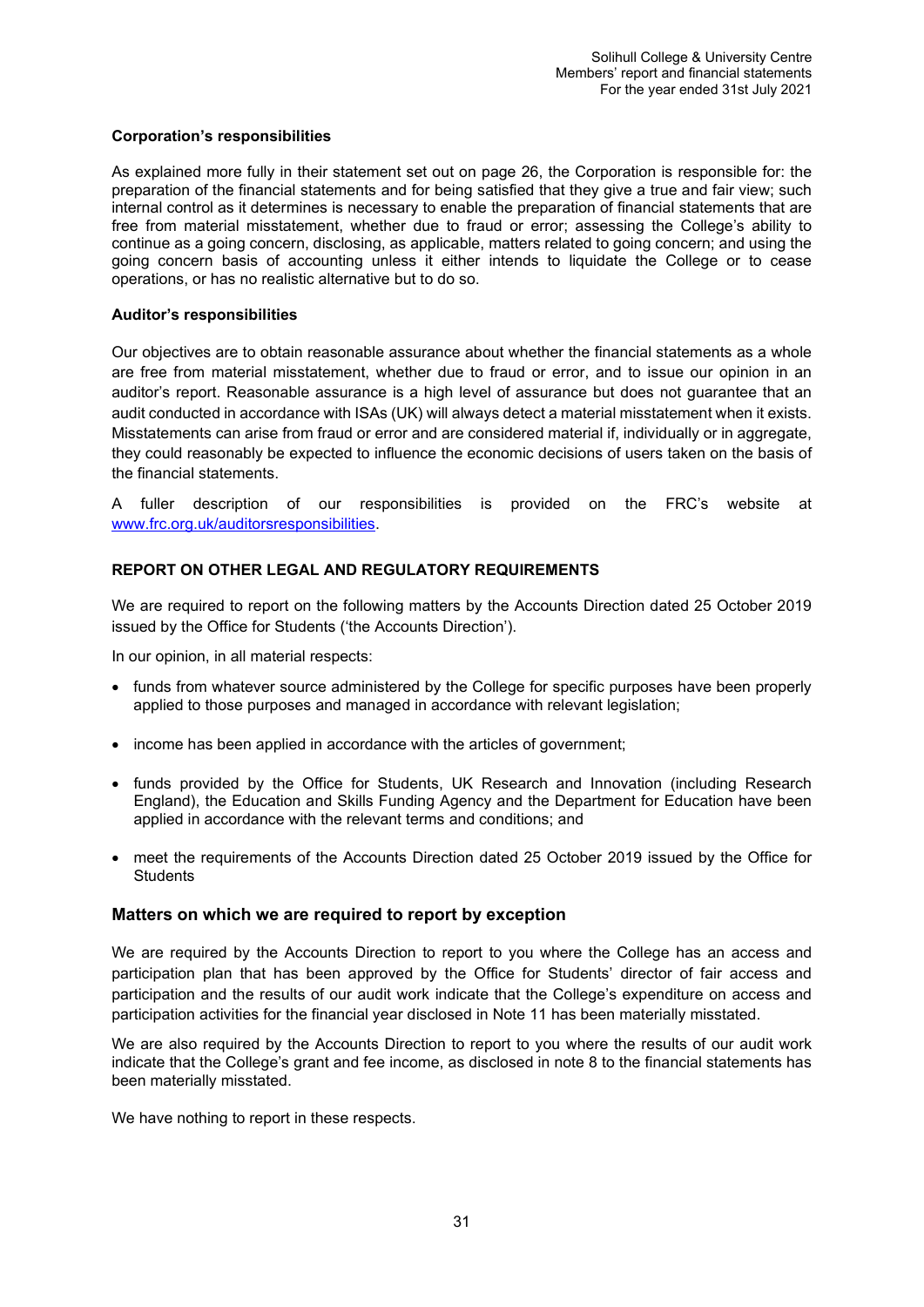# **THE PURPOSE OF OUR AUDIT WORK AND TO WHOM WE OWE OUR RESPONSIBILITIES**

This report is made solely to the Corporation and Article 17c of the College's Articles of Government. Our audit work has been undertaken so that we might state to the Corporation those matters we are required to state to them in an auditor's report and for no other purpose. To the fullest extent permitted by law, we do not accept or assume responsibility to anyone other than the College and the Corporation for our audit work, for this report, or for the opinions we have formed.

M. J. Lausen

**Mark Dawson for and on behalf of KPMG LLP, Statutory Auditor** *Chartered Accountants* One Snowhill Snow Hill Queensway Birmingham B4 6GH 7 December 2021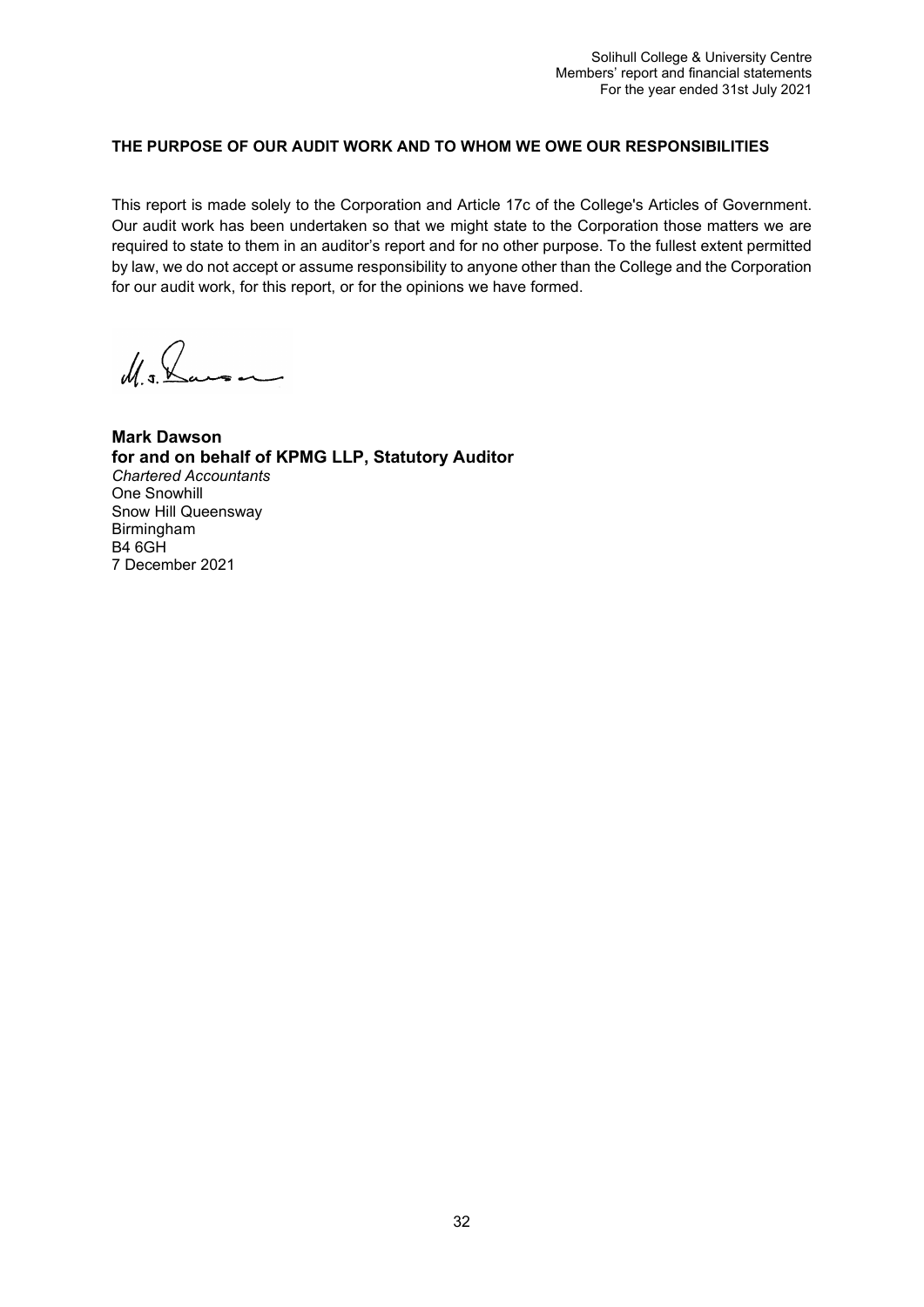# <span id="page-32-0"></span>**Reporting Accountant's Report on Regularity to the Corporation of Solihull College & University Centre and the Secretary of State for Education acting through the Education and Skills Funding Agency (ESFA)**

In accordance with the terms of our engagement letter dated 12<sup>th</sup> November 2021 and further to the requirements and conditions of funding in ESFA grant funding agreements and contracts, or those of any other public funder, we have carried out an engagement to obtain limited assurance about whether anything has come to our attention that would suggest that in all material respects the expenditure disbursed and income received by Solihull College & University Centre during the period 1st July 2020 to 31<sup>st</sup> July 2021 have not been applied to the purposes identified by Parliament and the financial transactions do not conform to the authorities which govern them.

The framework that has been applied is set out in the Post-16 Audit Code of Practice issued by the ESFA. In line with this framework, our work has specifically not considered income received from the main funding grants generated through the Individualised Learner Record (ILR) returns, for which the ESFA or devolved authority has other assurance arrangements in place.

This report is made solely to the corporation of Solihull College & University Centre and the ESFA in accordance with the terms of our engagement letter. Our work has been undertaken so that we might state to the corporation of Solihull College & University Centre and the ESFA those matters we are required to state in a report and for no other purpose. To the fullest extent permitted by law, we do not accept or assume responsibility to anyone other than the corporation of Solihull College & University Centre and the ESFA for our work, for this report, or for the conclusion we have formed.

# **Respective responsibilities of Solihull College & University Centre and the reporting accountant**

The corporation of Solihull College & University Centre is responsible, under the requirements of the Further & Higher Education Act 1992, subsequent legislation and related regulations and guidance, for ensuring that expenditure disbursed and income received is applied for the purposes intended by Parliament and the financial transactions conform to the authorities which govern them. Our responsibilities for this engagement are established in the United Kingdom by our profession's ethical guidance and are to obtain limited assurance and report in accordance with our engagement letter and the requirements of the Post-16 Audit Code of Practice. We report to you whether anything has come to our attention in carrying out our work which suggests that in all material respects, expenditure disbursed and income received during the period 1st July 2020 to 31st July 2021 have not been applied to purposes intended by Parliament or that the financial transactions do not conform to the authorities which govern them.

# **Approach**

We conducted our engagement in accordance with the Post-16 Audit Code of Practice issued by the ESFA. We performed a limited assurance engagement as defined in that framework. The objective of a limited assurance engagement is to perform such procedures as to obtain information and explanations in order to provide us with sufficient appropriate evidence to express a negative conclusion on regularity.

A limited assurance engagement is more limited in scope than a reasonable assurance engagement and consequently does not enable us to obtain assurance that we would become aware of all significant matters that might be identified in a reasonable assurance engagement. Accordingly, we do not express a positive opinion.

Our engagement includes examination, on a test basis, of evidence relevant to the regularity of the college's income and expenditure.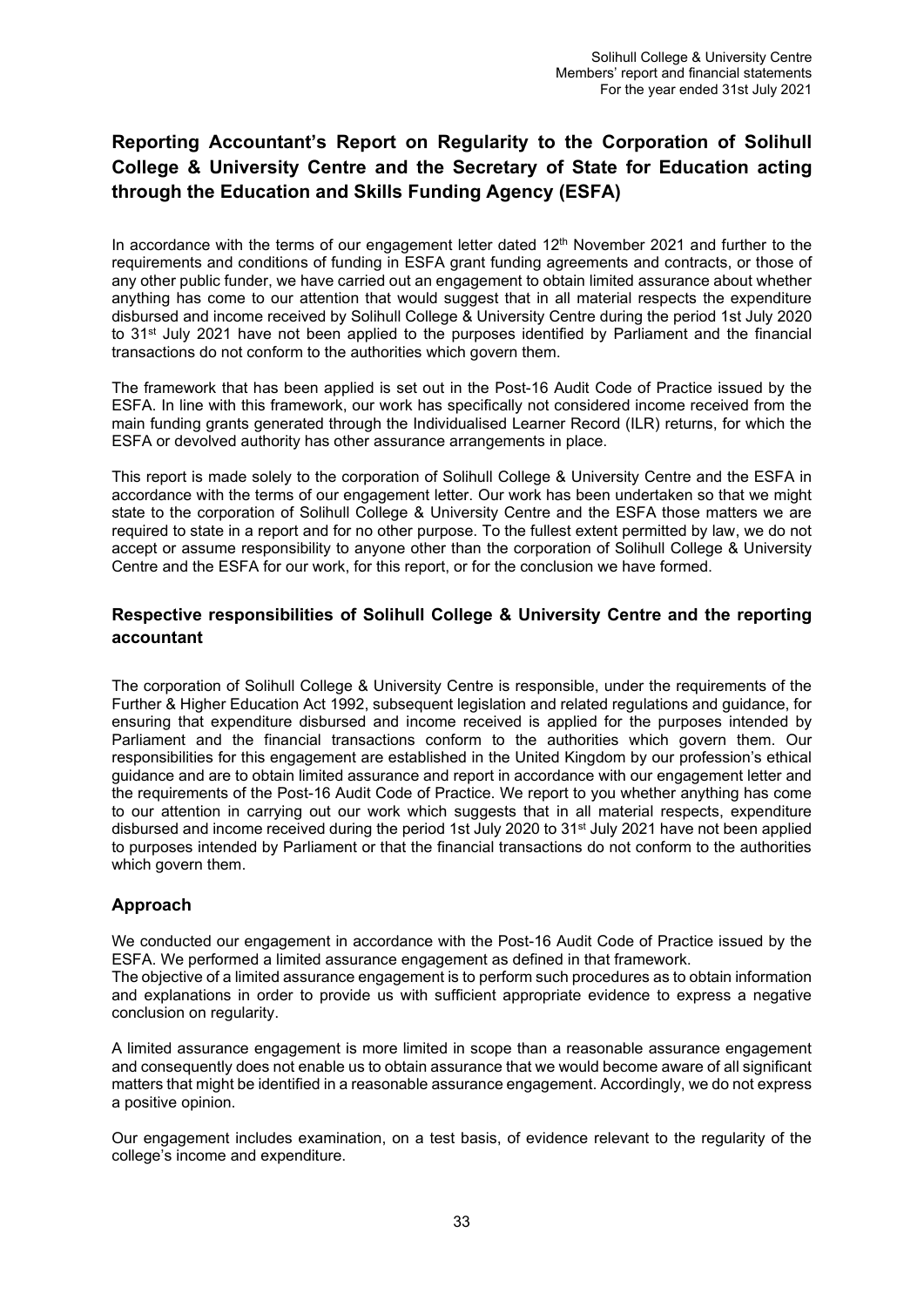The work undertaken to draw our conclusion included:

- Documenting the framework of authorities which govern the activities of the College;
- Undertaking a risk assessment based on our understanding of the general control environment and any weaknesses in internal controls identified by our audit of the financial statements;
- Reviewing the self-assessment questionnaire which supports the representations included in the Chair of Governors and Accounting Officer's statement on regularity, propriety and compliance with the framework of authorities;
- Testing transactions with related parties;
- Confirming through enquiry and sample testing that the College has complied with its procurement policies and that these policies comply with delegated authorities; and
- Reviewing any evidence of impropriety resulting from our work and determining whether it was significant enough to be referred to in our regularity report.

This list is not exhaustive and we performed additional procedures designed to provide us with sufficient appropriate evidence to express a limited assurance conclusion on regularity consistent with the requirements of the Post-16 Audit Code of Practice.

# **Conclusion**

In the course of our work, nothing has come to our attention which suggests that in all material respects the expenditure disbursed and income received during the period 1st August 2020 to 31<sup>st</sup> July 2021 has not been applied to purposes intended by Parliament and the financial transactions do not conform to the authorities which govern them.

**Mark Dawson For and on behalf of KPMG LLP, Reporting Accountant** Chartered Accountants One Snowhill Snowhill Queensway Birmingham  $B4$  6GH 7 December 2021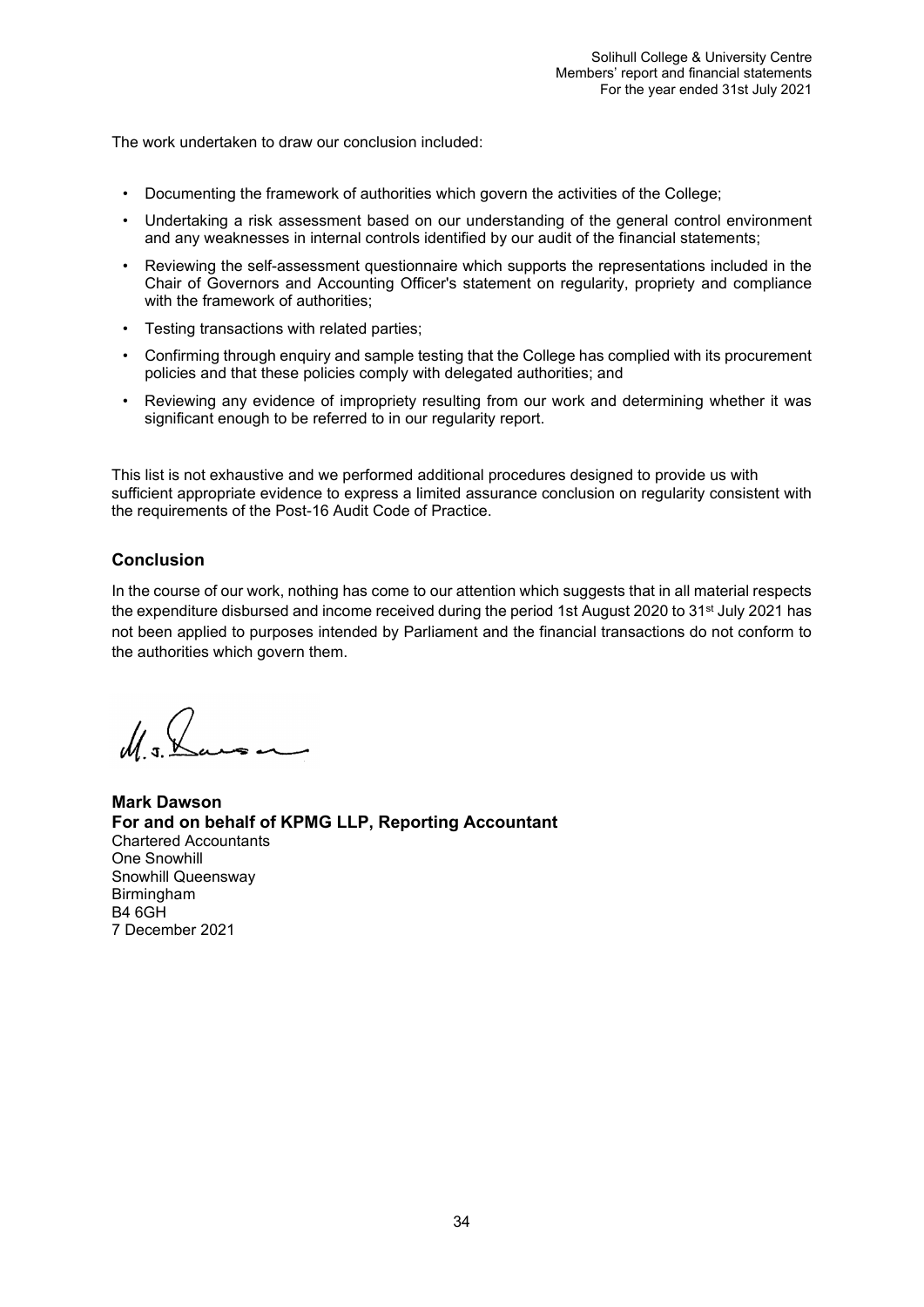# **Solihull College and University Centre Statement of Comprehensive Income & Expenditure**

|                                                                             | <b>Notes</b>   | Year ended<br>31st July<br>2021 | Year ended<br>31st July<br>2020 |
|-----------------------------------------------------------------------------|----------------|---------------------------------|---------------------------------|
|                                                                             |                | £'000                           | £'000                           |
| <b>Income</b><br>Funding body grants                                        | $\overline{c}$ | 39,163                          | 34,716                          |
| Tuition fees and education contracts                                        | 3              | 4,611                           | 5,870                           |
| Other grants and income                                                     | 4              | 819                             | 621                             |
| Other income                                                                | 5              | 2,402                           | 1,215                           |
| Investment income                                                           | 6              | 50                              | 54                              |
| Donations and endowments                                                    | 7              | 268                             | 0                               |
| <b>Total income</b>                                                         |                | 47,313                          | 42,476                          |
| <b>Expenditure</b><br>Staff costs                                           |                |                                 |                                 |
| Restructuring costs                                                         | 9<br>9         | 28,692<br>440                   | 27,057<br>284                   |
| Other operating expenses                                                    | 10             | 12,641                          | 10,252                          |
| Depreciation                                                                | 14             | 4,298                           | 3,607                           |
| Interest payable and similar expenses                                       | 12             | 970                             | 867                             |
| <b>Total expenditure</b>                                                    |                | 47,041                          | 42,067                          |
| Surplus before other gains and losses                                       |                | 272                             | 409                             |
| Loss on disposal of fixed assets                                            | 14             | (16)                            | (90)                            |
| Surplus before other gains and losses                                       |                | 256                             | 319                             |
| Surplus for the year                                                        |                | 256                             | 319                             |
| Actuarial gain/ (loss) in respect of pensions schemes                       | 25             | 1,357                           | (21, 318)                       |
| Total comprehensive income & expenditure for the year                       |                | 1,613                           | (20, 999)                       |
| <b>Represented by:</b><br>Unrestricted comprehensive income and expenditure |                | 1,613                           | (20, 999)                       |
|                                                                             |                | 1,613                           | (20, 999)                       |

 $\equiv$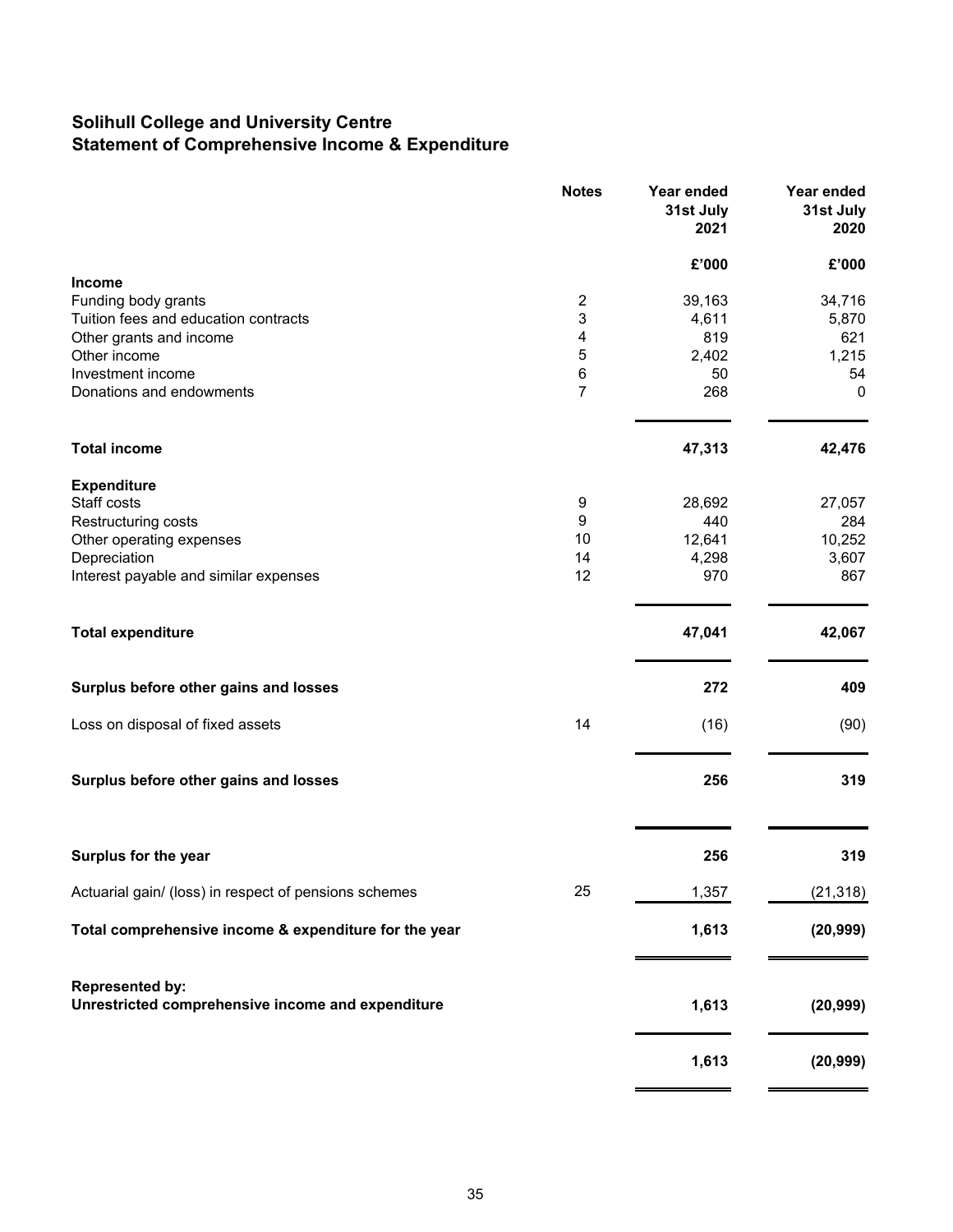# **Solihull College and University Centre Statement of Changes in Reserves**

|                                                         | Income and<br><b>Expenditure</b><br><b>Account</b> |
|---------------------------------------------------------|----------------------------------------------------|
|                                                         | £'000                                              |
| <b>Balance at 1st August 2019</b>                       | 26,783                                             |
| Surplus for the year                                    | 319                                                |
| Other comprehensive income and expenditure              | (21, 318)                                          |
| Total comprehensive income and expenditure for the year | (20, 999)                                          |
| Balance at 31st July 2020                               | 5,784                                              |
| Surplus for the year                                    | 256                                                |
| Other comprehensive income and expenditure              | 1,357                                              |
| Total comprehensive income and expenditure for the year | 1,613                                              |
| <b>Balance at 31st July 2021</b>                        | 7,397                                              |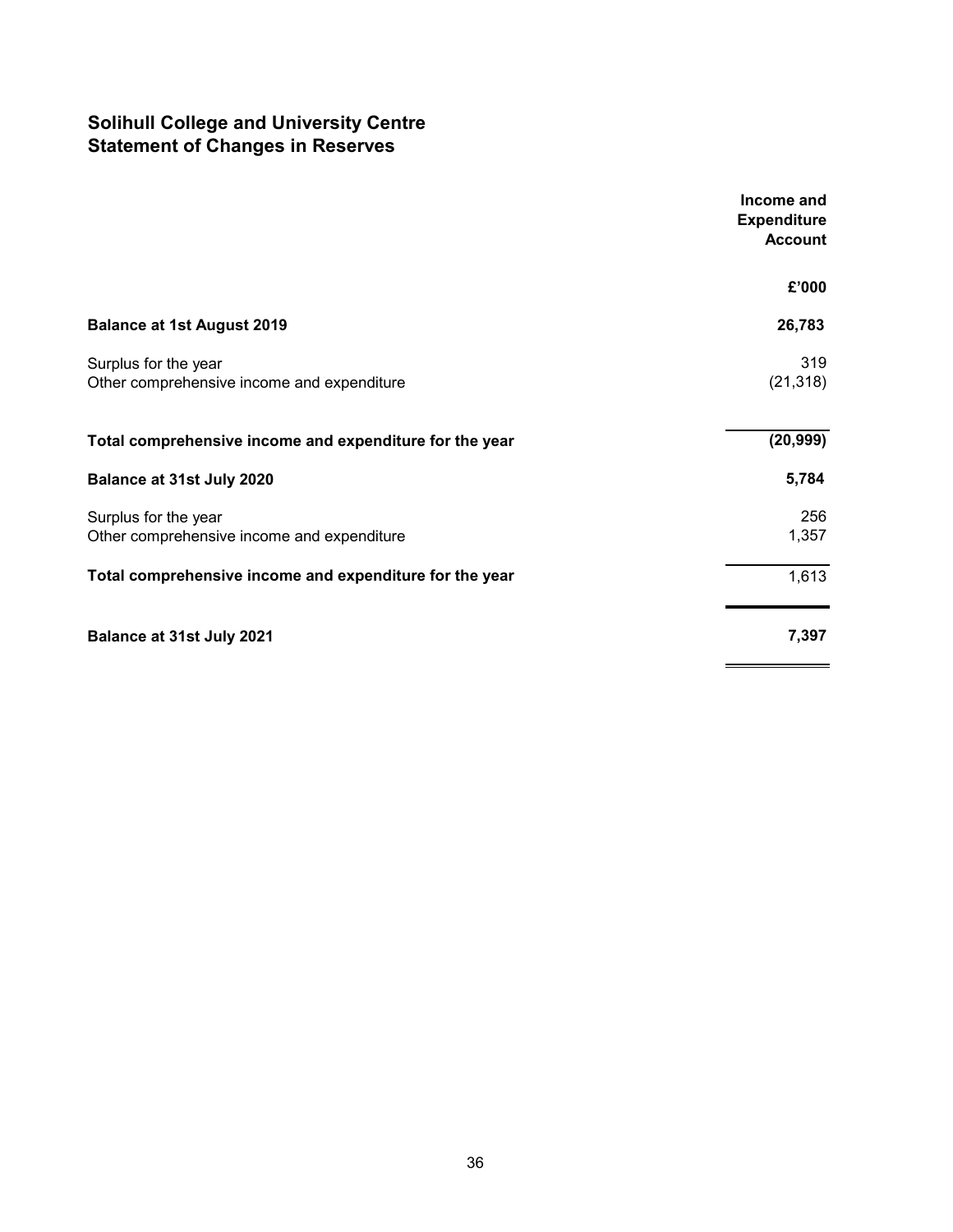# **Solihull College and University Centre Balance Sheets as at 31st July 2021**

#### **Notes**

|                                                                      |          | 2021<br>£'000      | 2020<br>£'000     |
|----------------------------------------------------------------------|----------|--------------------|-------------------|
| <b>Fixed assets</b><br>Tangible fixed assets                         | 14       | 77,850             | 80,441            |
|                                                                      |          | 77,850             | 80,441            |
| <b>Current assets</b><br>Trade and other receivables                 | 15       | 2,018              | 2,339             |
| Cash and cash equivalents                                            | 20       | 19,471             | 14,032            |
|                                                                      |          | 21,489             | 16,371            |
| Creditors - amounts falling due within one year                      | 16       | (8,704)            | (8, 414)          |
| <b>Net current assets</b>                                            |          | 12,785             | 7,957             |
| <b>Total assets less current liabilities</b>                         |          | 90,634             | 88,398            |
| Creditors - amounts falling due after more than one year             | 17       | (35,051)           | (36, 601)         |
| <b>Provisions</b><br>Defined benefit obligations<br>Other provisions | 25<br>19 | (47, 216)<br>(971) | (45,078)<br>(935) |
| <b>Total net assets</b>                                              |          | 7,397              | 5,784             |
| <b>Unrestricted reserves</b>                                         |          |                    |                   |
| Income and expenditure account                                       |          | 7,397              | 5,784             |
| <b>Total unrestricted reserves</b>                                   |          | 7,397              | 5,784             |

The financial statements on pages 35 to 59 were approved and authorised for issue by the Corporation on 30th November 2021 and were signed on its behalf on that date by:

Banbala turgher

**Barbara Hughes Lindsey Stewart**

Lundson Sturent

**Acting Principal/Accounting Officer**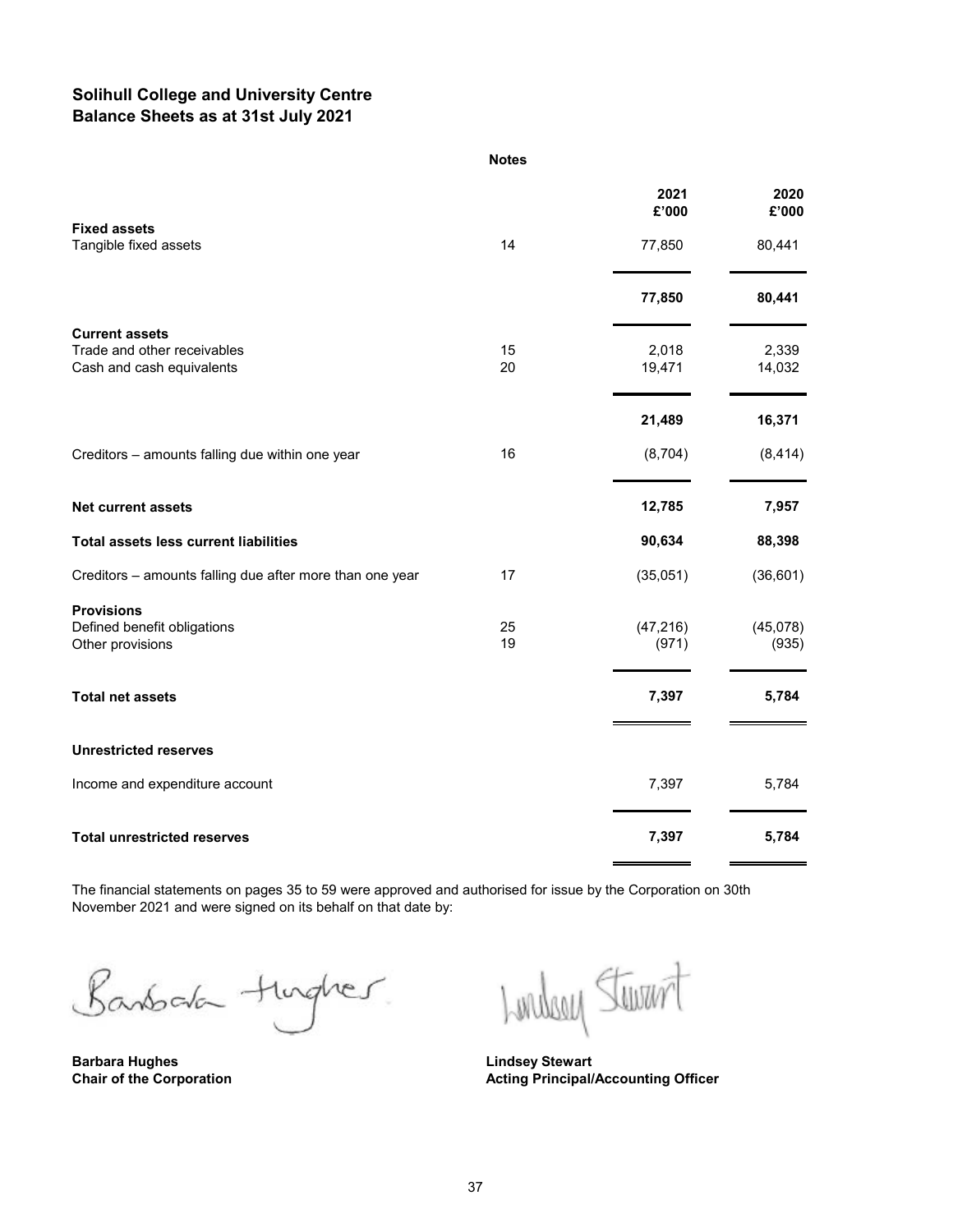# **Solihull College and University Centre Statement of Cash Flows**

|                                                                               | <b>Notes</b>   | 2021<br>£'000 | 2020<br>£'000 |
|-------------------------------------------------------------------------------|----------------|---------------|---------------|
| Cash inflow from operating activities:                                        |                |               |               |
| Surplus for the year                                                          |                | 256           | 319           |
| Adjustment for non cash items:                                                |                |               |               |
| Depreciation                                                                  | 14             | 4,298         | 3,607         |
| Capital grants released to income                                             | $\overline{2}$ | (1,619)       | (1,580)       |
| Increase in debtors                                                           | 15             | 0             | (65)          |
| Increase in creditors due within one year                                     | 16             | 106           | 43            |
| Decrease in creditors due after one year                                      | 17<br>19       | (16)<br>36    | (16)          |
| Decrease/(increase) in provisions                                             | 14             | 16            | (1)<br>90     |
| Loss on disposal of fixed assets<br>Pensions costs less contributions payable | 25             | 2,866         | 879           |
| Adjustment for investing or financing activities:                             |                |               |               |
| Investment income                                                             | 6              | (50)          | (54)          |
| Interest payable                                                              | 12             | 964           | 856           |
|                                                                               |                |               |               |
| Net cash flow from operating activities                                       |                | 6,857         | 4,078         |
| Cash flows from investing activities:                                         |                |               |               |
| Proceeds from sale of fixed assets                                            | 14             | 600           |               |
| New capital grants received                                                   | 2              | 2,302         | 261           |
| Investment income                                                             | 6              | 50            | 54            |
| Payments made to acquire fixed assets                                         | 14             | (2,047)       | (4, 133)      |
|                                                                               |                | 905           | (3,818)       |
|                                                                               |                |               |               |
| Cash flows from financing activities:                                         |                |               |               |
| Repayments of amounts borrowed                                                | 18             | (1,988)       | (453)         |
| Interest paid                                                                 | 12             | (335)         | (373)         |
|                                                                               |                | (2, 323)      | (826)         |
|                                                                               |                |               |               |
| Increase/(decrease) in cash and cash equivalents in the year                  |                | 5,439         | (566)         |
| Cash and cash equivalents at beginning of the year                            | 20             | 14,032        | 14,598        |
| Cash and cash equivalents at end of the year                                  | 20             | 19,471        | 14,032        |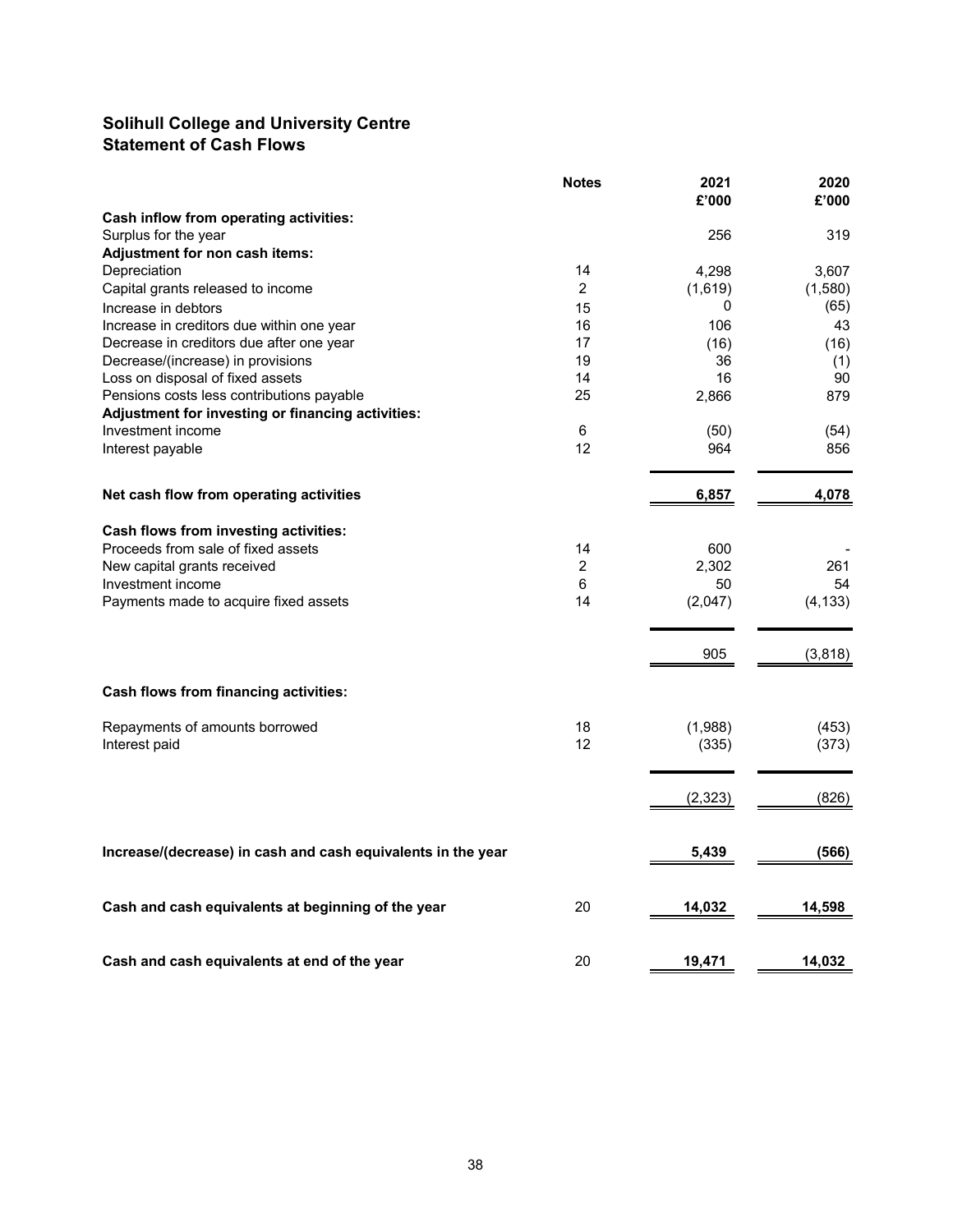### **Notes to the Financial Statements**

(forming part of the financial statements)

# **1 Statement of accounting policies**

The following accounting policies have been applied consistently in dealing with items which are considered material in relation to the financial statements.

#### **Basis of preparation**

These financial statements have been prepared in accordance with the Statement of Recommended Accounting for Further and Higher Education 2019 (the 2019 FE HE SORP), the College Accounts Direction Practice: for 2020 to 2021 and in accordance with Financial Reporting Standard 102 – "The Financial Reporting Standard applicable in the United Kingdom and Republic of Ireland" (FRS 102). The College is a public benefit entity and has therefore applied the relevant public benefit requirements of FRS 102.

The preparation of financial statements in compliance with FRS 102 requires the use of certain critical accounting estimates. It also requires management to exercise judgement in applying the College's accounting policies.

#### **Basis of accounting**

The financial statements are prepared in accordance with the historical cost convention modified by the revaluation of certain fixed assets and in accordance with applicable United Kingdom Accounting Standards.

#### **Going concern**

The activities of the College together with the factors likely to affect its future development and performance are set out in this Strategic Report. The financial position of the College, its cashflow, liquidity and borrowing are described in the Financial Statements and accompanying notes. The financial statements have been prepared on a going concern basis which the Corporation considers to be appropriate for the following reasons. Corporation has prepared cashflow forecasts for a period of twelve months from the date of approval of these Financial Statements. In preparing these forecasts, the College has considered a decline in the recruitment particularly for apprenticeships, adults and higher education learners. After reviewing these forecasts, the Corporation is of the opinion that, taking account of severe but plausible downsides, including the anticipated impact of COVID-19, the College will have sufficient funds to meet all its liabilities as they fall due over the period of twelve months from the date of approval of the Financial Statements (the going concern assessment period). Furthermore, the College has strong cash balances and has comfortably met its banking covenant in 2020/21.

The College currently has £6,280K of loans outstanding with NatWest on terms negotiated in 2008/09 secured by a fixed and floating charge on the Blossomfield Campus. The terms of the existing agreement are for a further 12 years. The College's forecasts and financial projections indicate that it will be able to operate within this facility and it has sufficient funds to repay these loans in full if necessary.

Consequently, the Corporation is confident that the College will have sufficient funds to continue to meet its liabilities as they fall due for at least 12 months from the date of approval of the Financial Statements and therefore have prepared the Financial Statements on a going concern basis.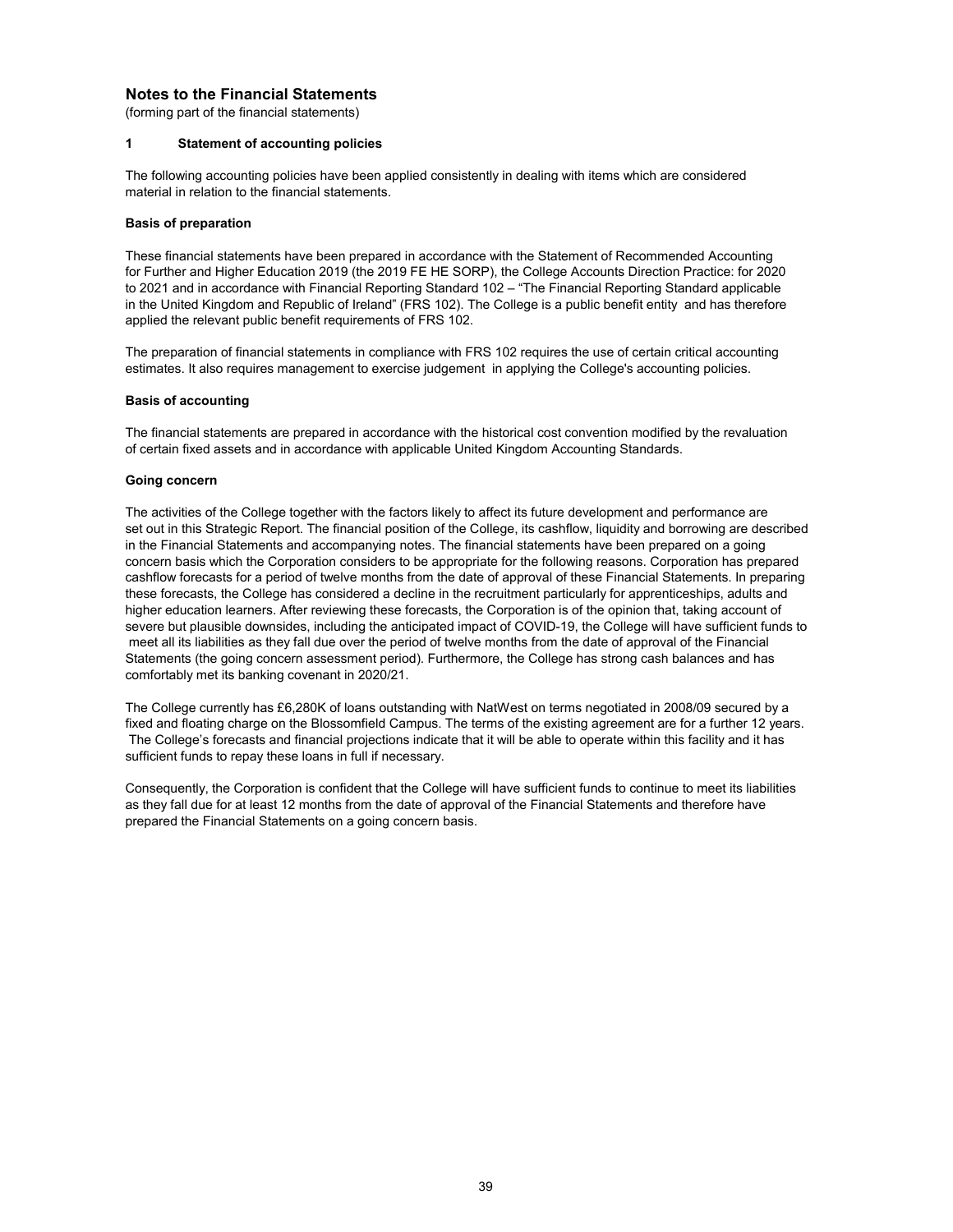#### **1 Statement of accounting policies (continued)**

#### **Recognition of income**

The recurrent grant from the Office for Students (OfS) represents the funding allocations attributable to the current financial year and is credited direct to the income and expenditure account.

Government revenue grants include funding body recurrent grants and other grants and are accounted for under the accrual model as permitted by FRS 102. Funding body recurrent grants are measured in line with best estimates for the period of what is receivable and depend on the particular income stream involved. Any under or over achievement for the Adult Skills Budget is adjusted for and reflected in the level of recurrent grant recognised in the income and expenditure account. The final grant income is normally determined with the conclusion of the year end reconciliation process with the funding body following the year end, and the results of any funding audits. 16-18 learner-responsive funding is not normally subject to reconciliation and is therefore not subject to contract adjustments.

Government capital grants from the funding bodies such as Education and Skills Funding Council (ESFA), West Midlands Combined Authority (WMCA) and Local Enterprise Partnerships (LEP's) in respect of the acquisition of fixed assets are capitalised, held as deferred income, and released in income over the expected useful life of the asset, under the accrual method as permitted by FRS 102.

Grants (including capital grants) from non-government sources are recognised in income when the College is entitled to the income and performance related conditions have been met. Income received in advance of performance related conditions being met is recognised as deferred income within creditors on the balance sheet and released to income as the conditions are met.

Income from grants, contracts and other services rendered is included to the extent the conditions of the funding have been met or the extent of the completion of the contract or service concerned. All income from short-term deposits is credited to the income and expenditure account in the period in which it is earned.

#### **Post-retirement benefits**

Retirement benefits to employees of the College are provided by the Teachers' Pension Scheme (TPS) and the Local Government Pension Scheme (LGPS). These are defined benefit schemes which are externally funded. Contributions to the TPS are charged as incurred.

Contributions to the TPS scheme are charged to the income and expenditure account so as to spread the cost of pensions over employees' working lives with the College in such a way that the pension cost is a substantially level percentage of current and future pensionable payrolls. The contributions are determined by qualified actuaries on the basis of quinquennial valuations using a prospective benefit method.

The present value of the LGPS defined benefit liability depends on a number of factors that are determined on an actuarial basis using a variety of assumptions. The assumptions used in determining the net cost (income) for pensions include the discount rate. Any changes in these assumptions, which are disclosed in note 25, will impact the carrying amount of the pension liability. Furthermore a roll forward approach which projects results from the latest full actuarial valuation performed at 31st March 2019 has been used by the actuary in valuing the pensions liability at 31st July 2021. Any differences between the figures derived from the roll forward approach and a full actuarial valuation would impact on the carrying amount of the pension liability.

The asset values are reported using estimated asset allocations prepared by the scheme Actuary. This asset value is calculated at each triennial valuation. Thereafter it is rolled forward to accounting dates using investment returns, contributions received, and benefits paid out. During each annual reporting period between triennial valuations asset During each annual reporting period between triennial valuations, asset returns are based upon actual fund investment returns for the period to 31 March and estimated returns based on net assets statements and market returns thereafter.

Further details of the pension schemes are given in note 25.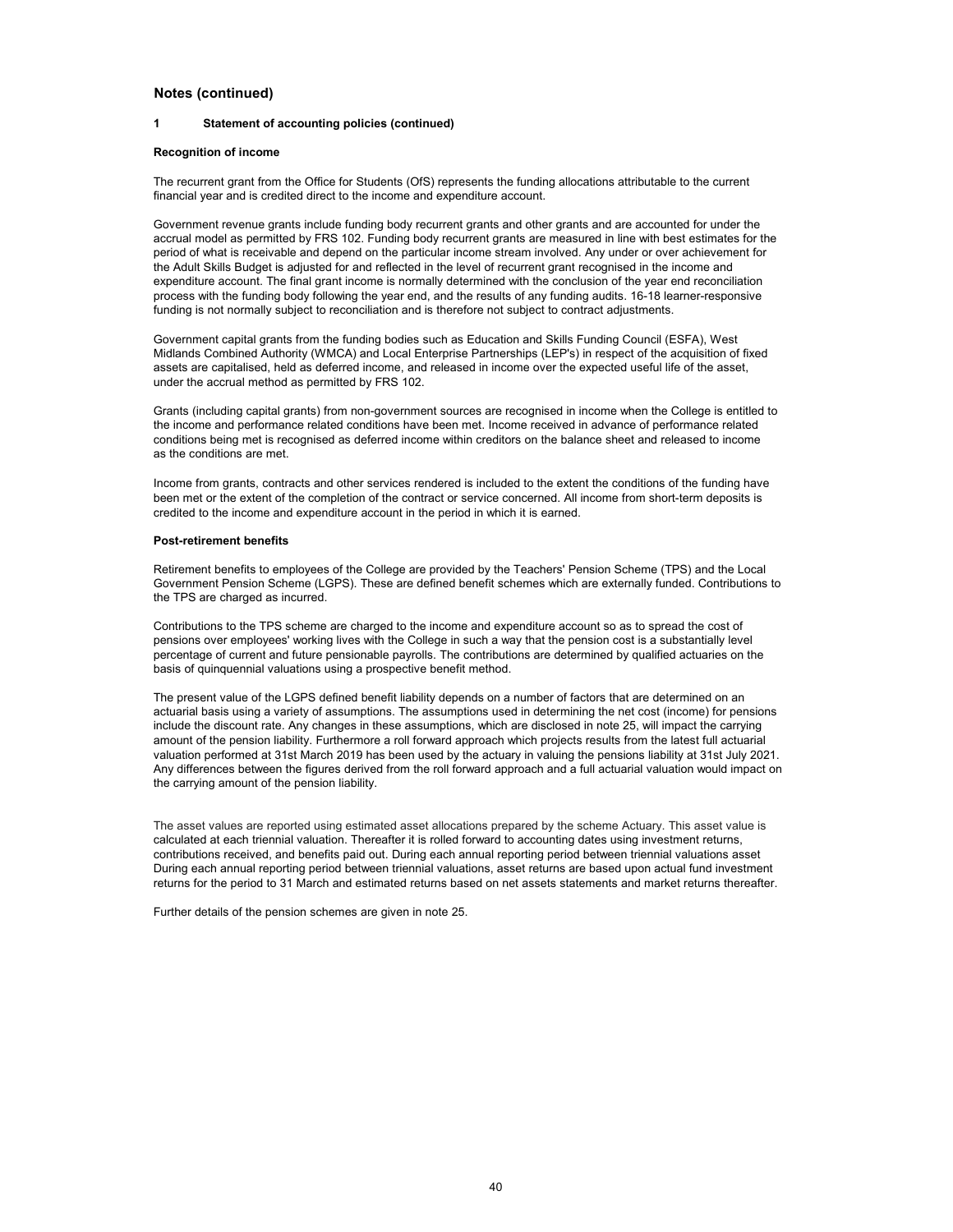#### **1 Statement of accounting policies (continued)**

#### **Enhanced Pensions**

The actual cost of any enhanced ongoing pension to a former member of staff is paid by the College annually. An estimate of the expected future cost of any enhancement to the ongoing pension of a former member of staff is charged in full to the college's income and expenditure account in the year that the member of staff retires. In subsequent years a charge is made to provisions in the balance sheet using the enhanced pension spreadsheet provided by the funding body.

#### **Tangible fixed assets**

#### **Land and buildings**

Land at the College's Blossomfield Campus was re-valued on a fair value basis by Bilfinger GVA, an independent Chartered Surveyor, as at 1st August 2014 in accordance with FRS 102 paragraph 35 10(c).

Land and building acquired through the merger but dealt with using acquisition accounting, are revalued to fair value by Bilfinger GVA, an independent Chartered Surveyor, as at 1st February 2018.

Buildings inherited from the Local Education Authority are stated in the balance sheet at valuation on the basis of depreciated replacement cost as the open market value for existing use is not readily obtainable. Buildings acquired since incorporation are included in the balance sheet at cost. Freehold land and long leasehold land is not depreciated. Freehold buildings are depreciated over their expected useful economic life to the College of 50 years. Leasehold buildings are amortised over 50 years or, if shorter, the period of the lease. The College has a policy of depreciating major adaptations to buildings over the period of their useful economic life.

Where land and buildings are acquired with the aid of government grants, they are capitalised and depreciated as above. The related grants are credited to a deferred capital grant account and are released to the income and expenditure account over the expected useful economic life of the related asset on a basis consistent with the depreciation policy.

#### **Subsequent expenditure on existing fixed assets**

Where significant expenditure is incurred on tangible fixed assets it is charged to the income and expenditure account in the period it is incurred, unless it meets one of the following criteria, in which case it is capitalised and depreciated on the relevant basis:

- Market value of the fixed asset has subsequently improved
- Assets capacity increases
- Substantial improvement in the quality of output or reduction in operating costs
- Significant extension of the assets life beyond that conferred by repairs and maintenance

#### **Buildings owned by third parties**

Where land and buildings are used, but the legal rights are held by a third party [for example a charitable future economic benefit trust], they are only capitalised if the College has rights or access to ongoing future economic benefit. These assets are then depreciated over their expected useful economic life.

#### **Assets under construction**

Assets under construction are accounted for at cost, based on the value of architects' certificates and other direct costs, incurred to 31st July. They are not depreciated until they are brought into use.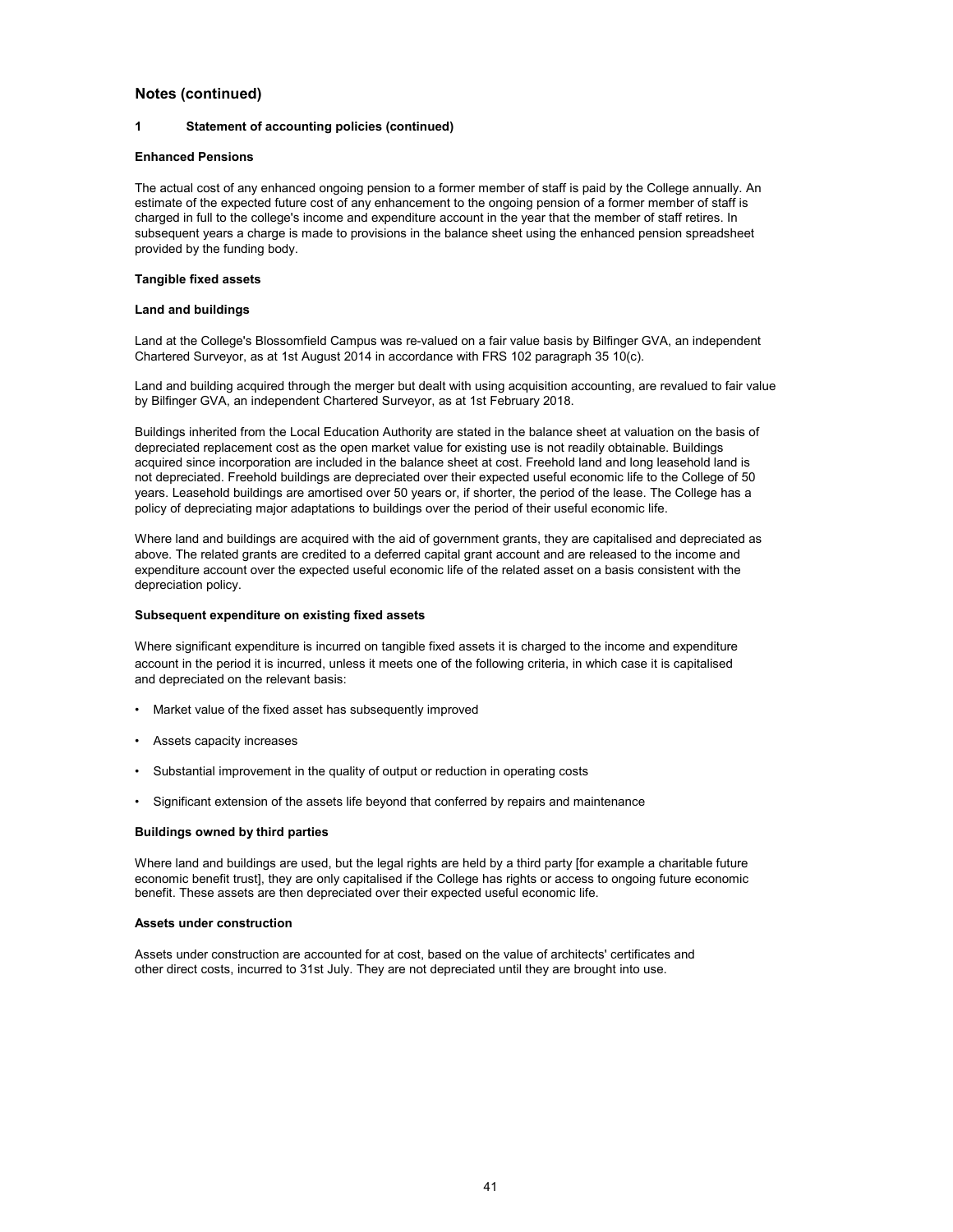#### **1 Statement of accounting policies (continued)**

#### **Tangible fixed assets (continued)**

#### **Equipment**

Equipment costing less than £1,000 per individual item is written off to the income and expenditure account in the period of acquisition. All other equipment is capitalised at cost.

Equipment is depreciated over its useful economic life as follows:

| Motor vehicles      | -              | 3 years       |
|---------------------|----------------|---------------|
| <b>IT Equipment</b> | -              | $3 - 5$ years |
| General equipment   | $\blacksquare$ | 5 - 10 years  |

Where equipment is acquired with the aid of government grants, it is capitalised and depreciated in accordance with the above policy, with the related grant being credited to a deferred capital grant account and released to the income and expenditure account over the expected useful economic life of the related equipment.

The College assess whether there are indicators of impairment of the group's tangible assets, including goodwill. Factors taken into consideration in reaching such a decision include the economic viability and expected future financial performance of the asset and where it is a component of a larger cashgenerating unit, the viability and expected future performance of that unit.

#### **Leased assets**

The College review whether leases entered into by the College either as a lessor or a lessee are operating or finance leases. These decisions depend on an assessment of whether the risks and rewards of ownership have been transferred from the lessor to the lessee on a lease by lease basis.

Costs in respect of operating leases are charged on a straight line basis over the lease term. Leasing agreements which transfer to the College substantially all the benefits and risks of ownership of an asset are treated as if the asset had been purchased outright. The relevant assets are capitalised at their fair value at the inception of the lease and depreciated over the shorter of the lease term or the useful economic lives of equivalently owned assets. The capital element outstanding is shown as obligations under finance leases.

Assets which are held under hire purchase contracts which have the characteristics of finance leases are capitalised and depreciated over their useful lives.

#### **Investments**

Fixed asset investments are carried at historical cost less any provision for impairment in their value.

Listed investments held as fixed assets or endowment assets are stated at market value.

Current asset investments, which may include listed investments, are stated at the lower of their cost and net realisable value.

#### **Foreign currency translation**

Transactions denominated in foreign currencies are recorded using the rate of exchange ruling at the date of the transaction. Monetary assets and liabilities denominated in foreign currencies are translated at the rates of exchange ruling at the end of the financial year with all resulting exchange differences being taken to the income and expenditure account in the period in which they arise.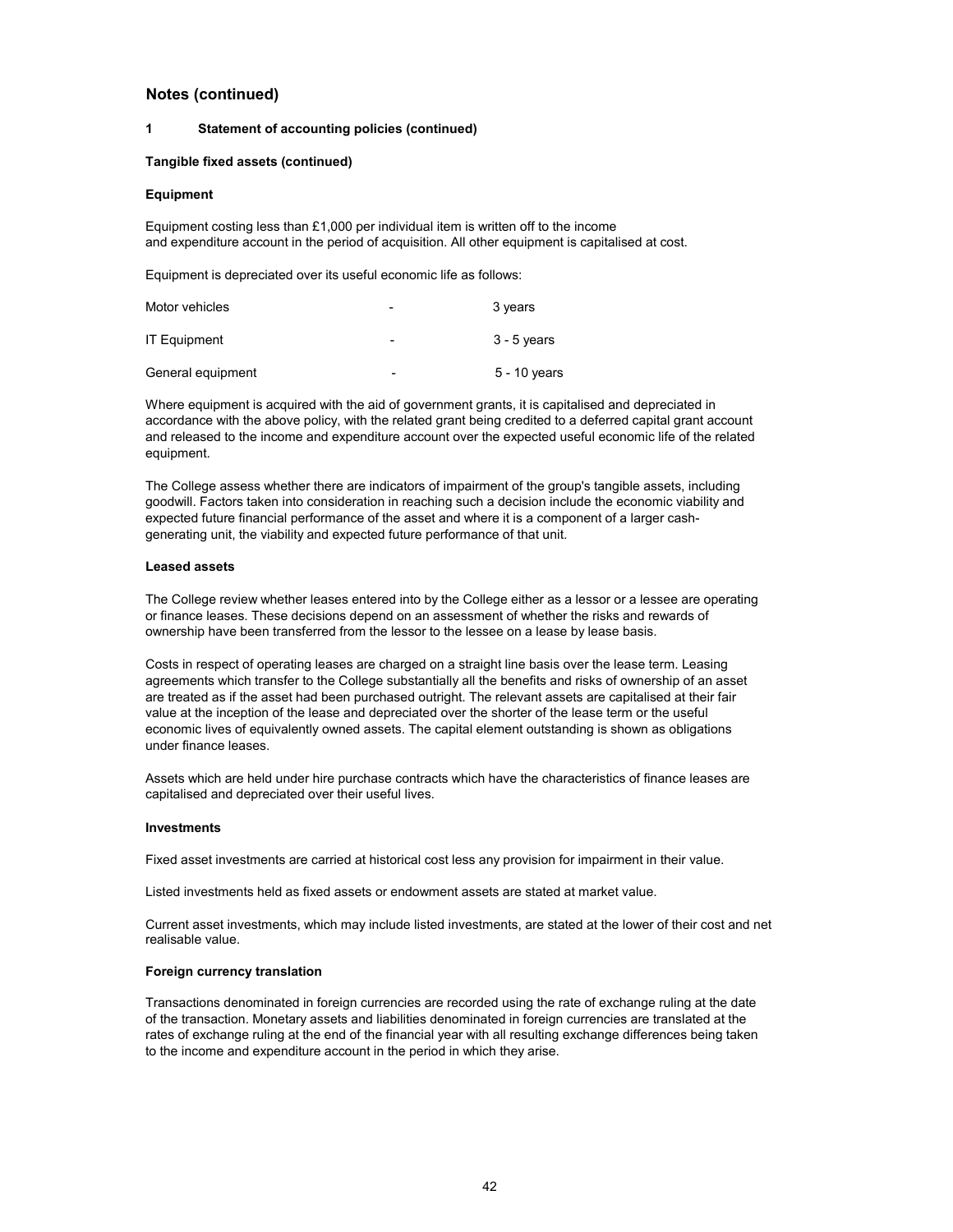#### **1 Statement of accounting policies (continued)**

#### **Taxation**

The College is considered to pass the tests set out in Paragraph 1 Schedule 6 Finance Act 2010 and therefore it meets the definition of a charitable company for UK corporation tax purposes. Accordingly, the College is potentially exempt from taxation in respect of income or capital gains received within categories covered by Chapter 3 Part 11 Corporation Tax Act 2010 or Section 256 of the Taxation of Chargeable Gains Act 1992, to the extent that such income or gains are applied exclusively to charitable purposes.

The College is partially exempt in respect of Value Added Tax, so that it can only recover a minor element of VAT charged on its inputs. Irrecoverable VAT on inputs is included in the costs of such inputs and added to the cost of tangible fixed assets as appropriate, where the inputs themselves are tangible fixed assets by nature.

#### **Liquid resources**

Liquid resources include sums on short-term deposits with recognised banks and building societies and government securities.

#### **Provisions**

Provisions are recognised when the College has a present legal or constructive obligation as a result of a past event, it is probable that a transfer of economic benefit will be required to settle the obligation and a reliable estimate can be made of the amount of the obligation.

#### **Cash**

Cash for the purposes of the cash flow statement comprises cash in hand and deposits repayable on demand less overdrafts repayable on demand.

#### **2 Funding body grants**

|                                                       | 2021   | 2020   |
|-------------------------------------------------------|--------|--------|
|                                                       | £'000  | £'000  |
| <b>Recurrent grants</b>                               |        |        |
| Education and Skills Funding Agency - Adult           | 891    | 1,012  |
| West Midlands Combined Authority - Adult              | 4,420  | 3,891  |
| Education and Skills Funding Agency - 16 - 18         | 25,387 | 22,378 |
| Education and Skills Funding Agency - Apprenticeships | 2,540  | 3,146  |
| <b>Office for Students</b>                            | 401    | 424    |
| <b>Specific Grants</b>                                |        |        |
| Releases of government capital grants                 | 2,598  | 1,709  |
| HE capital grant                                      | 9      | 36     |
| <b>Teachers Pension Scheme Contribution Grant</b>     | 859    | 773    |
| 16-19 tuition fund                                    | 605    |        |
| High value courses for school and college leavers     | 348    |        |
| Free student meals                                    | 140    | 196    |
| Other specific grants                                 | 965    | 1,151  |
| Total                                                 | 39,163 | 34,716 |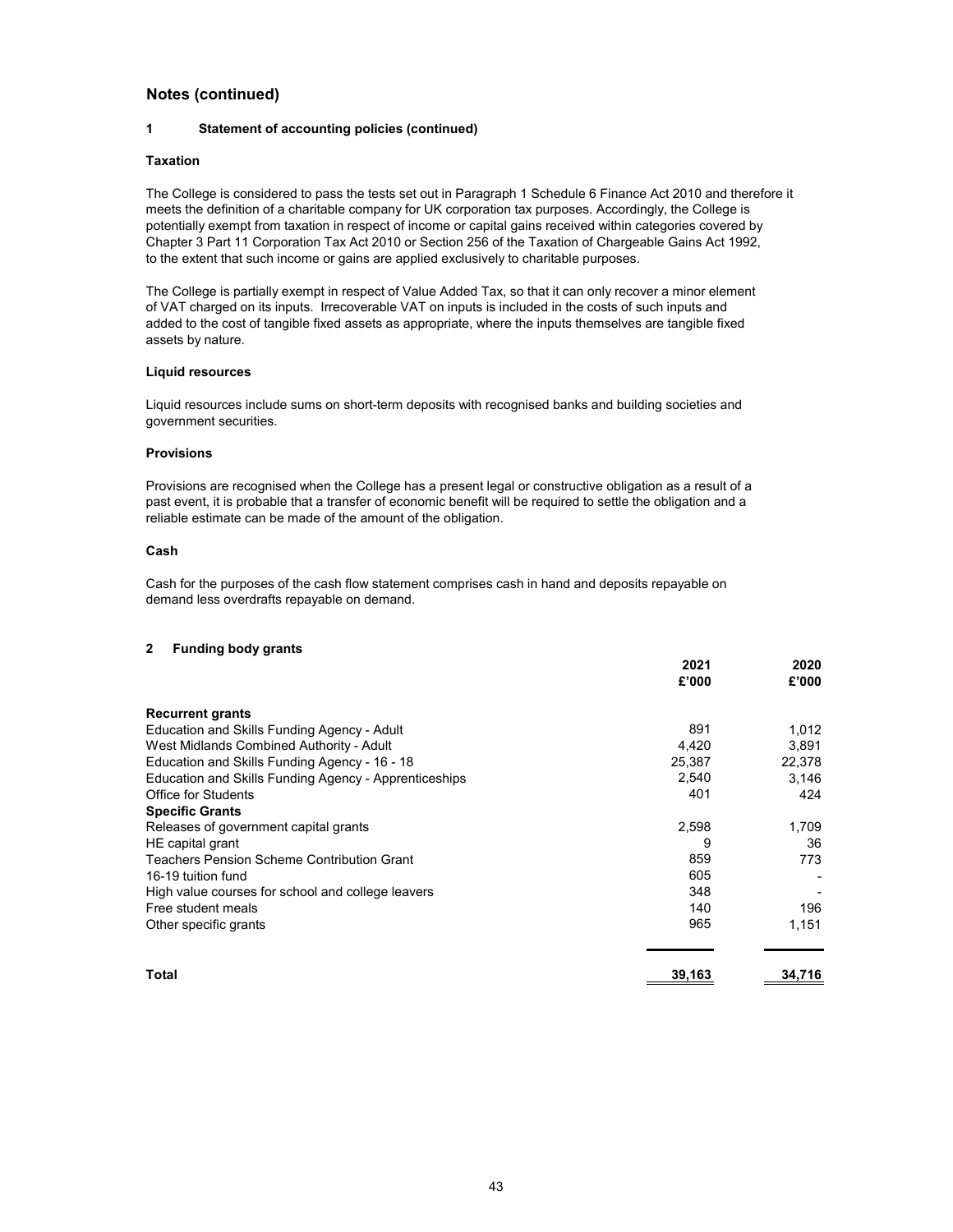# **3 Tuition fees and education contracts**

| 2021<br>£'000 | 2020<br>£'000 |
|---------------|---------------|
| 565           | 755           |
| 26            | 28            |
| 509           | 749           |
| 1,683         | 2,181         |
| 2,783         | 3,713         |
| 1,828         | 2,157         |
| 4,611         | 5,870         |
|               |               |
| 2021<br>£'000 | 2020<br>£'000 |
| 700           | 475           |
| 119           | 146           |
|               | 621           |
|               | 819           |

The Corporation furloughed an average of 32 staff during 2020/21 under the Government's Coronavirus Job Retention Scheme. These were predominately technicians, security staff, receptionists, print room staff and sports centre staff. The funding of £119K was received which related to total staff costs of £221K in note 9.

### **5 Other income**

|                                                                                          | 2021<br>£'000     | 2020<br>£'000     |
|------------------------------------------------------------------------------------------|-------------------|-------------------|
| Residence, catering and conferences<br>Tudor Grange House overage income<br>Other income | 5<br>1,800<br>597 | 118<br>0<br>1,097 |
| <b>Total</b>                                                                             | 2,402             | 1,215             |
| <b>Investment income</b><br>6                                                            | 2021<br>£'000     | 2020<br>£'000     |
| Investment income                                                                        | 50                | 54                |
| <b>Total</b>                                                                             | 50                | 54                |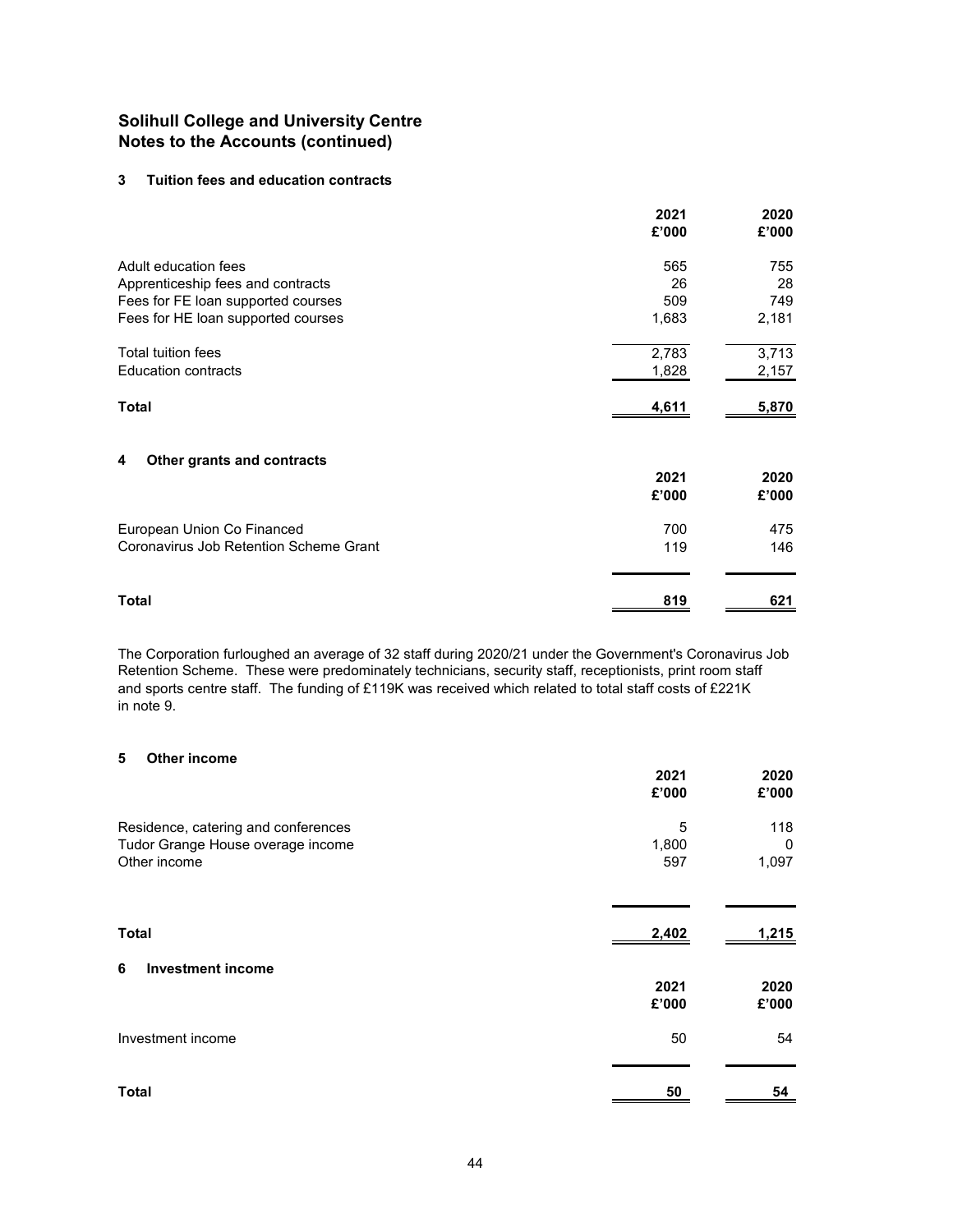#### **7 Donations**

|                        | 2021<br>£'000 | 2020<br>£'000            |
|------------------------|---------------|--------------------------|
| Unrestricted donations | 268           | $\overline{\phantom{0}}$ |
|                        | 268           | $\blacksquare$           |

The unrestricted donation is from the DfE for help with the technology programme. The College received devices for student use. The College has treated the technology as a revenue item in line with its accounting policy.

#### **8 Details of Grant and Fee Income**

|                                        | 2021<br>£'000   | 2020<br>£'000 |
|----------------------------------------|-----------------|---------------|
| Grant income from Office for Students  |                 |               |
| Grant income from other bodies         | 1.327<br>37,658 | 460<br>34,256 |
| Fee income for taught awards           | 3,207           | 3,633         |
| Fee income from non qualifying courses | 893             | 1,398         |
|                                        |                 |               |
|                                        | 43,085          | 39,747        |

#### **9 Staff costs**

The average number of persons (including key management personnel) employed by the College during the year, described as headcount, was:

|                                   | 2021<br>No. | 2020<br>No. |
|-----------------------------------|-------------|-------------|
| Teaching staff                    | 816         | 863         |
| Teaching support staff            | 118         | 120         |
| Non teaching staff                | 166         | 176         |
|                                   |             |             |
|                                   | 1,100       | 1,159       |
| Staff costs for the above persons |             |             |
|                                   | 2021        | 2020        |
|                                   | £'000       | £'000       |
| Wages and salaries                | 20,159      | 19,894      |
| Social security costs             | 1,829       | 1,767       |
| <b>Other Pension Costs</b>        | 6,704       | 5,396       |
|                                   |             |             |
| Payroll                           | 28,692      | 27,057      |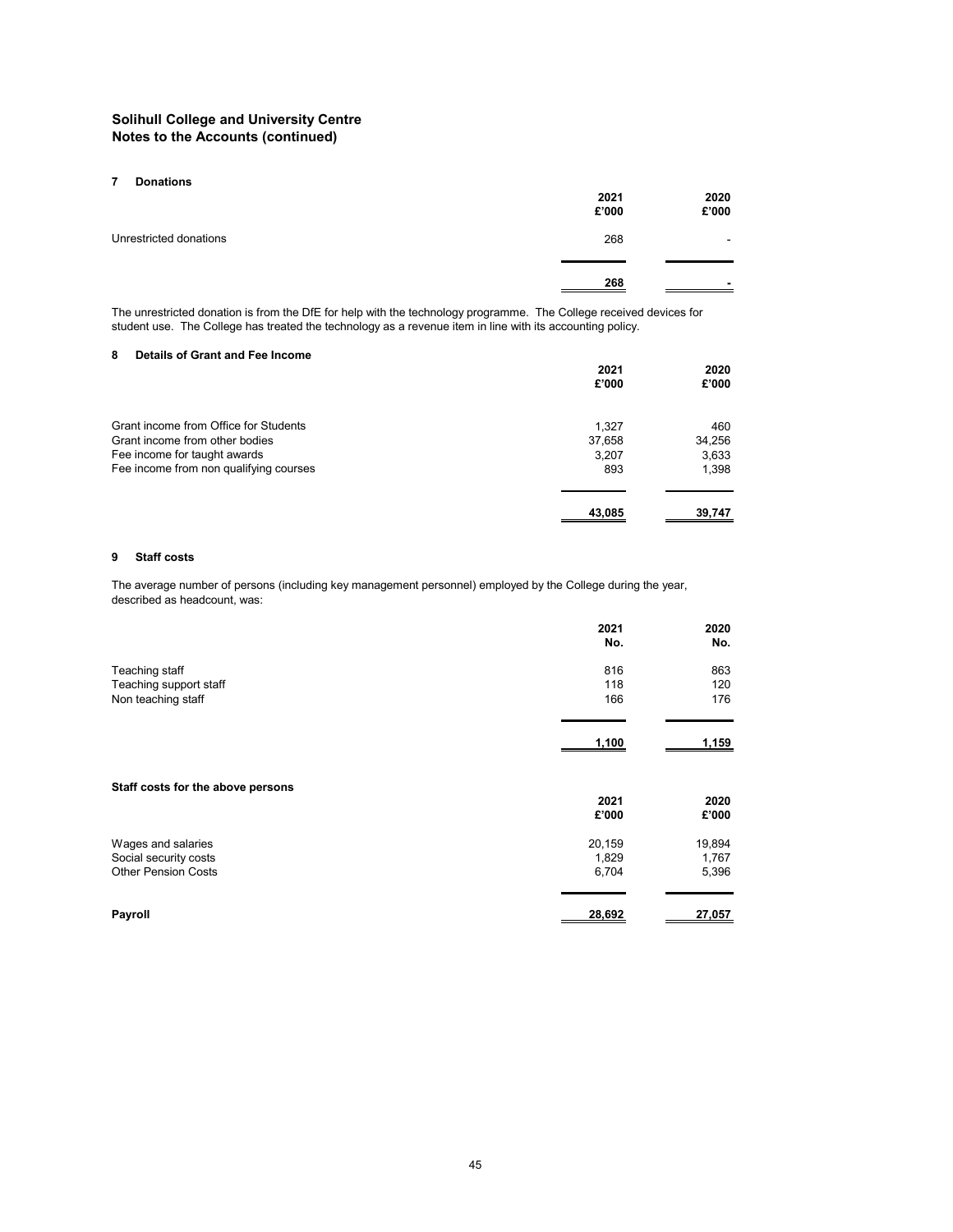### **9 Staff costs - (continued)**

|                      | 440 | 284 |
|----------------------|-----|-----|
|                      |     |     |
| non contractual      | 259 | 128 |
| contractual          | 181 | 156 |
| Restructuring costs; |     |     |

#### **Key management personnel**

The College is represented by the Executive Management Team who are responsible for planning, directing and controlling the activities of the College. The Executive Management Team includes the Principal, Deputy Principal and three Vice Principals, all of whom are senior postholders.

### **Emoluments of key management personnel, Accounting Officer and other higher paid staff**

|                                                                              | 2021<br>No. | 2020<br>No. |
|------------------------------------------------------------------------------|-------------|-------------|
| The number of key management personnel including the Accounting Officer was: |             |             |

The number of key management personnel and other staff who received annual emoluments, excluding pension contributions but including benefits in kind, in the following ranges, was:

|                     | Key management personnel<br>2021<br>2020 |     | <b>Other staff</b><br>2021 | 2020 |
|---------------------|------------------------------------------|-----|----------------------------|------|
|                     | No.                                      | No. | No.                        | No.  |
| £65,001 - £70,000   |                                          |     | 2                          | າ    |
| £75,001 - £80,000   |                                          |     |                            |      |
| £80,001 - £85,000   |                                          |     |                            |      |
| £90,001 - £95,000   |                                          |     |                            |      |
| £100,001 - £105,000 |                                          |     |                            |      |
| £165,001 - £170,000 |                                          |     |                            |      |
|                     |                                          |     |                            |      |
|                     |                                          |     |                            |      |

The Corporation adopted the AoC's Senior Staff Remuneration Code in May 2019 and assesses pay for senior postholders in line with the Codes principles and with reference to sector benchmarking data. The College's Principal and Chief Executive (Accounting Officer) and other senior postholders are paid fair and appropriate remuneration and reflect their level of responsibility, skills and experience.

The Chair and Vice Chair of the Corporation conducts an annual review of the performance and contribution of the Principal and Chief Executive which incorporates questions and observations from members of Corporation. The review is conducted against the expectations set out in the Strategic Plan and annual priorities. The outcome of the review is reported to the Remuneration Committee, who also review the performance of all senior postholders.

The Principal and the Executive Management Team have performed extremely well during 2020/21, with increased challenges posed by the COVID-19 pandemic, meeting the College's objectives and ensuring good financial health and management, as well as, maintaining quality teaching and learning provision, excellent support for learners and ensuring positive positioning of the College locally, regionally and nationally.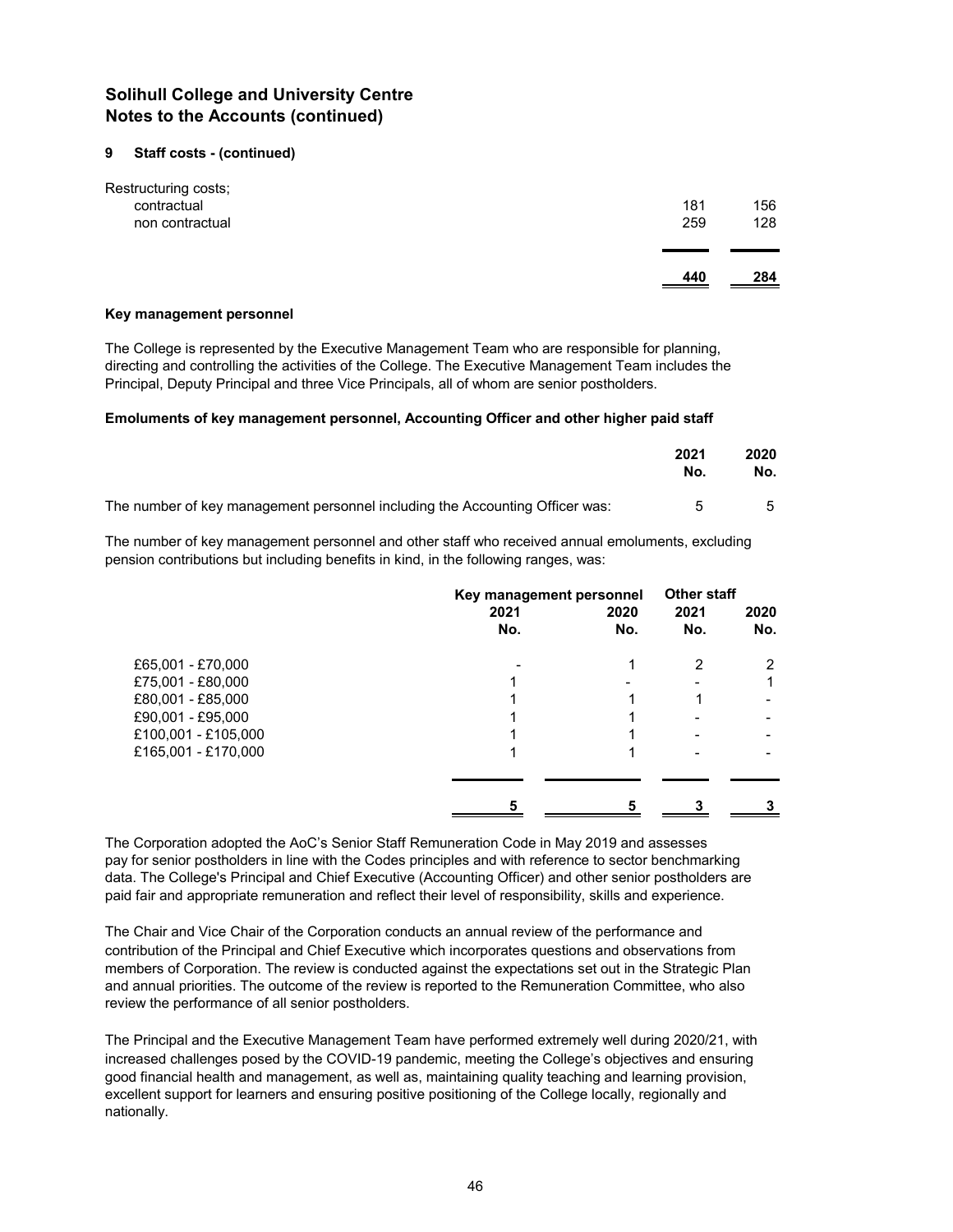# **9 Staff costs - (continued)**

Key management personnel emoluments are made up as follows:

|                         | 2021<br>£'000 | 2020<br>£'000 |
|-------------------------|---------------|---------------|
| Salaries                | 526           | 515           |
|                         | 526           | 515           |
| Pension contributions   | 75            | 72            |
| <b>Total emoluments</b> | 601           | 587           |

The total emoluments include amounts payable to the Principal (who is also the Accounting Officer and the highest paid officer) of:

|                                                                                                                                              | 2021<br>£'000 | 2020<br>£'000  |
|----------------------------------------------------------------------------------------------------------------------------------------------|---------------|----------------|
| <b>Salaries</b>                                                                                                                              | 170           | 170            |
|                                                                                                                                              | 170           | 170            |
| Pension contributions                                                                                                                        |               |                |
|                                                                                                                                              | <u>170</u>    | <u>170</u>     |
| Relationship of Principal/Chief Executive pay and remuneration expressed<br>as a multiple.                                                   | 2021<br>£'000 | 2020<br>£'000  |
| Principal's basic salary as a multiple of the median of all staff<br>Principal's total remuneration as a multiple of the median of all staff | 7.90<br>7.03  | 8.16<br>7.34   |
| Other operating expenses<br>10                                                                                                               |               |                |
|                                                                                                                                              | 2021          | 2020           |
|                                                                                                                                              | £'000         | £'000          |
| Teaching costs                                                                                                                               | 3,197         | 2,297          |
| Non teaching costs                                                                                                                           | 6,092         | 5,419          |
| Premises costs                                                                                                                               | 3,352         | 2,536          |
| <b>Total</b>                                                                                                                                 | 12,641        | 10,252         |
| Other operating expenses include:                                                                                                            | 2021<br>£'000 | 2020<br>£'000  |
| Auditors' remuneration:                                                                                                                      |               |                |
| Financial statements audit                                                                                                                   | 58            | 32             |
| Internal audit                                                                                                                               | 20            | 19             |
| Other services provided by the financial statements auditors                                                                                 | 2             | $\overline{2}$ |
| Other services provided by the internal auditors                                                                                             | 14            | 16             |
| Hire of assets under operating leases                                                                                                        | 97            | 191            |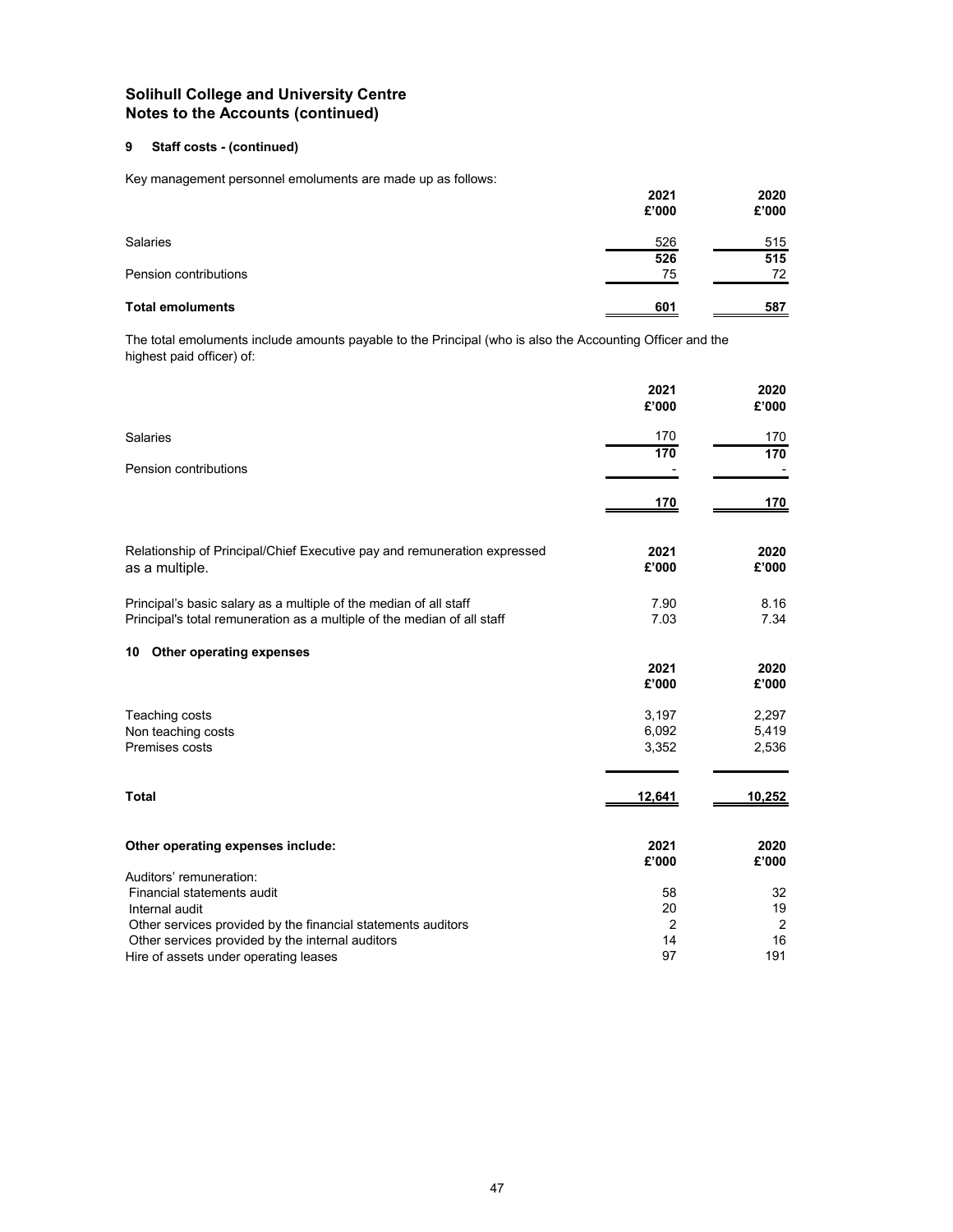# **11 Access and Participation**

|                         | 2021<br>£'000 | 2020<br>£'000 |
|-------------------------|---------------|---------------|
| Access investment       | 125           | 133           |
| Financial support       | 87            | 80            |
| Disability support      | 2             | 7             |
| Research and evaluation | 28            | 9             |
|                         | 242           | 229           |

Solihull College and University Centre's published Access and Participation Plan can be accessed using the following link; https://www.solihull.ac.uk/about-us/policies/#higher-education

Salary costs of £75K have been included in the above disclosure, these costs are included within the staff cost, note 9.

# **12 Interest payable**

|                                            | 2021<br>£'000 | 2020<br>£'000 |
|--------------------------------------------|---------------|---------------|
| On bank loans, overdrafts and other loans: | 335           | 373           |
| Pension finance costs                      | 335<br>635    | 373<br>494    |
| <b>Total</b>                               | 970           | 867           |

# **13 Taxation**

The Corporation does not believe the College was liable for any Corporation tax arising out of its activities (2020: £nil).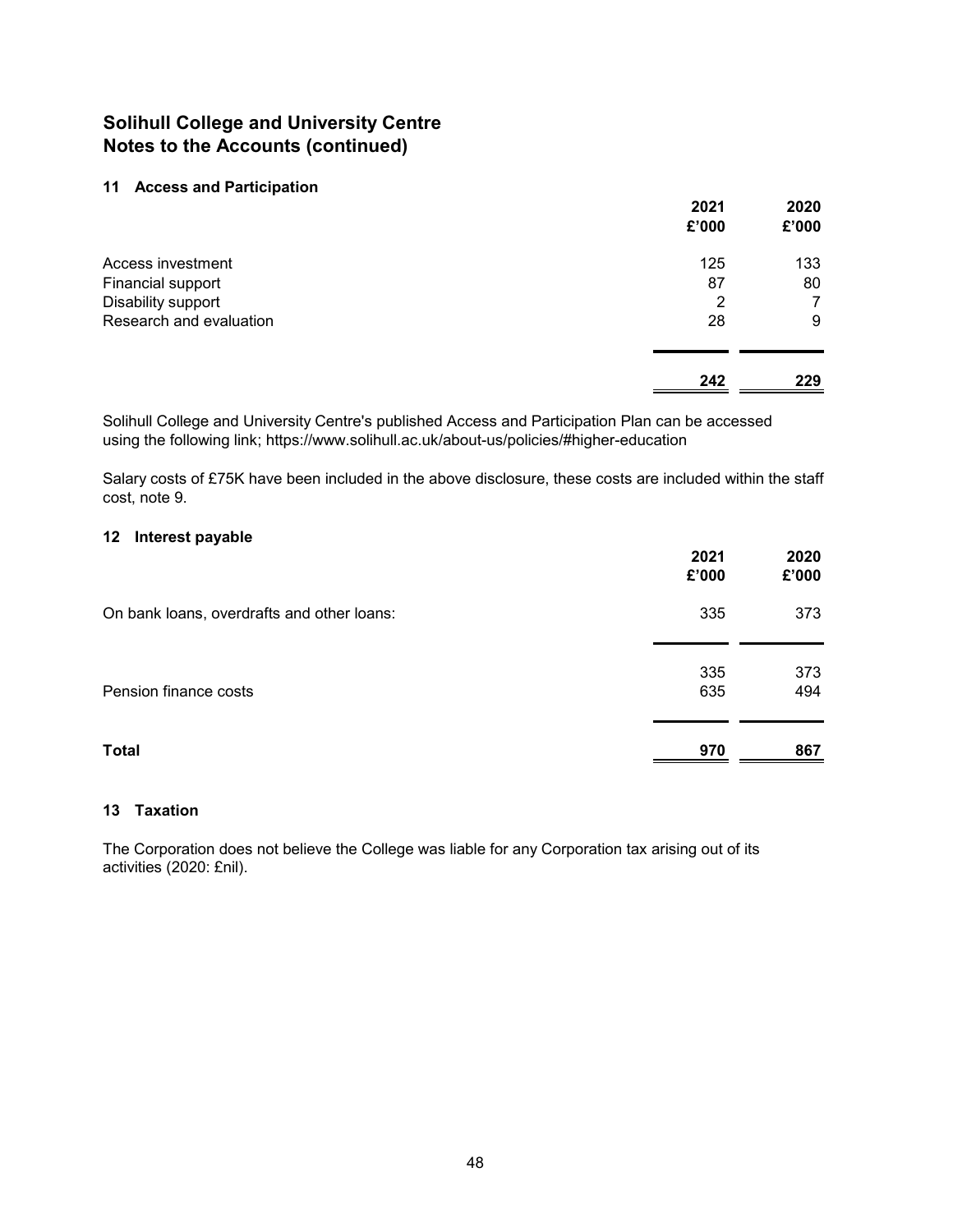### **14 Tangible fixed assets**

|                                   | <b>Asset Under</b><br><b>Construction</b> | <b>Land and buildings</b><br>Freehold | Long<br>leasehold | <b>Equipment</b> | Total   |
|-----------------------------------|-------------------------------------------|---------------------------------------|-------------------|------------------|---------|
|                                   | £'000                                     | £'000                                 | £'000             | £'000            | £'000   |
| <b>Cost or valuation</b>          |                                           |                                       |                   |                  |         |
| At 1st August 2020                | 3,147                                     | 94,875                                | 1,750             | 8,891            | 108,663 |
| <b>Additions</b>                  | 267                                       | 954                                   |                   | 1,102            | 2,323   |
| <b>Disposals</b>                  |                                           | (975)                                 |                   | (254)            | (1,229) |
| <b>Transfers</b>                  | (3, 147)                                  | 3,147                                 |                   |                  |         |
| At 31st July 2021                 | 267                                       | 98,001                                | 1,750             | 9,739            | 109,757 |
| <b>Depreciation</b>               |                                           |                                       |                   |                  |         |
| At 1st August 2020                | $\overline{\phantom{a}}$                  | 21,448                                |                   | 6,774            | 28,222  |
| Charge for the year               |                                           | 2,166                                 |                   | 1,040            | 3,206   |
| Accelerated depreciation          |                                           | 1,092                                 |                   |                  | 1,092   |
| Eliminated in respect of disposal |                                           | (375)                                 |                   | (238)            | (613)   |
| At 31st July 2021                 | $\blacksquare$                            | 24,331                                |                   | 7,576            | 31,907  |
| Net book value at 31st July 2021  | 267                                       | 73,670                                | 1,750             | 2,163            | 77,850  |
|                                   |                                           |                                       |                   |                  |         |
| Net book value at 31st July 2020  | 3,147                                     | 73,427                                | 1,750             | 2,117            | 80,441  |

The long leasehold relates to a lease from Solihull MBC for land donated in 2005/06 total £1,750K for the Woodlands Campus. The lease is for 125 years.

Land at the College's Blossomfield Campus was re-valued on a fair value by Bilfinger GVA, an independent Chartered Surveyor, as at 1st August 2014. As a first time adopter of FRS 102 the College has used those fair value as deemed cost at 1st August 2014 in accordance with FRS 102 paragraph 35 10(c).

Tangible fixed assets transferred on merger from Stratford upon Avon College were revalued by Bilfinger GVA, an independent Chartered Surveyor at Fair Value. For equipment, fixtures, fitting and vehicles fair value was considered to be the net book value immediately prior to merger.

Land and buildings with a net book value of £29,317K (2020: £29,253K) have been partly financed from exchequer funds, through for example the receipt of capital grants. Should these assets be sold, the College may be liable, under the terms of the Financial Memorandum with the ESFA, to surrender the proceeds.

During the year the College sold a surplus car park on the Stratford upon Avon campus for £600K.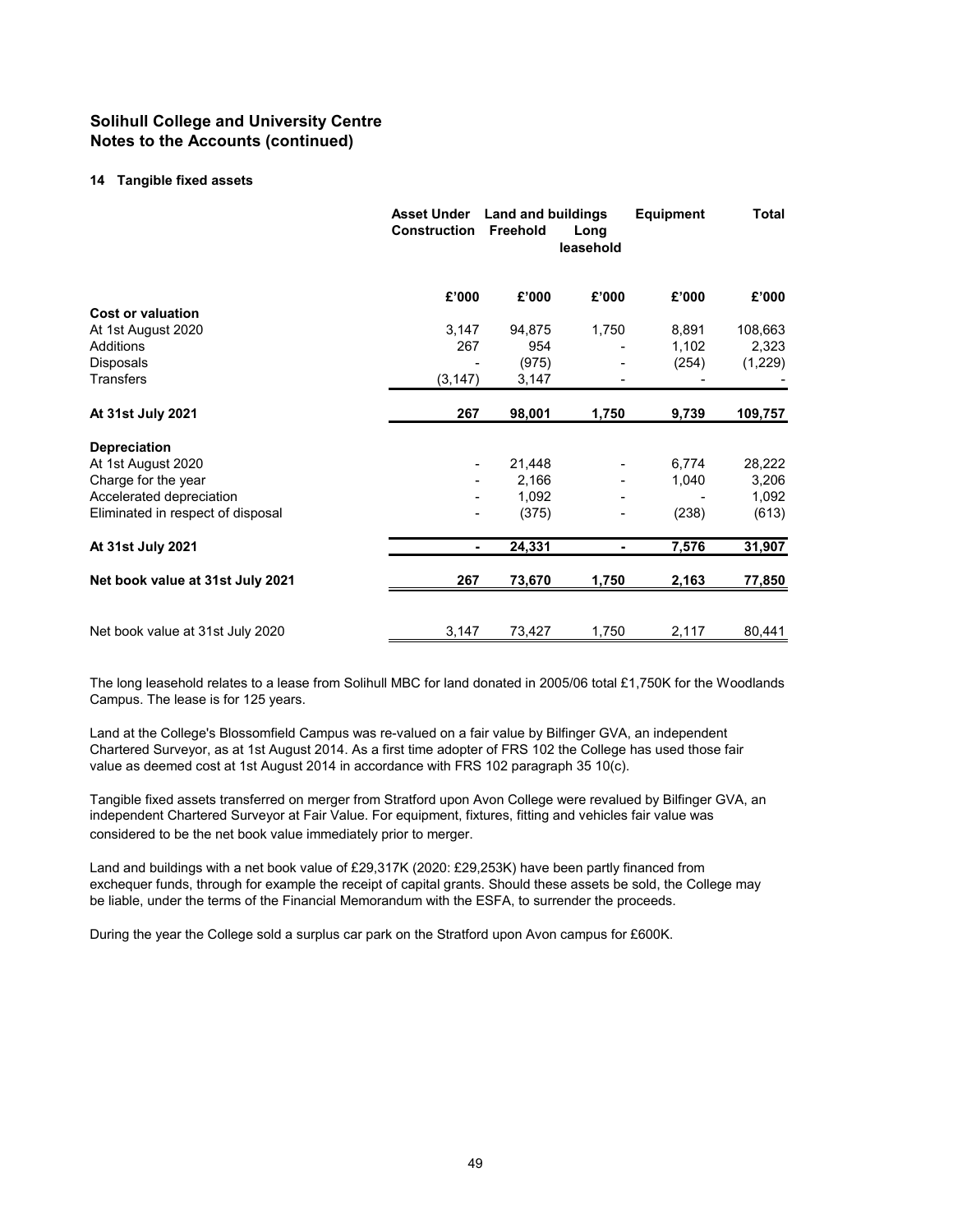# **15 Debtors**

|                                                           | 2021<br>£'000 | 2020<br>£'000 |
|-----------------------------------------------------------|---------------|---------------|
| Amounts falling due within one year:                      |               |               |
| Trade receivables                                         | 319           | 890           |
| Other debtors                                             | 3             | 5             |
| Prepayments and accrued income                            | 1,512         | 1,104         |
| Amounts owed by the ESFA                                  | 184           | 340           |
| <b>Total</b>                                              | 2,018         | 2,339         |
|                                                           |               |               |
| Creditors: amounts falling due within one year<br>16      |               |               |
|                                                           | 2021<br>£'000 | 2020<br>£'000 |
| Bank loans and overdrafts within 1 year                   | 370           | 474           |
| Trade payables                                            | 824           | 565           |
| Value Added Tax                                           | 43            | 4             |
| Other taxation and social security                        | 917           | 843           |
| Accruals and deferred income                              | 2,274         | 3,122         |
| Deferred income - government capital grants within 1 year | 1,565         | 1,553         |
| Other creditors                                           | 1,407         | 1,125         |
| Amounts owed to the ESFA                                  | 906<br>382    | 606<br>106    |
| Capital accrual and retention creditors<br>Lease premium  | 16            | 16            |
| <b>Total</b>                                              | 8,704         | 8,414         |
|                                                           |               |               |
| Creditors: amounts falling due after one year<br>17       |               |               |
|                                                           | 2021          | 2020          |
|                                                           | £'000         | £'000         |
| <b>Bank loans</b>                                         | 5,910         | 7,794         |
| Deferred income - government capital grants               | 28,874        | 28,524        |
| Long term lease premium                                   | 267           | 283           |
| <b>Total</b>                                              | 35,051        | 36,601        |

Following the merger with Stratford upon Avon College, a lease was inherited. The lease was granted by Stratford-upon-Avon College during the financial year 2004/05 for the provision of a new student accommodation block. The lease is for a period of 125 years with an option for the College to obtain the freehold after 35 years. On the basis that the option will be exercised the lease premium is being released over 19 years.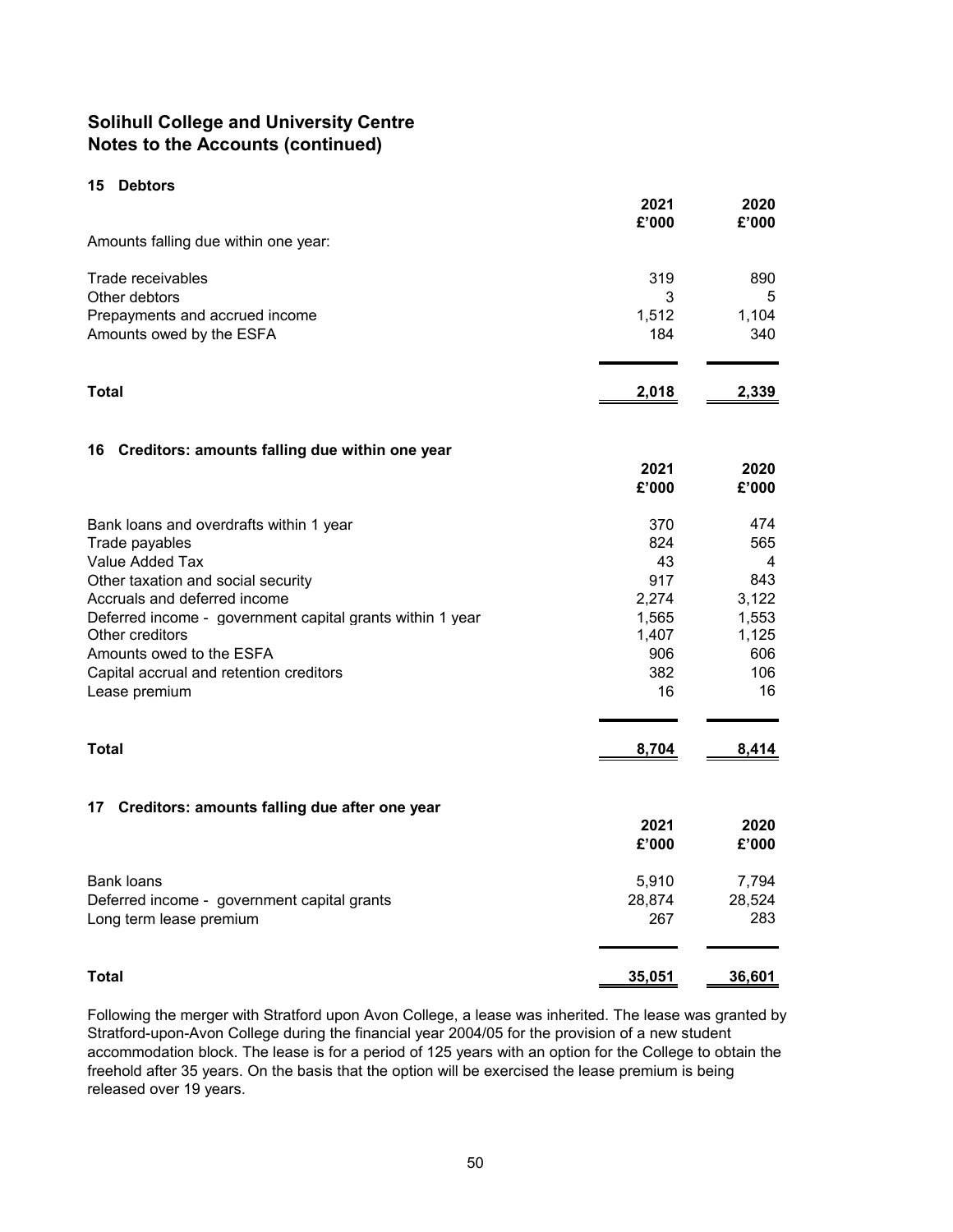### **18 Maturity of debt**

### **Bank loans and overdrafts**

Bank loans and overdrafts are repayable as follows:

|                            | 2021<br>£'000 | 2020<br>£'000 |
|----------------------------|---------------|---------------|
| In one year or less        | 370           | 474           |
| Between one and two years  | 389           | 491           |
| Between two and five years | 1,291         | 1,712         |
| In five years or more      | 4,230         | 5,591         |
| <b>Total</b>               | 6,280         | 8,268         |

The College has bank facilities with National Westminster Bank plc, comprising a term loan facility of £6,280K (2020: £8,268K).

The term loan is repayable in equal quarterly instalments falling due between April 2012 and January 2034. In January 2021 the College repaid the variable loan of £1,575K. £2,032K of the balance converts to a variable rate of 0.625% above SONIA in January 2022. The loan is secured against the Blossomfield Campus.

The College has agreed to indemnify the Bank against any cost, loss or liability incurred as a result of it breaching any of the Financial Undertakings specified in the loan agreement.

# **19 Provisions**

|                             | <b>Enhanced</b><br>pensions | <b>Other</b> | Total |
|-----------------------------|-----------------------------|--------------|-------|
|                             | £'000                       | £'000        | £'000 |
| At 1st August 2020          | 519                         | 416          | 935   |
| Provisions made in the year |                             | 60           | 60    |
| <b>Actuarial loss</b>       | 10                          |              | 10    |
| Interest cost               |                             | -            |       |
| Release in the year         | (41)                        | ۰            | (41)  |
| At 31st July 2021           | 495                         | 476          | 971   |

The enhanced pension provision relates to the capital cost of enhancing the pension of former employees. This provision has been recalculated in accordance with guidance issued by the ESFA. The principal assumptions for this calculation are:

|                 | 2021  | 2020  |
|-----------------|-------|-------|
| Price inflation | 2.60% | 2.20% |
| Discount rate   | 1.60% | 1.30% |

Other provisions relate to specific activities where there is a potential for clawback of funds.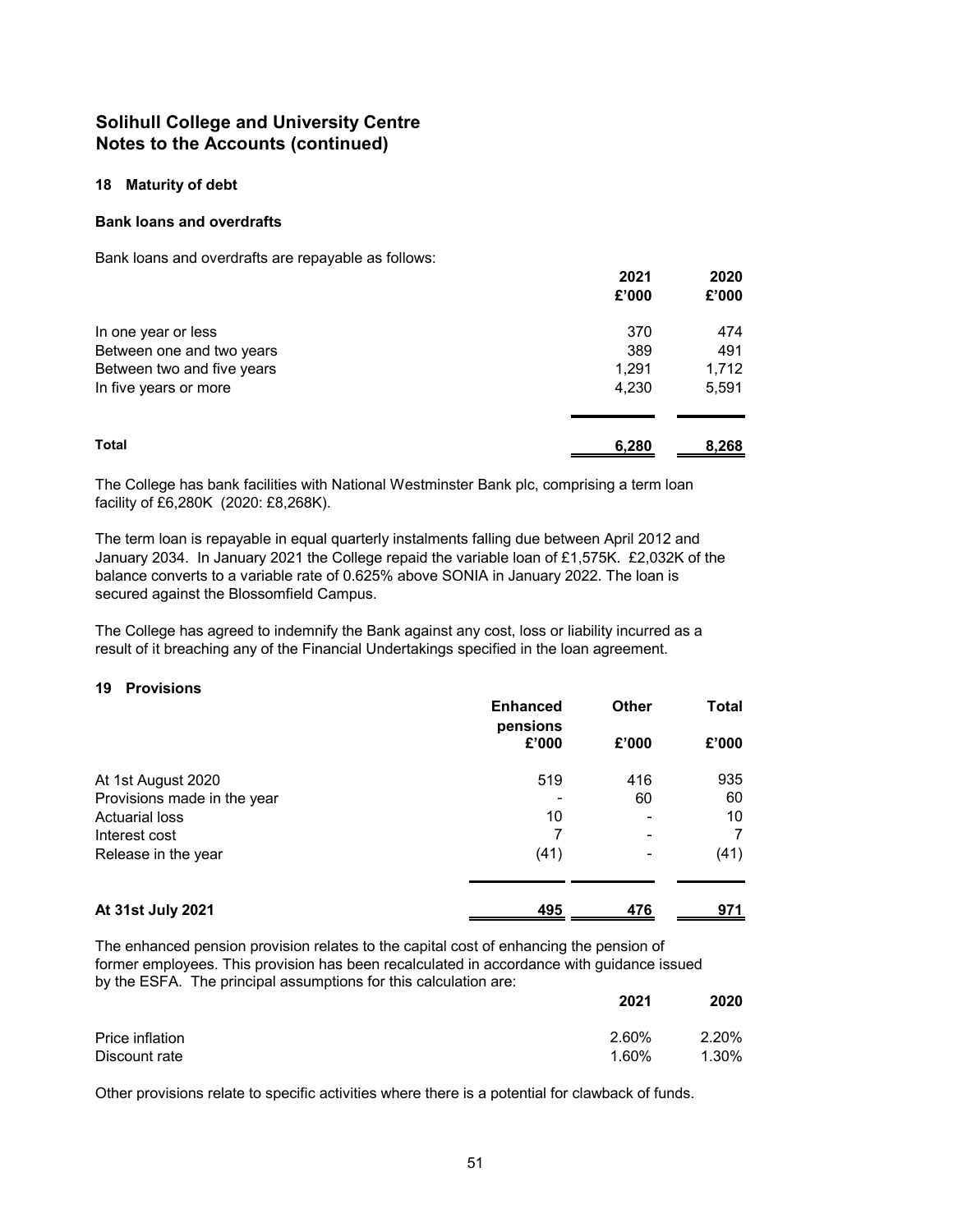### **20 Cash and cash equivalents**

|                           | At 1st<br><b>August</b><br>2020 | Cash<br>flows | At 31st<br><b>July 2021</b> |
|---------------------------|---------------------------------|---------------|-----------------------------|
|                           | £'000                           | £'000         | £'000                       |
| Cash and cash equivalents | 14,032                          | 5,439         | 19,471                      |
| <b>Total</b>              | 14,032                          | 5,439         | 19,471                      |

The College invested with Santander the following amounts: £3,000K for 12 months in August 2020 and £2,000K in May 2021 for 12 months on a variable interest account. Additionally, the College had investments of £4,000K with Barclays on a 95 notice account reduced to £3,000k in May 2020 with Barclays on a 95 day notice account.

#### **21 Capital commitments**

|                                         | 2021<br>£'000 | 2020<br>£'000 |
|-----------------------------------------|---------------|---------------|
| Commitments contracted for at 31st July | 130           | 1,008         |

### **22 Lease Obligations**

At 31st July the College had minimum lease payments under non-cancellable operating leases as follows:

| Future minimum lease payments due                                            | 2021<br>£'000 | 2020<br>£'000 |
|------------------------------------------------------------------------------|---------------|---------------|
| Not later than one year<br>Later than one year and not later than five years | 102<br>10     | 180<br>125    |
|                                                                              | 112           | 305           |

There are no lease payments in relation to land and buildings.

# **23 Contingent liabilities**

There were no contingent liabilities as at 31st July 2021 (2020: £nil).

### **24 Events after the reporting period**

There were no post balance sheet events.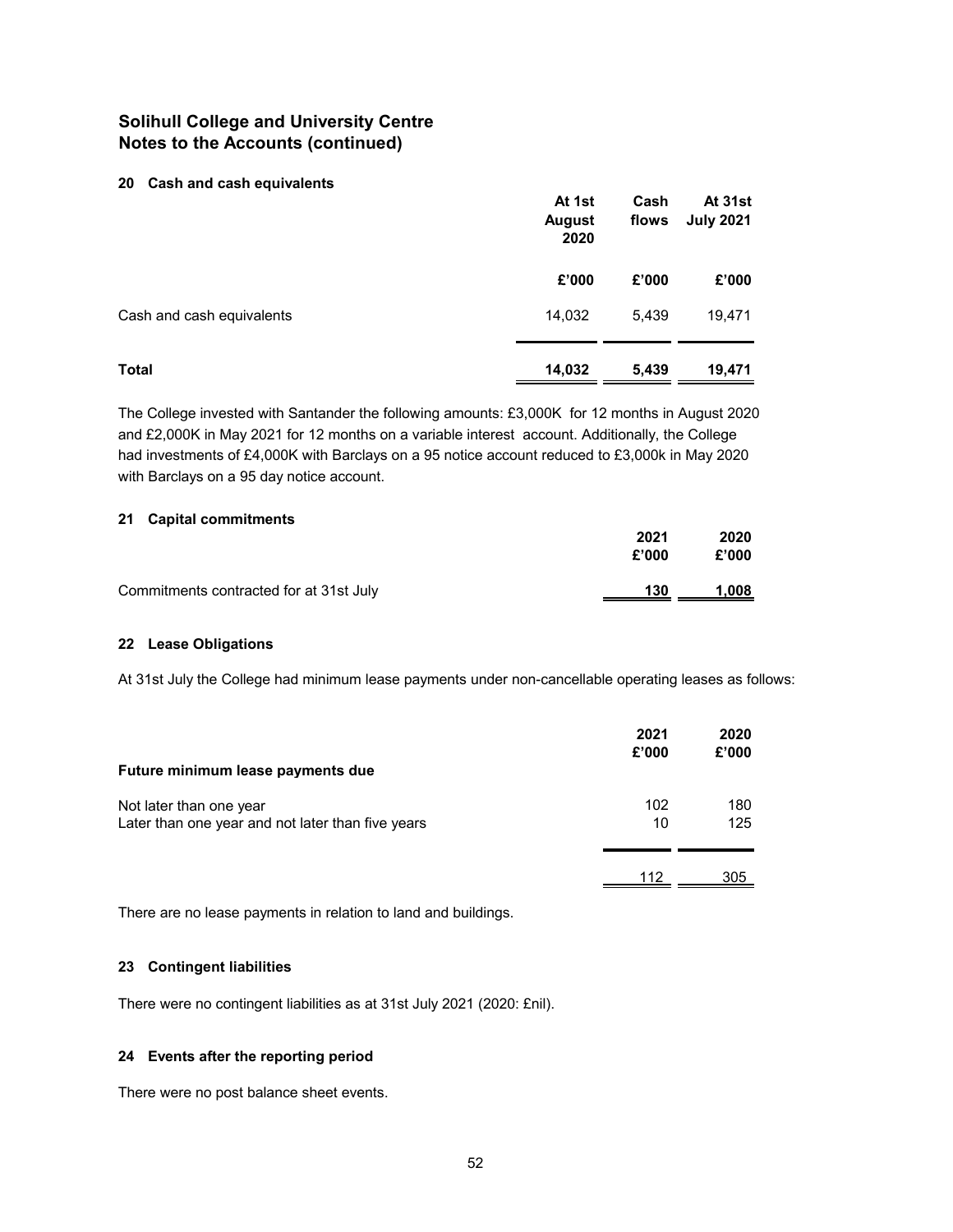### **25 Defined benefit obligations**

The College's employees belong to two principal post-employment benefit plans: the Teachers' Pension Scheme England and Wales (TPS) for academic and related staff; and the West Midlands LGPS for nonteaching staff. Both are multi-employer defined-benefit plans.

Following the merger between Stratford upon Avon College and Solihull College and University Centre on 1st April 2018 the members from Warwickshire LGPS were transferred to West Midlands LGPS.

On 26 October 2019, the High Court handed down a judgment involving the Lloyds Banking Group's defined benefit pension schemes. The judgement concluded the schemes should be amended to equalise pension benefits for men and women in relation to guaranteed minimum pension benefits, "GMP". The Government will need to consider this outcome in conjunction with the Government's recent consultation on GMP indexation in public sector schemes before concluding on any changes required to LGPS schemes.

| Total pension cost for the year                                                                      |       | 2021<br>£'000 | 2020<br>£'000 |
|------------------------------------------------------------------------------------------------------|-------|---------------|---------------|
| Teachers Pension Scheme: contributions paid<br>Local Government Pension Scheme;                      |       | 2.376         | 2,318         |
| Contributions paid                                                                                   | 1,457 | 1.444         |               |
| FRS 102 (28) charge                                                                                  | 2,869 | 1,664         |               |
|                                                                                                      |       | 4,326         | 3,108         |
| Charge to the Statement of Comprehensive Income<br>Enhanced pension charge/(release) to Statement of |       | 6,702         | 5,426         |
| Comprehensive income                                                                                 |       | 2             | (30)          |
| Total pension cost for the year                                                                      |       | 6.704         | 5,396         |

The pension costs are assessed in accordance with the advice of independent qualified actuaries. The latest formal actuarial valuation of the TPS was 31st March 2016 and of the LGPS 31st March 2019.

Contributions amounting to £437K (2020: £427K) were payable to the scheme at the end of the financial year and are included in creditors.

### **Teachers' Pension Scheme**

The TPS is a statutory, contributory, defined benefit scheme, governed by the Teachers' Pensions Regulations 2010, and, from 1st April 2014, by the TPS Regulations 2014. These regulations apply to teachers in schools and other educational establishments, including academies, in England and Wales that are maintained by local authorities. In addition, teachers in many independent and voluntary-aided schools and teachers and lecturers in some establishments of further and higher education may be eligible for membership. Membership is automatic for full-time teachers and lecturers and, from 1st January 2007, automatic too for teachers and lecturers in part-time employment following appointment or a change of contract. Teachers and lecturers are able to opt out of the TPS.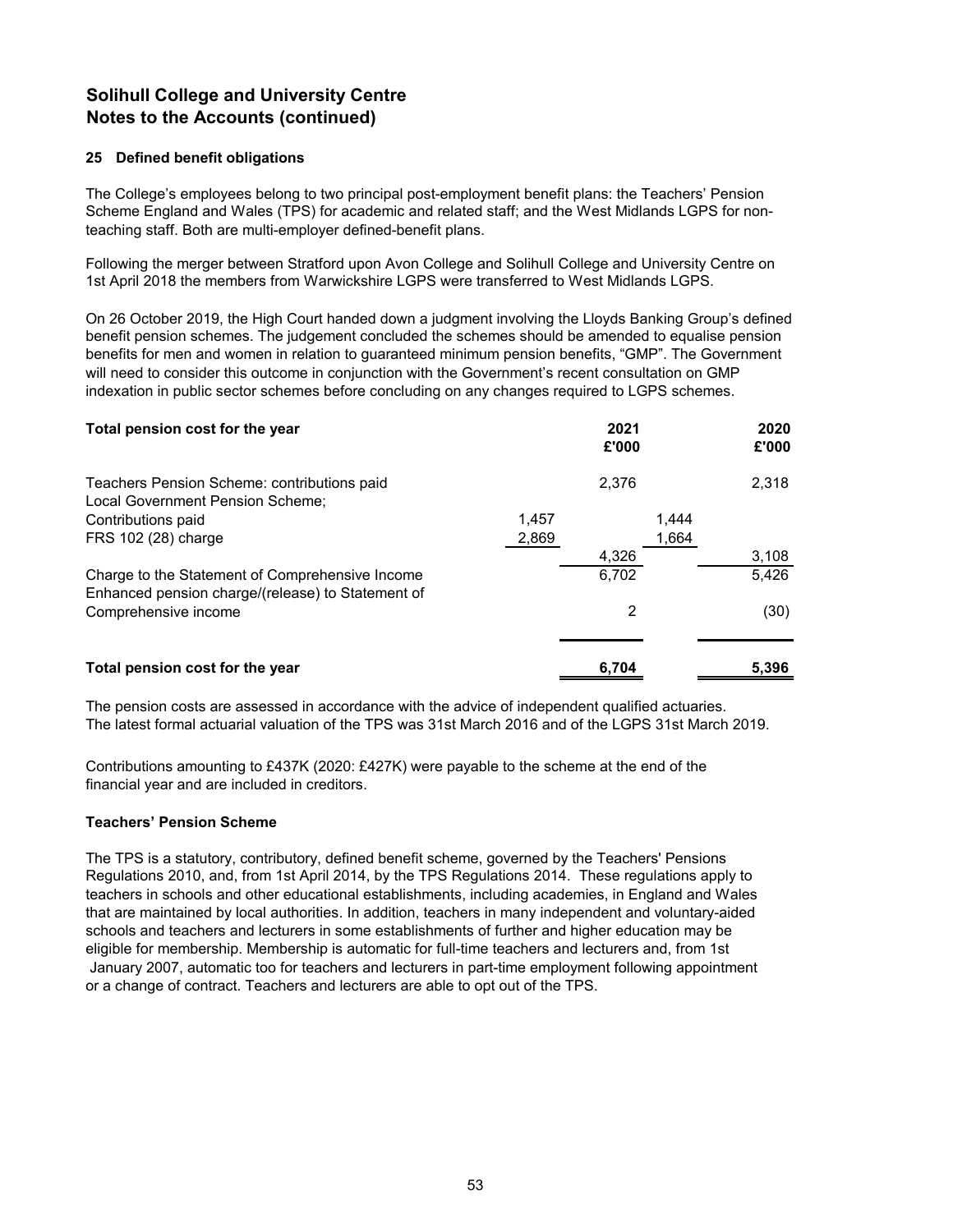# **25 Defined benefit obligations (continued)**

### **FRS 102 (28)**

Under the definitions set out in FRS 102 (28.11), the TPS is a multi-employer pension scheme. The College is unable to identify its share of the underlying assets and liabilities of the scheme.

Accordingly, the College has taken advantage of the exemption in FRS 102 and has accounted for its contributions to the scheme as if it were a defined-contribution plan. The College has set out above the information available on the plan and the implications for the College in terms of the anticipated contribution rates.

### **West Midlands LGPS**

The West Midlands LGPS is a funded defined-benefit plan, with the assets held in separate funds administered by West Midlands LGPS. The total contribution made for the year ended 31st July 2021 was £1,936K of which employer's contributions totalled £1,451K and employees' contributions totalled £485K. The agreed contribution rates for future years range from 20% for employers and range from 5.5% to 12.5% for employees, depending on salary.

# **Principal Actuarial Assumptions**

The following information is based upon a full actuarial valuation of the fund at 31st March 2019 updated to 31st July 2021 by a qualified independent actuary, Barnett Waddingham.

|                                      | 2021   | 2020   |
|--------------------------------------|--------|--------|
| Rate of increase in salaries         | 3.85%  | 3.20%  |
| Future pensions increases            | 2.85%  | 2.20%  |
| Discount rate for scheme liabilities | 1.60%  | 1.40%  |
| Commutation of pensions to lump sums | 50.00% | 50.00% |

In response to the ongoing reform of RPI Barnett Waddingham have changed their approach to setting the CPI assumption: an increase in the Inflation Risk Premium and a reduction in the long-term difference between RPI and CPI. The combined impact of this change is a circa £6.43m increase to the defined benefit obligation at 31 July 2021.

The current mortality assumptions include sufficient allowance for future improvements in mortality rates. The assumed life expectations on retirement age 65 are:

|                       | 2021  |       |
|-----------------------|-------|-------|
|                       | years | years |
| <b>Retiring today</b> |       |       |
| Males                 | 21.60 | 21.90 |
| Females               | 24.00 | 24.10 |
| Retiring in 20 years  |       |       |
| Males                 | 23.40 | 23.80 |
| Females               | 25.80 | 26.00 |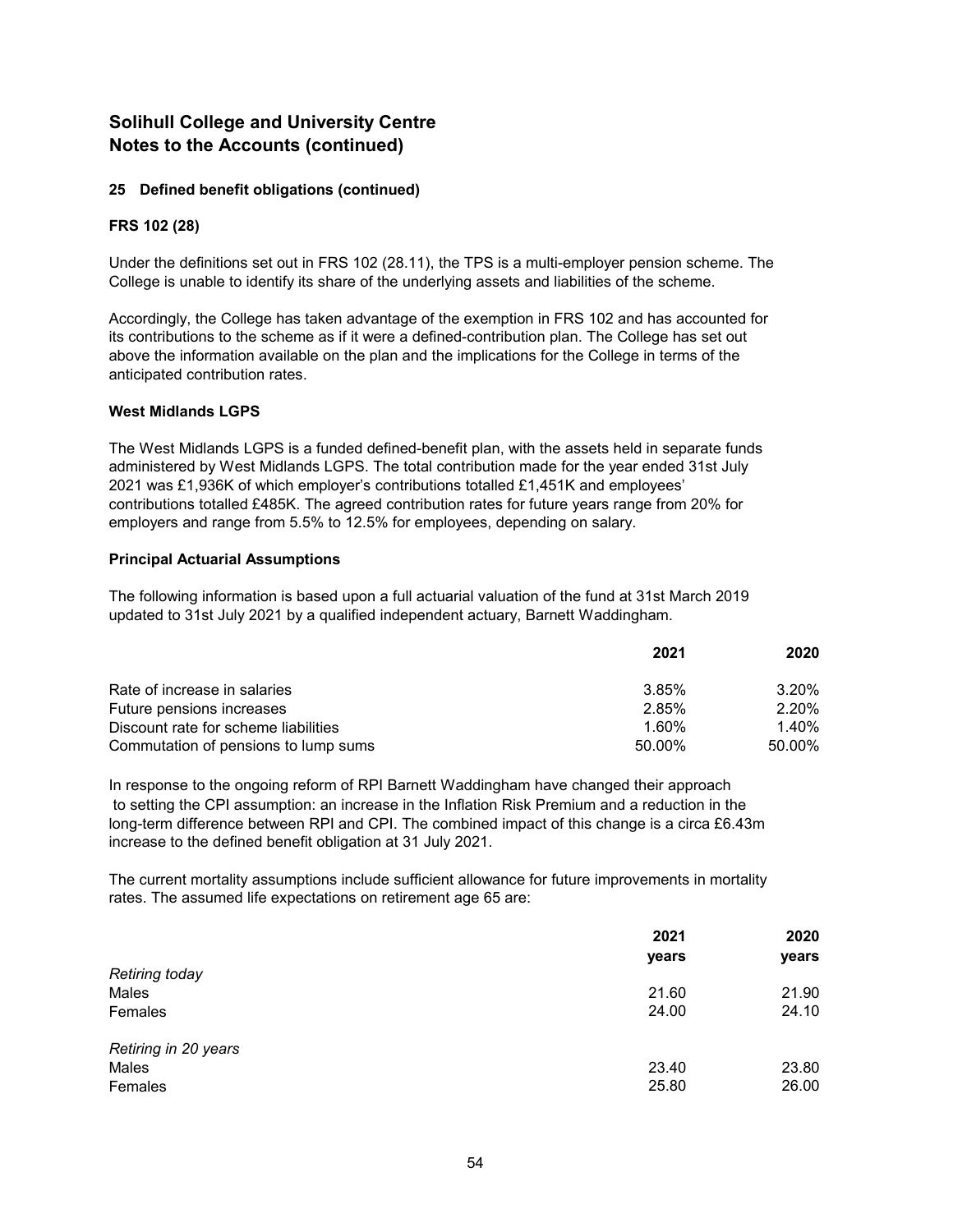# **25 Defined benefit obligations (continued)**

# **The Teachers' Pension Budgeting and Valuation Account**

Although teachers and lecturers are employed by various bodies, their retirement and other pension benefits, including annual increases payable under the Pensions (Increase) Acts are, as provided for in the Superannuation Act 1972, paid out of monies provided by Parliament. Under the unfunded TPS, teachers' contributions on a 'pay-as-you-go' basis, and employers' contributions, are credited to the Exchequer under arrangements governed by the above Act.

The Teachers' Pensions Regulations require an annual account, the Teachers' Pension Budgeting and Valuation Account, to be kept of receipts and expenditure (including the cost of pensions' increases). From 1st April 2001, the Account has been credited with a real rate of return which is equivalent to assuming that the balance in the Account is invested in notional investments that produce that real rate of return.

# **Valuation of the TPS**

The latest actuarial review of the TPS was carried out as at 31 March 2016. The valuation report was published by the Department for Education (the Department in April 2019. The valuation reported total scheme liabilities (pensions currently in payment and the estimated cost of future benefits) for service to the effective date of £218 billion, and notional assets (estimated future contributions together with the notional investments held at the valuation date) of £198 billion giving a notional past service deficit of £22 billion.

# **Scheme Changes**

Following the Hutton report in March 2011 and the subsequent consultations with trade unions and other representative bodies on reform of the TPS, the Department published a Proposed Final Agreement, setting out the design for a reformed TPS to be implemented from 1st April 2015.

The key provisions of the reformed scheme include: a pension based on career average earnings; an accrual rate of 1/57th; and a Normal Pension Age equal to State Pension Age, but with options to enable members to retire earlier or later than their Normal Pension Age. Importantly, pension benefits built up before 1st April 2015 will be fully protected.

In addition, the Proposed Final Agreement includes a Government commitment that those within 10 years of Normal Pension Age on 1st April 2012 will see no change to the age at which they can retire, and no decrease in the amount of pension they receive when they retire. There will also be further transitional protection, tapered over a three and a half year period, for people who would fall up to three and a half years outside of the 10 year protection.

Regulations giving effect to a reformed TPS came into force on 1st April 2014 and the reformed scheme commenced on 1st April 2015.

The pension costs paid to TPS in the year amounted to £3,265K (2020: £3,205K)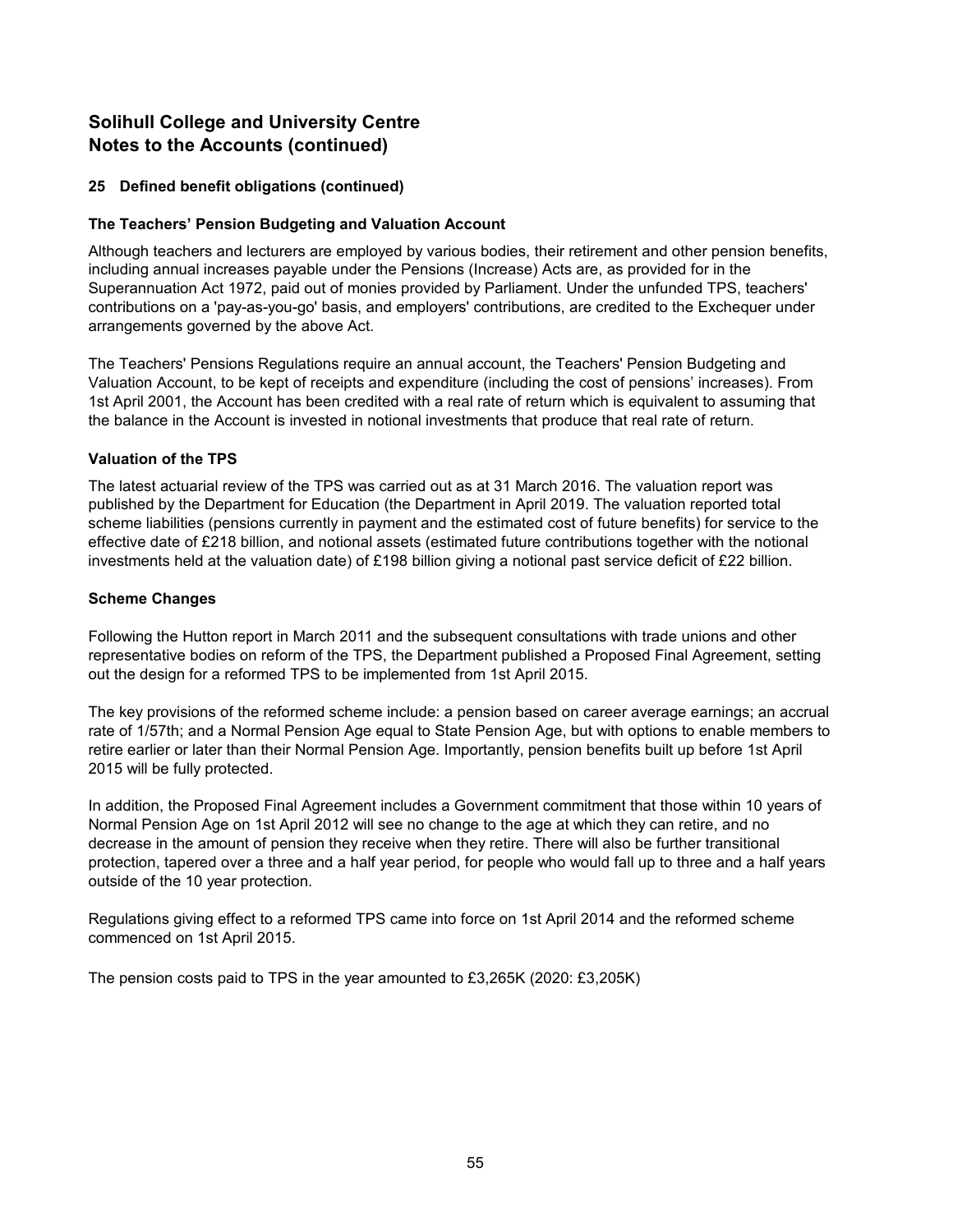# **25 Defined benefit obligations (continued)**

### **West Midlands LGPS**

The College's share of the assets in the plan and the expected rates of return were:

|                              | %   | <b>Fair Value</b><br>at 31st July<br>2021<br>£'000 | %   | <b>Fair Value</b><br>at 31st July<br>2020<br>£'000 |
|------------------------------|-----|----------------------------------------------------|-----|----------------------------------------------------|
| Equities                     | 61% | 41,748                                             | 56% | 32,807                                             |
| Government bonds             | 8%  | 5,663                                              | 11% | 6,336                                              |
| Other bonds                  | 6%  | 4,196                                              | 4%  | 2,265                                              |
| Property                     | 7%  | 4.814                                              | 8%  | 4,401                                              |
| Cash                         | 4%  | 2,523                                              | 7%  | 3,874                                              |
| Other                        | 14% | 9,591                                              | 15% | 8,716                                              |
| Total market value of assets |     | 68,535                                             |     | 58,399                                             |

The amount included in the balance sheet in respect of the defined benefit pension plan is as follows:

|                                                                                                    | 2021<br>£'000        | 2020<br>£'000        |
|----------------------------------------------------------------------------------------------------|----------------------|----------------------|
| Fair value of plan assets<br>Present value of plan liabilities                                     | 68.535<br>(115, 751) | 58.399<br>(103, 477) |
| Net pensions liability                                                                             | (47,216)             | (45,078)             |
| Amounts recognised in the Statement of Comprehensive Income in respect of the plan are as follows: |                      |                      |

|                                                                         | 2021<br>£'000     | 2020<br>£'000    |
|-------------------------------------------------------------------------|-------------------|------------------|
| Amounts included in staff costs                                         |                   |                  |
| Past service cost<br>Contribution by employer                           | 4,380<br>(1, 514) | 3,156<br>(2,277) |
| Total                                                                   | 2,866             | 879              |
| Amounts included in interest payable                                    |                   |                  |
| Net interest on defined liability                                       | 629               | 482              |
| <b>Total</b>                                                            | 629               | 482              |
| Amounts recognised in other comprehensive income                        |                   |                  |
| Return on pension plan assets                                           | 8,921             | (30)             |
| Experience loss on defined benefit obligation                           | 1,840             | (4, 557)         |
| Other actuarial loss on assets                                          |                   | (2,379)          |
| Change in demographics assumptions                                      | 1,551             | (2, 403)         |
| Changes in assumptions underlying the present value of plan liabilities | (10, 955)         | (11, 949)        |
| Amount recognised in Other Comprehensive Income                         | 1,357             | (21, 318)        |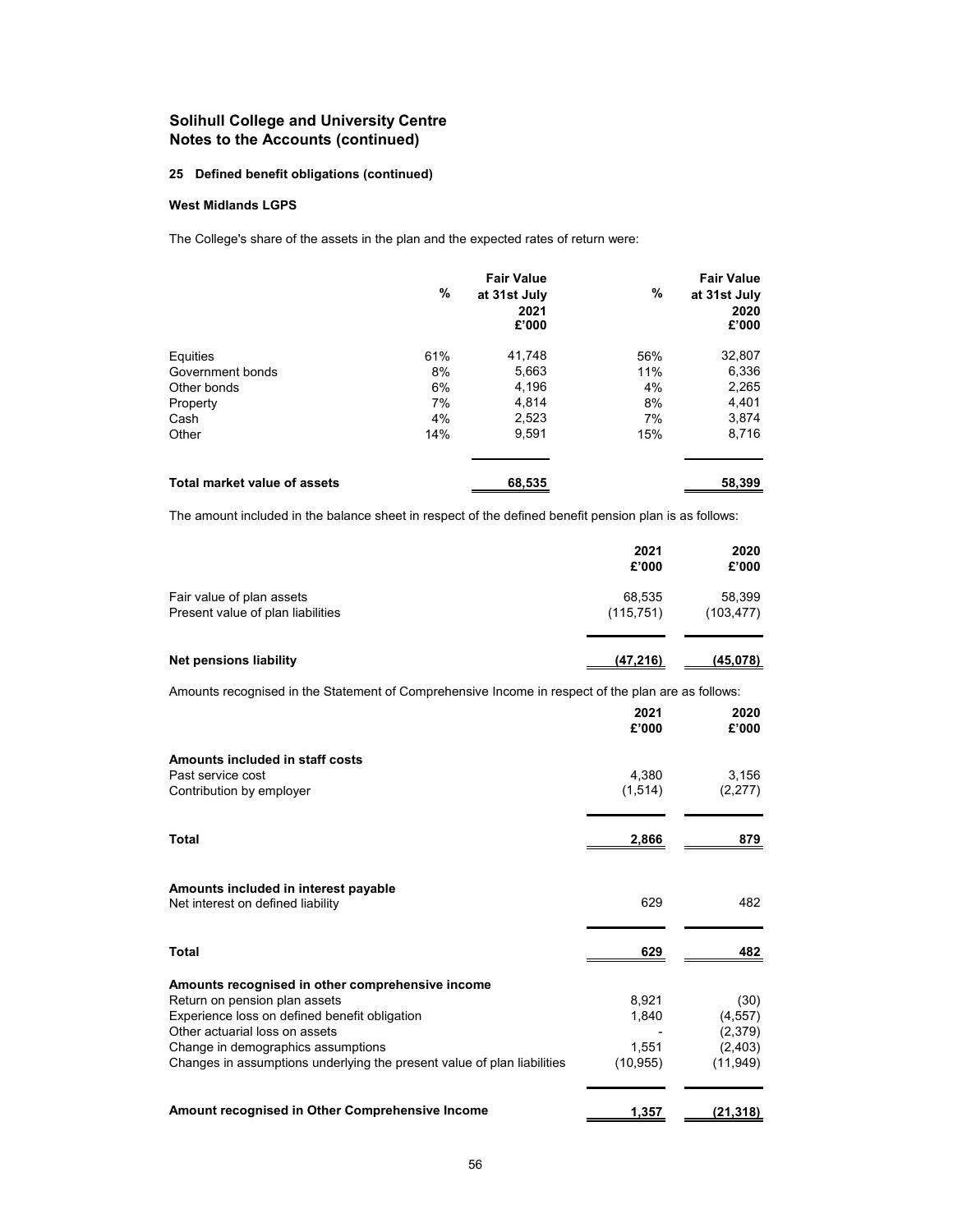# **25 Defined benefit obligations (continued)**

# **West Midlands LGPS (continued)**

# **Movement in net defined benefit /liability during the year**

|                                                                                                                         | 2021<br>£'000  | 2020<br>£'000  |
|-------------------------------------------------------------------------------------------------------------------------|----------------|----------------|
| Deficit in scheme at 1st August<br>Movement in year:                                                                    | (45,078)       | (22, 399)      |
| Current service cost                                                                                                    | (4,307)        | (3, 137)       |
| <b>Curtailment and settlements</b>                                                                                      | (73)           | (19)           |
| Employer contributions<br>Net interest on the defined liability                                                         | 1,514<br>(629) | 2,277<br>(482) |
| Actuarial gain / (loss)                                                                                                 | 1,357          | (21, 318)      |
|                                                                                                                         |                |                |
| Net defined benefit liability at 31st July                                                                              | (47, 216)      | (45,078)       |
| Asset and liability reconciliation                                                                                      |                |                |
|                                                                                                                         | 2021<br>£'000  | 2020<br>£'000  |
| Changes in the present value of defined benefit obligations                                                             |                |                |
| Defined benefit obligations at start of period                                                                          | 103,477        | 80,716         |
| Current service cost                                                                                                    | 4,307          | 3,137          |
| Interest cost                                                                                                           | 1,441<br>483   | 1,685          |
| Contributions by scheme participants<br>Experience gains and losses on defined benefit obligationsfinancial assumptions | 9,404          | 482<br>14,352  |
| Unfunded pension payment                                                                                                | (3)            | (3)            |
| Experience loss on defined benefit obligation                                                                           | (1,840)        | 4,557          |
| Estimated benefits paid<br><b>Curtailments and settlements</b>                                                          | (1,591)<br>73  | (1,468)<br>19  |
|                                                                                                                         |                |                |
| Defined benefit obligations at end of period                                                                            | 115,751        | 103,477        |
| <b>Reconciliation of assets</b>                                                                                         |                |                |
| Fair value of plan assets at start of period                                                                            | 58,399         | 58,317         |
| Interest on plan assets                                                                                                 | 820            | 1,238          |
| Return on plan assets less interest<br>Employer contributions                                                           | 8,921<br>1,514 | (30)<br>2,277  |
| Contributions by scheme participants                                                                                    | 483            | 482            |
| Administration                                                                                                          | (8)            | (35)           |
| Estimated benefits paid                                                                                                 | (1, 594)       | (1, 471)       |
| Other actuarial losses                                                                                                  |                | (2,379)        |
|                                                                                                                         |                |                |
| Assets at end of period                                                                                                 | 68,535         | 58,399         |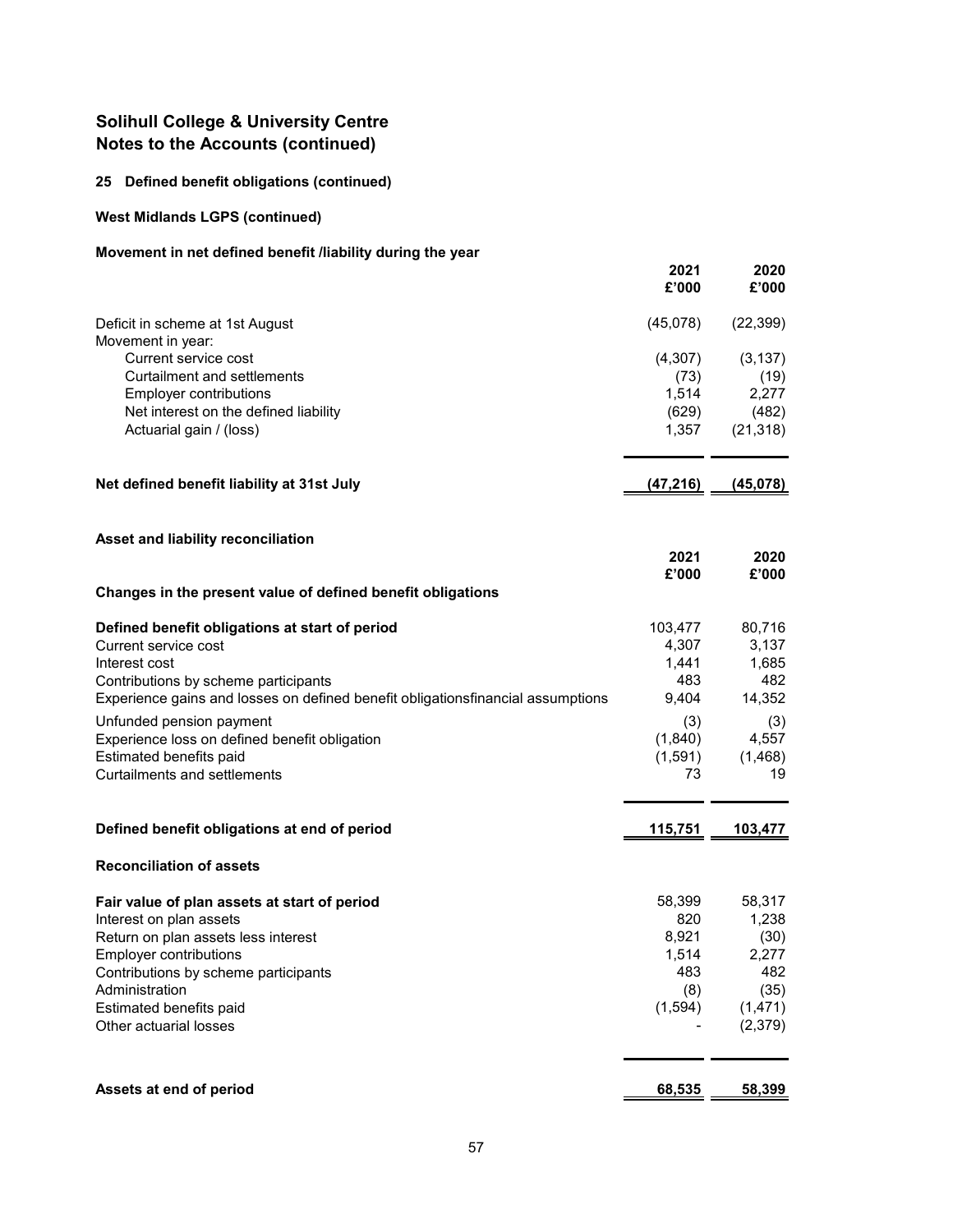### **26 Related party transactions**

Due to the nature of the College's operations and the composition of the Board of Governors (being drawn from local public and private sector organisations) it is inevitable that transactions will take place with organisations in which a member of the Corporation may have an interest. All transactions involving such organisations are conducted at arm's length and in accordance with the College's financial regulations and normal procurement procedures.

The total expenses paid to or on behalf of the Governors during the year was £0; (2020: £227 1 Governor). This represents travel and subsistence expenses and other out of pocket expenses incurred in attending Governor meetings and charity events in their official capacity for the prior year.

No Governor has received any remuneration or waived payments from the College or its subsidiaries during 2020/21.

The College is a member of the Greater Birmingham & Solihull Institute of Technology (GBSIoT) along with South & City College Birmingham, Aston University and University College Birmingham. John Callaghan, the Principal and Accounting Officer was a Director of the Board and following his retirement on 31st August 2021 Rebecca Gater was appointed as Director. Rosa Wells is seconded to manage the GBSIoT. The College manages the finances, HR and payroll processes for the GBSIoT and receives payment for these services. During the year the College received DfE grant funding for the Woodlands Spoke of the GBSIoT £912K. The total approved DfE funding for this project is £1,026K.

During the year the College completed the purchases approved from the Greater Birmingham and Solihull Local Enterprise Council (GBS LEP) for the Construction Skills for Work Readiness project. The College received £45K in year. The total approved funding value for this project is £287K. The College also completed the purchases approved from the GBS LEP for the Creative Outpost project with all claims placed and paid in year totalling £295K in line with the approved project value. The College has also completed the GBS LEP Digital Infrastructure project combined with GBSIoT with £294K funding for Solihull. The College received £294K in accordance with the business plan and claims submitted. John Callaghan, Principal and Accounting Officer was a member of GBS LEP Board until 31st December 2020.

John Callaghan the Principal and Accounting Officer was also an executive member at the Solihull Chamber of Commerce. During the year Solihull Chamber of Commerce purchased services from the College of £1K and the College purchased services from the Chamber of Commerce of £10.2K.

Stan Baldwin is a Governor of the College and a Governor of University Hospital Birmingham NHS Foundation Trust (UHB) and a Trustee of University of Hospital Birmingham Charity. During the year UHB purchased services from the College of £1.5K and the College purchased services of £1.5K from UHB.

Geraldine Swanton is a Governor at the College and is employed as Legal Director at Shakespeare Martineau LLP. During the year the College purchased services from Shakespeare Martineau LLP of £38K.